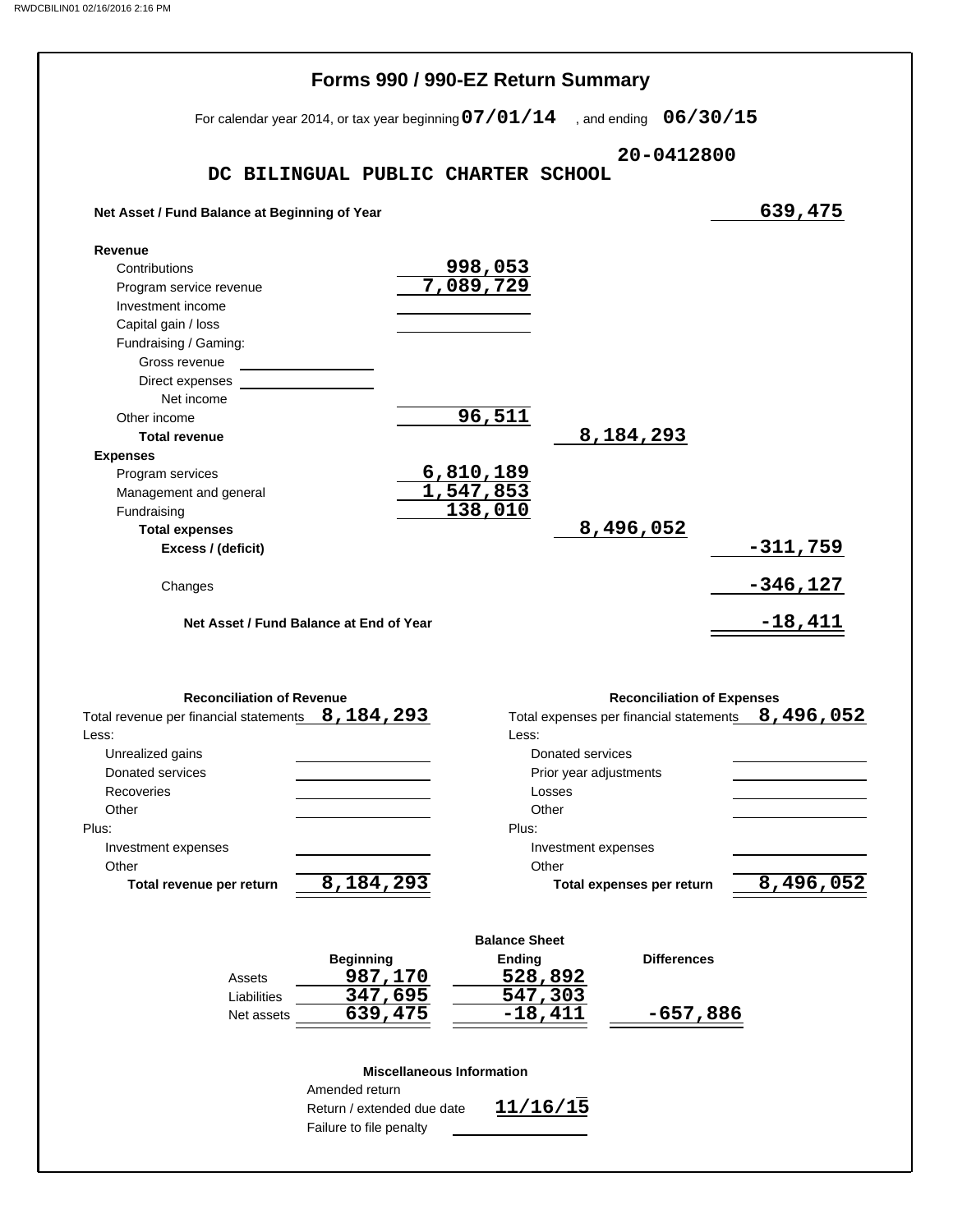#### **17** Other expenses (Part IX, column (A), lines 11a–11d, 11f–24e) ................................. **18** Total expenses. Add lines 13–17 (must equal Part IX, column (A), line 25)  $\ldots$ ........... G Gross receipts\$ Check if applicable:  $A$  For the 2014 calendar year, or tax year beginning  $07/01/14$  , and ending  $06/30/15$ Application pending City or town, state or province, country, and ZIP or foreign postal code Amended return terminated Number and street (or P.O. box if mail is not delivered to street address) Room/suite Initial return Name change Address change C Name of organization **Information about Form 990 and its instructions is at www.irs.gov/form990.** Department of the Treasury<br>Internal Revenue Service OMB No. 1545-0047 Form **E** Telephone number **B** Check if annicable: C Name of organization **C C D Employer identification number • Do not enter social security numbers on this form as it may be made public. <b>Open to Public 990 a 2014 2016 2016 2016 2016 2014 Dependicion of Organization Exempt From Income Tax 2014 Inspection** Doing business as Name and address of principal officer: **H(a)** Is this a group return for subordinates? **H(b)** Are all subordinates included? **H(c)** Group exemption number If "No," attach a list. (see instructions) **Yes No Yes No I J K** Tax-exempt status: **Website:**  Form of organization:  $\triangleq$  (insert no.)  $\begin{vmatrix} 1 & 4947(a)(1) & \text{or} & 1 \end{vmatrix}$  527  $\overline{\mathbf{X}}$  Corporation Trust Association Other **>** Other **>**  $\overline{\mathbf{X}}$  Year of formation: 2004 | M State of legal domicile:  $\overline{\mathbf{DC}}$ **Part I Summary** 1 Briefly describe the organization's mission or most significant activities: www.www.www.www.www.www.www.www.ww. **2** Check this box  $\blacktriangleright$  if the organization discontinued its operations or disposed of more than 25% of its net assets. **3** Number of voting members of the governing body (Part VI, line 1a) . . . . . . . . . . . . . . . . . . . . . . . . . . . . . . . . . . . . . . . . . . . . **4** Number of independent voting members of the governing body (Part VI, line 1b) . . . . . . . . . . . . . . . . . . . . . . . . . . . . . . **5** Total number of individuals employed in calendar year 2014 (Part V, line 2a)  $\ldots$ **6** Total number of volunteers (estimate if necessary) . . . . . . . . . . . . . . . . . . . . . . . . . . . . . . . . . . . . . . . . . . . . . . . . . . . . . . . . . . . . . **7a** Total unrelated business revenue from Part VIII, column (C), line 12 . . . . . . . . . . . . . . . . . . . . . . . . . . . . . . . . . . . . . . . . . . . **b** Net unrelated business taxable income from Form 990-T, line 34 . . . . . . . . . . . . . . . . . . . . . . . . . . . . . . . . . . . . . . . . . . . . . . **7b 7a 6 5 4 3** DISTRICT OF COLUMBIA BILINGUAL PUBLIC CHARTER SCHOOL (DCBPCS) IS A LEARNING COMMUNITY THAT ENSURES HIGH ACADEMIC ACHIEVEMENT IN BOTH SPANISH AND ENGLISH, DEVELOPS LEADERSHIP, AND VALUES ALL CULTURES. **8** Contributions and grants (Part VIII, line 1h) . . . . . . . . . . . . . . . . . . . . . . . . . . . . . . . . . . . . . . . . . . . . . . . . **9** Program service revenue (Part VIII, line 2g) . . . . . . . . . . . . . . . . . . . . . . . . . . . . . . . . . . . . . . . . . . . . . . . . **10** Investment income (Part VIII, column (A), lines 3, 4, and 7d) . . . . . . . . . . . . . . . . . . . . . . . . . . . . . . **11** Other revenue (Part VIII, column (A), lines 5, 6d, 8c, 9c, 10c, and 11e) .................... **12** Total revenue – add lines 8 through 11 (must equal Part VIII, column (A), line 12) ....... **Prior Year Current Year 13** Grants and similar amounts paid (Part IX, column (A), lines 1–3) .............................. **14** Benefits paid to or for members (Part IX, column (A), line 4) . . . . . . . . . . . . . . . . . . . . . . . . . . . . . . . **15** Salaries, other compensation, employee benefits (Part IX, column (A), lines 5–10) . . . . . . **16a** Professional fundraising fees (Part IX, column (A), line 11e) . . . . . . . . . . . . . . . . . . . . . . . . . . . . . . . **b** Total fundraising expenses (Part IX, column (D), line 25)  $\blacktriangleright$  ........... 138, 010 **19** Revenue less expenses. Subtract line 18 from line 12 . . . . . . . . . . . . . . . . . . . . . . . . . . . . . . . . . . . . . **20** Total assets (Part X, line 16) . . . . . . . . . . . . . . . . . . . . . . . . . . . . . . . . . . . . . . . . . . . . . . . . . . . . . . . . . . . . . . . . **21** Total liabilities (Part X, line 26) . . . . . . . . . . . . . . . . . . . . . . . . . . . . . . . . . . . . . . . . . . . . . . . . . . . . . . . . . . . . . . **22** Net assets or fund balances. Subtract line 21 from line 20 . . . . . . . . . . . . . . . . . . . . . . . . . . . . . . . . . **Beginning of Current Year End of Year Part II Signature Block** COMMENTY THAT EXISTNATA NETLATION ALTERNATION COMMENTS AND CONTROLL COMMENTS AND CONTROLL COMMENTS AND CONTROLL CONTROLL CONTROLL CONTROLL CONTROLL CONTROLL CONTROLL CONTROLL CONTROLL CONTROLL CONTROLL CONTROLL CONTROLL  $\overline{\mathbf{X}}$  501(c)(3) Final return/ **X DC BILINGUAL PUBLIC CHARTER SCHOOL 33 RIGGS RD NE WASHINGTON DC 20011 20-0412800 202-750-6674 DANIELA ANELLO 33 RIGGS RD NE WASHINGTON DC 20011 8,184,293 X WWW.DCBILINGUAL.ORG 13 13 58 200 0 0 961,439 998,053 7,042,352 7,089,729 4,203** 0<br>5,318 96,511 **125,318 8,133,312 8,184,293 0 0 0 0 4,367,743 4,512,666 0 3,582,428 3,983,386 7,950,171 8,496,052 183,141 -311,759 987,170 528,892 347,695 547,303 639,475 -18,411** RWDCBILIN01 02/16/2016 2:16 PM

Under penalties of perjury, I declare that I have examined this return, including accompanying schedules and statements, and to the best of my knowledge and belief, it is true, correct, and complete. Declaration of preparer (other than officer) is based on all information of which preparer has any knowledge.

| Sign<br><b>Here</b> |             | Signature of officer<br>DANIELA ANELLO<br>HEAD |  |                  |                                                                    |                                                                                   |  | OF | <b>SCHOOL</b>            | Date         |    |              |                 |
|---------------------|-------------|------------------------------------------------|--|------------------|--------------------------------------------------------------------|-----------------------------------------------------------------------------------|--|----|--------------------------|--------------|----|--------------|-----------------|
|                     |             | Type or print name and title                   |  |                  |                                                                    |                                                                                   |  |    |                          |              |    |              |                 |
|                     |             | Print/Type preparer's name                     |  |                  |                                                                    | Preparer's signature                                                              |  |    | Date                     | Check        | if | <b>PTIN</b>  |                 |
| Paid                |             | THOMAS JONES, JR.                              |  |                  |                                                                    |                                                                                   |  |    | $02/16/16$ self-employed |              |    |              |                 |
| Preparer            | Firm's name |                                                |  | <b>MCCONNELL</b> |                                                                    | & JONES,<br>LLP                                                                   |  |    |                          | Firm's $EIN$ |    |              |                 |
| Use Only            |             |                                                |  | 4828 LOOP        |                                                                    | CENTRAL DR STE 1000                                                               |  |    |                          |              |    |              |                 |
|                     |             | Firm's address $\blacktriangleright$           |  | HOUSTON,         | TX                                                                 | 77081-2222                                                                        |  |    | Phone no.                |              |    | 713-968-1600 |                 |
|                     |             |                                                |  |                  |                                                                    | May the IRS discuss this return with the preparer shown above? (see instructions) |  |    |                          |              |    | Yes          | <b>No</b>       |
| <b>DAA</b>          |             |                                                |  |                  | For Paperwork Reduction Act Notice, see the separate instructions. |                                                                                   |  |    |                          |              |    |              | Form 990 (2014) |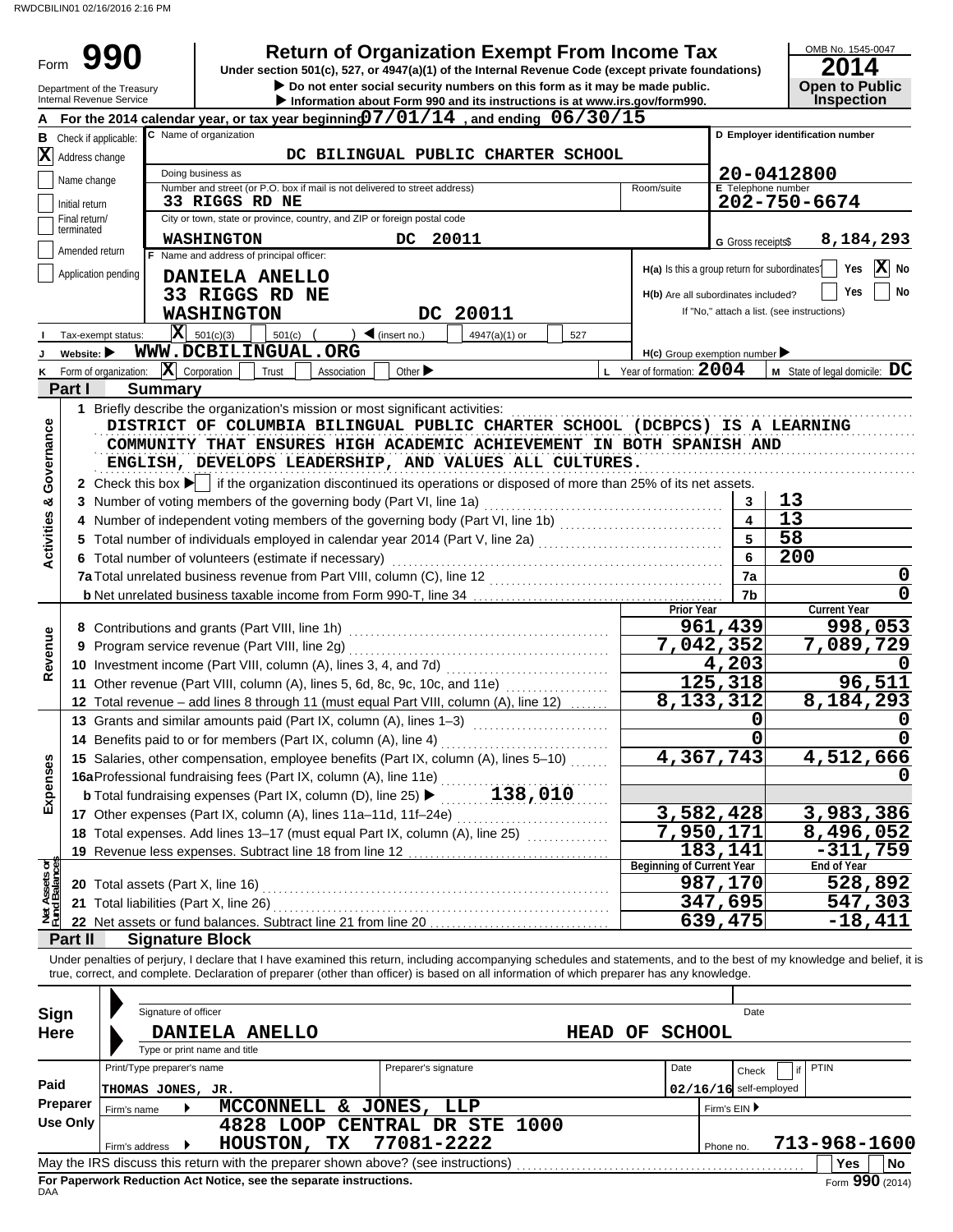|          |                           |                                                      |                       | Form 990 (2014) DC BILINGUAL PUBLIC CHARTER SCHOOL 20-0412800                                                                                                                                                                                                                                                                                             |               | Page 2                |  |
|----------|---------------------------|------------------------------------------------------|-----------------------|-----------------------------------------------------------------------------------------------------------------------------------------------------------------------------------------------------------------------------------------------------------------------------------------------------------------------------------------------------------|---------------|-----------------------|--|
| Part III |                           |                                                      |                       | <b>Statement of Program Service Accomplishments</b><br>Check if Schedule O contains a response or note to any line in this Part III                                                                                                                                                                                                                       |               |                       |  |
|          |                           | 1 Briefly describe the organization's mission:       |                       |                                                                                                                                                                                                                                                                                                                                                           |               |                       |  |
|          |                           |                                                      |                       | DISTRICT OF COLUMBIA BILINGUAL PUBLIC CHARTER SCHOOL (DCBPCS) IS A LEARNING<br>COMMUNITY THAT ENSURES HIGH ACADEMIC ACHIEVEMENT IN BOTH SPANISH AND<br>ENGLISH, DEVELOPS LEADERSHIP, AND VALUES ALL CULTURES.                                                                                                                                             |               |                       |  |
|          |                           |                                                      |                       | 2 Did the organization undertake any significant program services during the year which were not listed on the                                                                                                                                                                                                                                            |               |                       |  |
|          | prior Form 990 or 990-EZ? | If "Yes," describe these new services on Schedule O. |                       |                                                                                                                                                                                                                                                                                                                                                           |               | Yes $X$ No            |  |
| 3        | services?                 |                                                      |                       | Did the organization cease conducting, or make significant changes in how it conducts, any program                                                                                                                                                                                                                                                        |               | Yes $\overline{X}$ No |  |
|          |                           | If "Yes," describe these changes on Schedule O.      |                       |                                                                                                                                                                                                                                                                                                                                                           |               |                       |  |
| 4        |                           |                                                      |                       | Describe the organization's program service accomplishments for each of its three largest program services, as measured by<br>expenses. Section 501(c)(3) and 501(c)(4) organizations are required to report the amount of grants and allocations to others,<br>the total expenses, and revenue, if any, for each program service reported.               |               |                       |  |
|          |                           |                                                      |                       | THE FOCUS ACHIEVEMENT AWARDS FOR CLOSING THE ACHIEVEMENT GAP AND THE                                                                                                                                                                                                                                                                                      |               |                       |  |
|          |                           |                                                      |                       | SPECIAL ACHIEVEMENT AWARD FOR THE SCHOOL'S WORK WITH ELL STUDENTS.<br>ADDITIONALLY, THE SCHOOL'S ART TEACHER RECEIVED THE MAYOR'S AWARD FOR<br>EXCELLENCE IN ART EDUCATION. DC BILINGUAL WAS ALSO A "TOP PERFORMING DC<br>PUBLIC CHARTER SCHOOL" ON PARCC AND HAD THE 4TH HIGHEST PERCENTAGE OF 3RD<br>GRADERS AT 3+ IN ELA OF ALL CHARTER SCHOOLS IN DC. |               |                       |  |
|          |                           |                                                      |                       |                                                                                                                                                                                                                                                                                                                                                           |               |                       |  |
|          | $4b$ (Code:               |                                                      |                       |                                                                                                                                                                                                                                                                                                                                                           |               |                       |  |
|          |                           |                                                      |                       |                                                                                                                                                                                                                                                                                                                                                           |               |                       |  |
|          |                           |                                                      |                       |                                                                                                                                                                                                                                                                                                                                                           |               |                       |  |
|          |                           |                                                      |                       |                                                                                                                                                                                                                                                                                                                                                           |               |                       |  |
|          |                           |                                                      |                       |                                                                                                                                                                                                                                                                                                                                                           |               |                       |  |
|          |                           |                                                      |                       |                                                                                                                                                                                                                                                                                                                                                           |               |                       |  |
|          |                           |                                                      |                       |                                                                                                                                                                                                                                                                                                                                                           |               |                       |  |
|          |                           |                                                      |                       |                                                                                                                                                                                                                                                                                                                                                           |               |                       |  |
|          |                           |                                                      |                       |                                                                                                                                                                                                                                                                                                                                                           |               |                       |  |
|          |                           |                                                      |                       |                                                                                                                                                                                                                                                                                                                                                           |               |                       |  |
|          | 4c (Code:                 | ) (Expenses \$                                       |                       | including grants of\$                                                                                                                                                                                                                                                                                                                                     | ) (Revenue \$ |                       |  |
|          |                           |                                                      |                       |                                                                                                                                                                                                                                                                                                                                                           |               |                       |  |
|          |                           |                                                      |                       |                                                                                                                                                                                                                                                                                                                                                           |               |                       |  |
|          |                           |                                                      |                       |                                                                                                                                                                                                                                                                                                                                                           |               |                       |  |
|          |                           |                                                      |                       |                                                                                                                                                                                                                                                                                                                                                           |               |                       |  |
|          |                           |                                                      |                       |                                                                                                                                                                                                                                                                                                                                                           |               |                       |  |
|          |                           |                                                      |                       |                                                                                                                                                                                                                                                                                                                                                           |               |                       |  |
|          |                           |                                                      |                       |                                                                                                                                                                                                                                                                                                                                                           |               |                       |  |
|          |                           |                                                      |                       |                                                                                                                                                                                                                                                                                                                                                           |               |                       |  |
|          |                           |                                                      |                       |                                                                                                                                                                                                                                                                                                                                                           |               |                       |  |
|          |                           |                                                      |                       |                                                                                                                                                                                                                                                                                                                                                           |               |                       |  |
|          |                           |                                                      |                       |                                                                                                                                                                                                                                                                                                                                                           |               |                       |  |
|          | (Expenses \$              | 4d Other program services (Describe in Schedule O.)  | including grants of\$ |                                                                                                                                                                                                                                                                                                                                                           | (Revenue \$   |                       |  |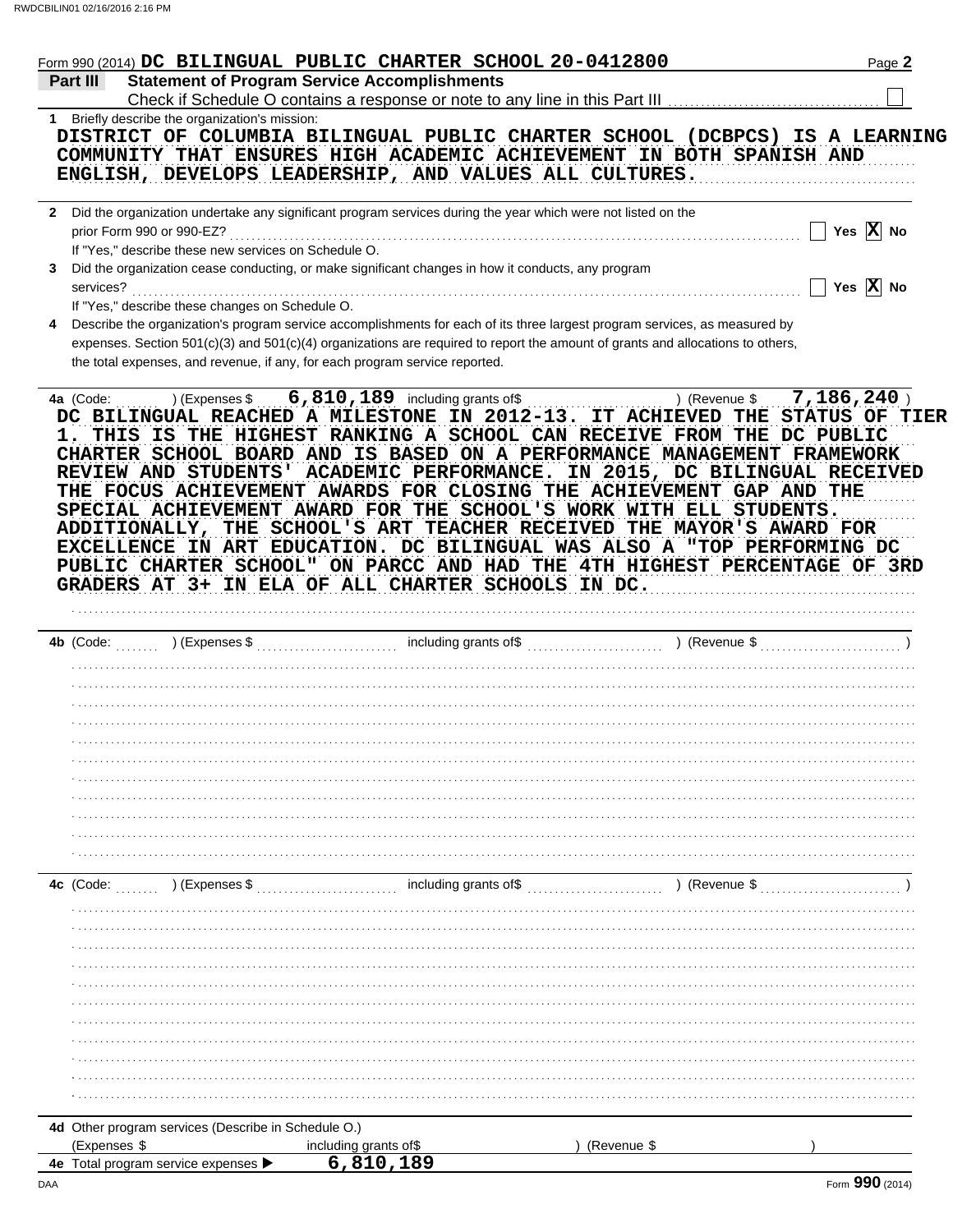# **Part IV Checklist of Required Schedules** Form 990 (2014) DC BILINGUAL PUBLIC CHARTER SCHOOL 20-0412800 Page 3

|    |                                                                                                                                                                                                                                      |                 | Yes         | No. |
|----|--------------------------------------------------------------------------------------------------------------------------------------------------------------------------------------------------------------------------------------|-----------------|-------------|-----|
| 1  | Is the organization described in section 501(c)(3) or 4947(a)(1) (other than a private foundation)? If "Yes,"<br>complete Schedule A                                                                                                 | 1               | X           |     |
| 2  | Is the organization required to complete Schedule B, Schedule of Contributors (see instructions)?                                                                                                                                    | $\mathbf{2}$    | $\mathbf X$ |     |
| 3  | Did the organization engage in direct or indirect political campaign activities on behalf of or in opposition to                                                                                                                     |                 |             |     |
|    | candidates for public office? If "Yes," complete Schedule C, Part I                                                                                                                                                                  | 3               |             | X.  |
| 4  | Section 501(c)(3) organizations. Did the organization engage in lobbying activities, or have a section 501(h)                                                                                                                        |                 |             |     |
|    | election in effect during the tax year? If "Yes," complete Schedule C, Part II                                                                                                                                                       | 4               |             | X.  |
| 5  | Is the organization a section $501(c)(4)$ , $501(c)(5)$ , or $501(c)(6)$ organization that receives membership dues,                                                                                                                 |                 |             |     |
|    | assessments, or similar amounts as defined in Revenue Procedure 98-19? If "Yes," complete Schedule C,                                                                                                                                |                 |             |     |
|    | Part III                                                                                                                                                                                                                             | 5               |             | X.  |
| 6  | Did the organization maintain any donor advised funds or any similar funds or accounts for which donors                                                                                                                              |                 |             |     |
|    | have the right to provide advice on the distribution or investment of amounts in such funds or accounts? If                                                                                                                          |                 |             |     |
|    | "Yes," complete Schedule D, Part I                                                                                                                                                                                                   | 6               |             | X.  |
| 7  | Did the organization receive or hold a conservation easement, including easements to preserve open space,                                                                                                                            |                 |             |     |
|    | the environment, historic land areas, or historic structures? If "Yes," complete Schedule D, Part II                                                                                                                                 | $\overline{7}$  |             | X.  |
| 8  | Did the organization maintain collections of works of art, historical treasures, or other similar assets? If "Yes,"                                                                                                                  |                 |             |     |
|    | complete Schedule D, Part III                                                                                                                                                                                                        | 8               |             | X   |
| 9  | Did the organization report an amount in Part X, line 21, for escrow or custodial account liability; serve as a                                                                                                                      |                 |             |     |
|    | custodian for amounts not listed in Part X; or provide credit counseling, debt management, credit repair, or                                                                                                                         |                 |             |     |
|    | debt negotiation services? If "Yes," complete Schedule D, Part IV                                                                                                                                                                    | 9               |             | x   |
| 10 | Did the organization, directly or through a related organization, hold assets in temporarily restricted                                                                                                                              |                 |             |     |
|    | endowments, permanent endowments, or quasi-endowments? If "Yes," complete Schedule D, Part V                                                                                                                                         | 10              |             | x   |
| 11 | If the organization's answer to any of the following questions is "Yes," then complete Schedule D, Parts VI,                                                                                                                         |                 |             |     |
|    | VII, VIII, IX, or X as applicable.                                                                                                                                                                                                   |                 |             |     |
| a  | Did the organization report an amount for land, buildings, and equipment in Part X, line 10? If "Yes,"                                                                                                                               |                 |             |     |
|    | complete Schedule D, Part VI                                                                                                                                                                                                         | 11a             | X           |     |
|    | <b>b</b> Did the organization report an amount for investments—other securities in Part X, line 12 that is 5% or more                                                                                                                |                 |             |     |
|    | of its total assets reported in Part X, line 16? If "Yes," complete Schedule D, Part VII                                                                                                                                             | 11b             |             | X.  |
| C  | Did the organization report an amount for investments—program related in Part X, line 13 that is 5% or more                                                                                                                          |                 |             |     |
|    | of its total assets reported in Part X, line 16? If "Yes," complete Schedule D, Part VIII                                                                                                                                            | 11c             |             | X   |
|    | d Did the organization report an amount for other assets in Part X, line 15 that is 5% or more of its total assets                                                                                                                   |                 |             |     |
|    | reported in Part X, line 16? If "Yes," complete Schedule D, Part IX                                                                                                                                                                  | 11d             | X           |     |
| e  | Did the organization report an amount for other liabilities in Part X, line 25? If "Yes," complete Schedule D, Part X                                                                                                                | 11e             |             | X   |
| f. | Did the organization's separate or consolidated financial statements for the tax year include a footnote that addresses                                                                                                              |                 |             |     |
|    | the organization's liability for uncertain tax positions under FIN 48 (ASC 740)? If "Yes," complete Schedule D, Part X                                                                                                               | 11f             |             | X   |
|    | 12a Did the organization obtain separate, independent audited financial statements for the tax year? If "Yes," complete                                                                                                              |                 |             |     |
|    | Schedule D. Parts XI and XII                                                                                                                                                                                                         | $12a$ X         |             |     |
|    | b Was the organization included in consolidated, independent audited financial statements for the tax year? If "Yes," and if                                                                                                         |                 |             |     |
|    |                                                                                                                                                                                                                                      | 12b             |             | X   |
| 13 |                                                                                                                                                                                                                                      | 13              | $\mathbf x$ |     |
|    | 14a Did the organization maintain an office, employees, or agents outside of the United States?                                                                                                                                      | 14a             |             | X   |
|    | <b>b</b> Did the organization have aggregate revenues or expenses of more than \$10,000 from grantmaking,                                                                                                                            |                 |             |     |
|    | fundraising, business, investment, and program service activities outside the United States, or aggregate                                                                                                                            |                 |             |     |
| 15 | foreign investments valued at \$100,000 or more? If "Yes," complete Schedule F, Parts I and IV [[[[[[[[[[[[[[[[<br>Did the organization report on Part IX, column (A), line 3, more than \$5,000 of grants or other assistance to or | 14b             |             | X   |
|    | for any foreign organization? If "Yes," complete Schedule F, Parts II and IV [[[[[[[[[[[[[[[[[[[[[[[[[[[[[[[[                                                                                                                        | 15              |             | X.  |
| 16 | Did the organization report on Part IX, column (A), line 3, more than \$5,000 of aggregate grants or other                                                                                                                           |                 |             |     |
|    |                                                                                                                                                                                                                                      | 16              |             | X.  |
| 17 | Did the organization report a total of more than \$15,000 of expenses for professional fundraising services on                                                                                                                       |                 |             |     |
|    |                                                                                                                                                                                                                                      | 17              |             | X.  |
| 18 | Did the organization report more than \$15,000 total of fundraising event gross income and contributions on                                                                                                                          |                 |             |     |
|    |                                                                                                                                                                                                                                      | 18              |             | X.  |
| 19 | Did the organization report more than \$15,000 of gross income from gaming activities on Part VIII, line 9a?                                                                                                                         |                 |             |     |
|    |                                                                                                                                                                                                                                      | 19              |             | X   |
|    |                                                                                                                                                                                                                                      | <b>20a</b>      |             | X   |
|    |                                                                                                                                                                                                                                      | 20 <sub>b</sub> |             |     |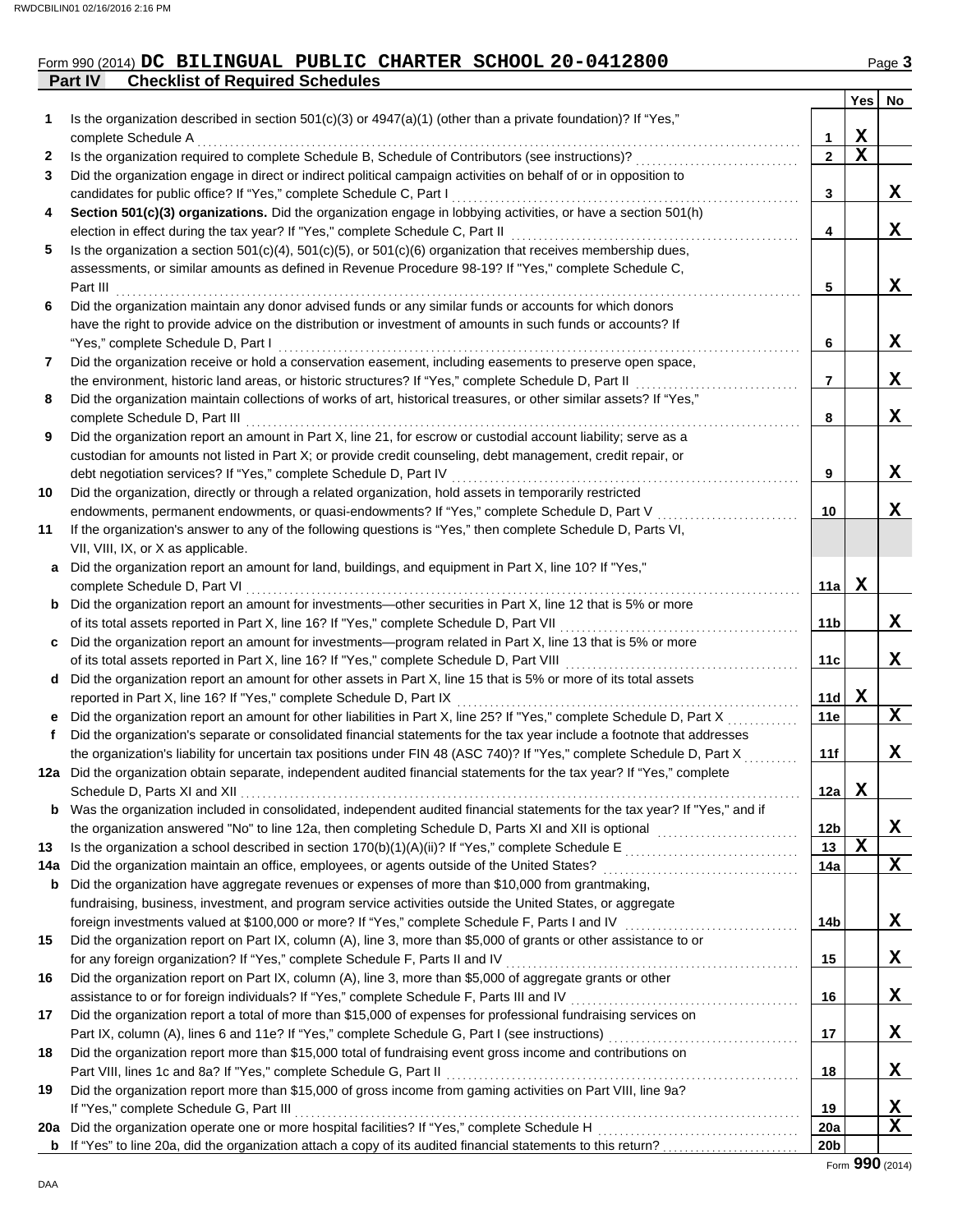#### Form 990 (2014) **DC** BILI**NGUAL PUBLIC CHARTER SCHOOL 20-0412800** Page 4 **DC BILINGUAL PUBLIC CHARTER SCHOOL 20-0412800**

|     | <b>Part IV</b><br><b>Checklist of Required Schedules (continued)</b>                                             |                 |             |             |
|-----|------------------------------------------------------------------------------------------------------------------|-----------------|-------------|-------------|
|     |                                                                                                                  |                 | Yes         | No          |
| 21  | Did the organization report more than \$5,000 of grants or other assistance to any domestic organization or      |                 |             |             |
|     | domestic government on Part IX, column (A), line 1? If "Yes," complete Schedule I, Parts I and II                | 21              |             | X           |
| 22  | Did the organization report more than \$5,000 of grants or other assistance to or for domestic individuals on    |                 |             |             |
|     | Part IX, column (A), line 2? If "Yes," complete Schedule I, Parts I and III                                      | 22              |             | X           |
| 23  | Did the organization answer "Yes" to Part VII, Section A, line 3, 4, or 5 about compensation of the              |                 |             |             |
|     | organization's current and former officers, directors, trustees, key employees, and highest compensated          |                 |             |             |
|     | employees? If "Yes," complete Schedule J                                                                         | 23              | X           |             |
|     | 24a Did the organization have a tax-exempt bond issue with an outstanding principal amount of more than          |                 |             |             |
|     | \$100,000 as of the last day of the year, that was issued after December 31, 2002? If "Yes," answer lines 24b    |                 |             |             |
|     | through 24d and complete Schedule K. If "No," go to line 25a                                                     | 24a             |             | X           |
| b   | Did the organization invest any proceeds of tax-exempt bonds beyond a temporary period exception?                | 24b             |             |             |
| c   | Did the organization maintain an escrow account other than a refunding escrow at any time during the year        |                 |             |             |
|     | to defease any tax-exempt bonds?                                                                                 | 24c             |             |             |
| d   | Did the organization act as an "on behalf of" issuer for bonds outstanding at any time during the year?          | 24d             |             |             |
|     | 25a Section 501(c)(3), 501(c)(4), and 501(c)(29) organizations. Did the organization engage in an excess benefit |                 |             |             |
|     | transaction with a disqualified person during the year? If "Yes," complete Schedule L, Part I                    | 25a             |             | X           |
| b   | Is the organization aware that it engaged in an excess benefit transaction with a disqualified person in a prior |                 |             |             |
|     | year, and that the transaction has not been reported on any of the organization's prior Forms 990 or 990-EZ?     |                 |             |             |
|     | If "Yes," complete Schedule L, Part I                                                                            | 25 <sub>b</sub> |             | X           |
| 26  | Did the organization report any amount on Part X, line 5, 6, or 22 for receivables from or payables to any       |                 |             |             |
|     | current or former officers, directors, trustees, key employees, highest compensated employees, or                |                 |             |             |
|     | disqualified persons? If "Yes," complete Schedule L, Part II                                                     | 26              |             | X           |
| 27  | Did the organization provide a grant or other assistance to an officer, director, trustee, key employee,         |                 |             |             |
|     | substantial contributor or employee thereof, a grant selection committee member, or to a 35% controlled          |                 |             |             |
|     | entity or family member of any of these persons? If "Yes," complete Schedule L, Part III                         | 27              |             | X           |
| 28  | Was the organization a party to a business transaction with one of the following parties (see Schedule L,        |                 |             |             |
|     | Part IV instructions for applicable filing thresholds, conditions, and exceptions):                              |                 |             |             |
| а   | A current or former officer, director, trustee, or key employee? If "Yes," complete Schedule L, Part IV          | 28a             |             | X           |
| b   | A family member of a current or former officer, director, trustee, or key employee? If "Yes," complete           |                 |             |             |
|     | Schedule L, Part IV                                                                                              | 28b             |             | X           |
| c   | An entity of which a current or former officer, director, trustee, or key employee (or a family member thereof)  |                 |             |             |
|     | was an officer, director, trustee, or direct or indirect owner? If "Yes," complete Schedule L, Part IV           | 28c             |             | X           |
| 29  | Did the organization receive more than \$25,000 in non-cash contributions? If "Yes," complete Schedule M         | 29              |             | $\mathbf X$ |
| 30  | Did the organization receive contributions of art, historical treasures, or other similar assets, or qualified   |                 |             |             |
|     | conservation contributions? If "Yes," complete Schedule M                                                        | 30              |             | X           |
| 31  | Did the organization liquidate, terminate, or dissolve and cease operations? If "Yes," complete Schedule N,      |                 |             |             |
|     | Part I                                                                                                           | 31              |             | X           |
| 32  | Did the organization sell, exchange, dispose of, or transfer more than 25% of its net assets? If "Yes,"          |                 |             |             |
|     | complete Schedule N, Part II                                                                                     | 32              |             | X           |
| 33  | Did the organization own 100% of an entity disregarded as separate from the organization under Regulations       |                 |             |             |
|     | sections 301.7701-2 and 301.7701-3? If "Yes," complete Schedule R, Part I                                        | 33              |             | X           |
| 34  | Was the organization related to any tax-exempt or taxable entity? If "Yes," complete Schedule R, Parts II, III,  |                 |             |             |
|     | or IV, and Part V, line 1                                                                                        | 34              | $\mathbf X$ |             |
| 35a | Did the organization have a controlled entity within the meaning of section 512(b)(13)?                          | 35a             |             | $\mathbf x$ |
| b   | If "Yes" to line 35a, did the organization receive any payment from or engage in any transaction with a          |                 |             |             |
|     | controlled entity within the meaning of section 512(b)(13)? If "Yes," complete Schedule R, Part V, line 2        | 35b             |             |             |
| 36  | Section 501(c)(3) organizations. Did the organization make any transfers to an exempt non-charitable             |                 |             |             |
|     | related organization? If "Yes," complete Schedule R, Part V, line 2                                              | 36              |             | X           |
| 37  | Did the organization conduct more than 5% of its activities through an entity that is not a related organization |                 |             |             |
|     | and that is treated as a partnership for federal income tax purposes? If "Yes," complete Schedule R,             |                 |             |             |
|     | Part VI                                                                                                          | 37              |             | X           |
| 38  | Did the organization complete Schedule O and provide explanations in Schedule O for Part VI, lines 11b and       |                 |             |             |
|     |                                                                                                                  | 38              | X           |             |

Form **990** (2014)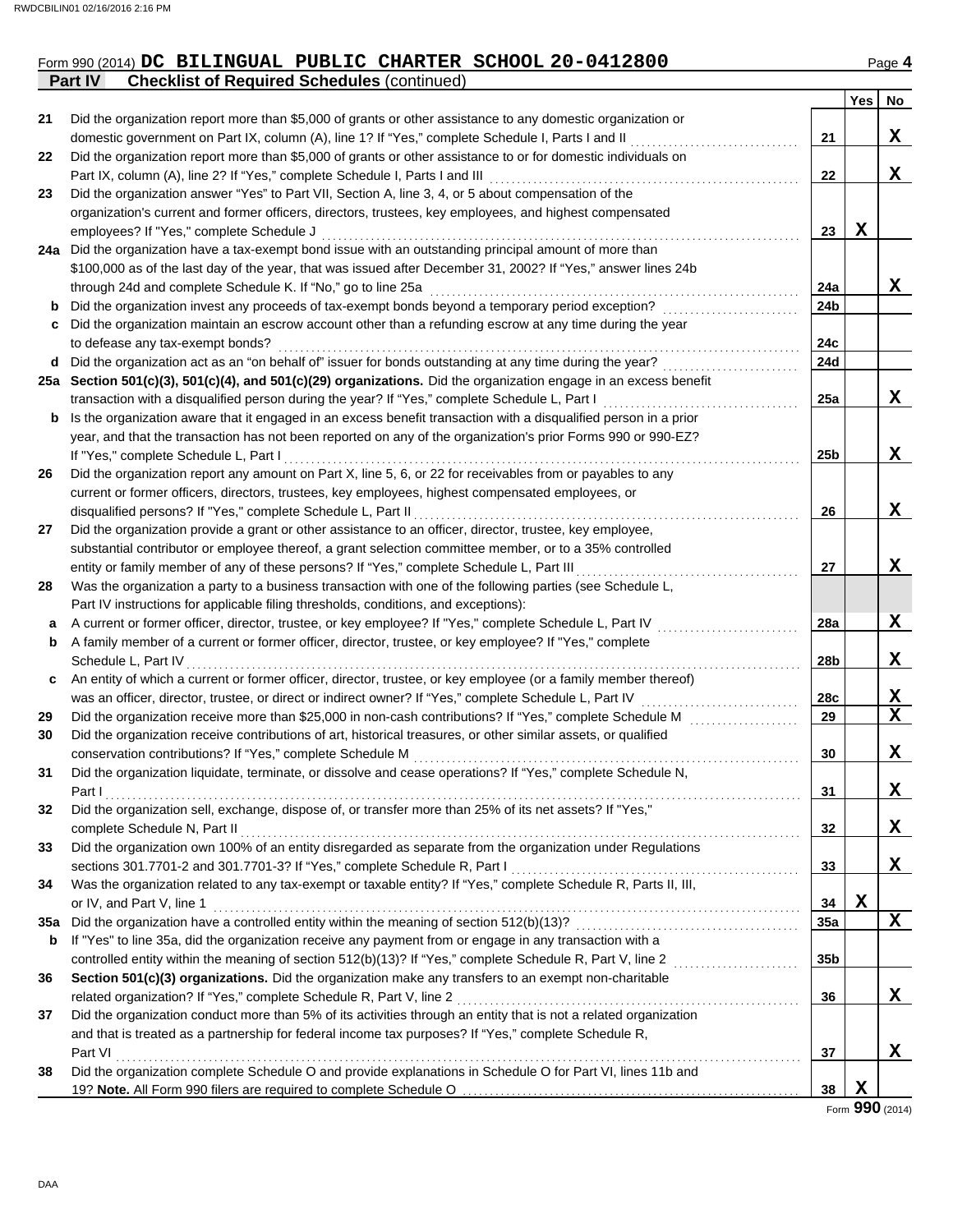|         | Form 990 (2014) DC BILINGUAL PUBLIC CHARTER SCHOOL 20-0412800                                                                                                                           |                      |                   |                 |     | Page 5          |
|---------|-----------------------------------------------------------------------------------------------------------------------------------------------------------------------------------------|----------------------|-------------------|-----------------|-----|-----------------|
|         | <b>Statements Regarding Other IRS Filings and Tax Compliance</b><br>Part V                                                                                                              |                      |                   |                 |     |                 |
|         | Check if Schedule O contains a response or note to any line in this Part V                                                                                                              |                      |                   |                 |     |                 |
|         |                                                                                                                                                                                         |                      |                   |                 | Yes | No              |
| 1a      | Enter the number reported in Box 3 of Form 1096. Enter -0- if not applicable                                                                                                            | 1a<br>1 <sub>b</sub> | 40<br>$\mathbf 0$ |                 |     |                 |
| b       | Enter the number of Forms W-2G included in line 1a. Enter -0- if not applicable                                                                                                         |                      |                   |                 |     |                 |
| c       | Did the organization comply with backup withholding rules for reportable payments to vendors and                                                                                        |                      |                   |                 |     | X               |
|         | reportable gaming (gambling) winnings to prize winners?<br>2a Enter the number of employees reported on Form W-3, Transmittal of Wage and Tax                                           |                      |                   | 1c              |     |                 |
|         | Statements, filed for the calendar year ending with or within the year covered by this return                                                                                           | 2a                   | 58                |                 |     |                 |
| b       | If at least one is reported on line 2a, did the organization file all required federal employment tax returns?                                                                          |                      |                   | 2b              |     | X               |
|         | Note. If the sum of lines 1a and 2a is greater than 250, you may be required to e-file (see instructions)                                                                               |                      |                   |                 |     |                 |
| За      | Did the organization have unrelated business gross income of \$1,000 or more during the year?                                                                                           |                      |                   | 3a              |     | X               |
| b       | If "Yes," has it filed a Form 990-T for this year? If "No" to line 3b, provide an explanation in Schedule O                                                                             |                      |                   | 3 <sub>b</sub>  |     |                 |
| 4a      | At any time during the calendar year, did the organization have an interest in, or a signature or other authority                                                                       |                      |                   |                 |     |                 |
|         | over, a financial account in a foreign country (such as a bank account, securities account, or other financial                                                                          |                      |                   |                 |     |                 |
|         | account)?                                                                                                                                                                               |                      |                   | 4a              |     | X               |
| b       | If "Yes," enter the name of the foreign country: ▶                                                                                                                                      |                      |                   |                 |     |                 |
|         | See instructions for filing requirements for FinCEN Form 114, Report of Foreign Bank and Financial Accounts                                                                             |                      |                   |                 |     |                 |
|         | (FBAR).                                                                                                                                                                                 |                      |                   |                 |     |                 |
| 5a      | Was the organization a party to a prohibited tax shelter transaction at any time during the tax year?                                                                                   |                      |                   | 5a              |     | X               |
| b       | Did any taxable party notify the organization that it was or is a party to a prohibited tax shelter transaction?                                                                        |                      |                   | 5 <sub>b</sub>  |     | $\mathbf x$     |
| c       | If "Yes" to line 5a or 5b, did the organization file Form 8886-T?                                                                                                                       |                      |                   | 5c              |     |                 |
| 6a      | Does the organization have annual gross receipts that are normally greater than \$100,000, and did the                                                                                  |                      |                   |                 |     |                 |
|         | organization solicit any contributions that were not tax deductible as charitable contributions?                                                                                        |                      |                   | 6a              |     | X               |
| b       | If "Yes," did the organization include with every solicitation an express statement that such contributions or                                                                          |                      |                   |                 |     |                 |
|         | gifts were not tax deductible?                                                                                                                                                          |                      |                   | 6b              |     |                 |
| 7       | Organizations that may receive deductible contributions under section 170(c).                                                                                                           |                      |                   |                 |     |                 |
| a       | Did the organization receive a payment in excess of \$75 made partly as a contribution and partly for goods                                                                             |                      |                   |                 |     |                 |
|         | and services provided to the payor?                                                                                                                                                     |                      |                   | 7a              |     |                 |
| b       | If "Yes," did the organization notify the donor of the value of the goods or services provided?                                                                                         |                      |                   | 7b              |     |                 |
| c       | Did the organization sell, exchange, or otherwise dispose of tangible personal property for which it was                                                                                |                      |                   |                 |     |                 |
|         | required to file Form 8282?                                                                                                                                                             |                      |                   | 7c              |     |                 |
| d       | If "Yes," indicate the number of Forms 8282 filed during the year<br>.                                                                                                                  | 7d                   |                   |                 |     |                 |
| е       | Did the organization receive any funds, directly or indirectly, to pay premiums on a personal benefit contract?                                                                         |                      |                   | 7e              |     |                 |
|         | Did the organization, during the year, pay premiums, directly or indirectly, on a personal benefit contract?                                                                            |                      |                   | 7f              |     |                 |
|         | If the organization received a contribution of qualified intellectual property, did the organization file Form 8899 as required?                                                        |                      |                   | 7g              |     |                 |
|         | If the organization received a contribution of cars, boats, airplanes, or other vehicles, did the organization file a Form 1098-C?                                                      |                      |                   | 7 <sub>h</sub>  |     |                 |
| 8       | Sponsoring organizations maintaining donor advised funds. Did a donor advised fund maintained by the                                                                                    |                      |                   |                 |     |                 |
|         | sponsoring organization have excess business holdings at any time during the year?                                                                                                      |                      |                   | 8               |     |                 |
| 9       | Sponsoring organizations maintaining donor advised funds.                                                                                                                               |                      |                   |                 |     |                 |
| a       | Did the sponsoring organization make any taxable distributions under section 4966?<br>Did the sponsoring organization make a distribution to a donor, donor advisor, or related person? |                      |                   | 9а<br>9b        |     |                 |
| b       |                                                                                                                                                                                         |                      |                   |                 |     |                 |
| 10<br>а | Section 501(c)(7) organizations. Enter:<br>Initiation fees and capital contributions included on Part VIII, line 12                                                                     | 10a                  |                   |                 |     |                 |
| b       | Gross receipts, included on Form 990, Part VIII, line 12, for public use of club facilities                                                                                             | 10 <sub>b</sub>      |                   |                 |     |                 |
| 11      | Section 501(c)(12) organizations. Enter:                                                                                                                                                |                      |                   |                 |     |                 |
| а       | Gross income from members or shareholders                                                                                                                                               | 11a                  |                   |                 |     |                 |
| b       | Gross income from other sources (Do not net amounts due or paid to other sources                                                                                                        |                      |                   |                 |     |                 |
|         | against amounts due or received from them.)                                                                                                                                             | 11 <sub>b</sub>      |                   |                 |     |                 |
| 12a     | Section 4947(a)(1) non-exempt charitable trusts. Is the organization filing Form 990 in lieu of Form 1041?                                                                              |                      |                   | 12a             |     |                 |
| b       | If "Yes," enter the amount of tax-exempt interest received or accrued during the year                                                                                                   | 12 <sub>b</sub>      |                   |                 |     |                 |
| 13      | Section 501(c)(29) qualified nonprofit health insurance issuers.                                                                                                                        |                      |                   |                 |     |                 |
| a       | Is the organization licensed to issue qualified health plans in more than one state?                                                                                                    |                      |                   | 13a             |     |                 |
|         | Note. See the instructions for additional information the organization must report on Schedule O.                                                                                       |                      |                   |                 |     |                 |
| b       | Enter the amount of reserves the organization is required to maintain by the states in which                                                                                            |                      |                   |                 |     |                 |
|         | the organization is licensed to issue qualified health plans                                                                                                                            | 13 <sub>b</sub>      |                   |                 |     |                 |
| c       | Enter the amount of reserves on hand                                                                                                                                                    | 13c                  |                   |                 |     |                 |
| 14a     | Did the organization receive any payments for indoor tanning services during the tax year?                                                                                              |                      |                   | 14a             |     | $\mathbf x$     |
| b       | If "Yes," has it filed a Form 720 to report these payments? If "No," provide an explanation in Schedule O                                                                               |                      |                   | 14 <sub>b</sub> |     |                 |
| DAA     |                                                                                                                                                                                         |                      |                   |                 |     | Form 990 (2014) |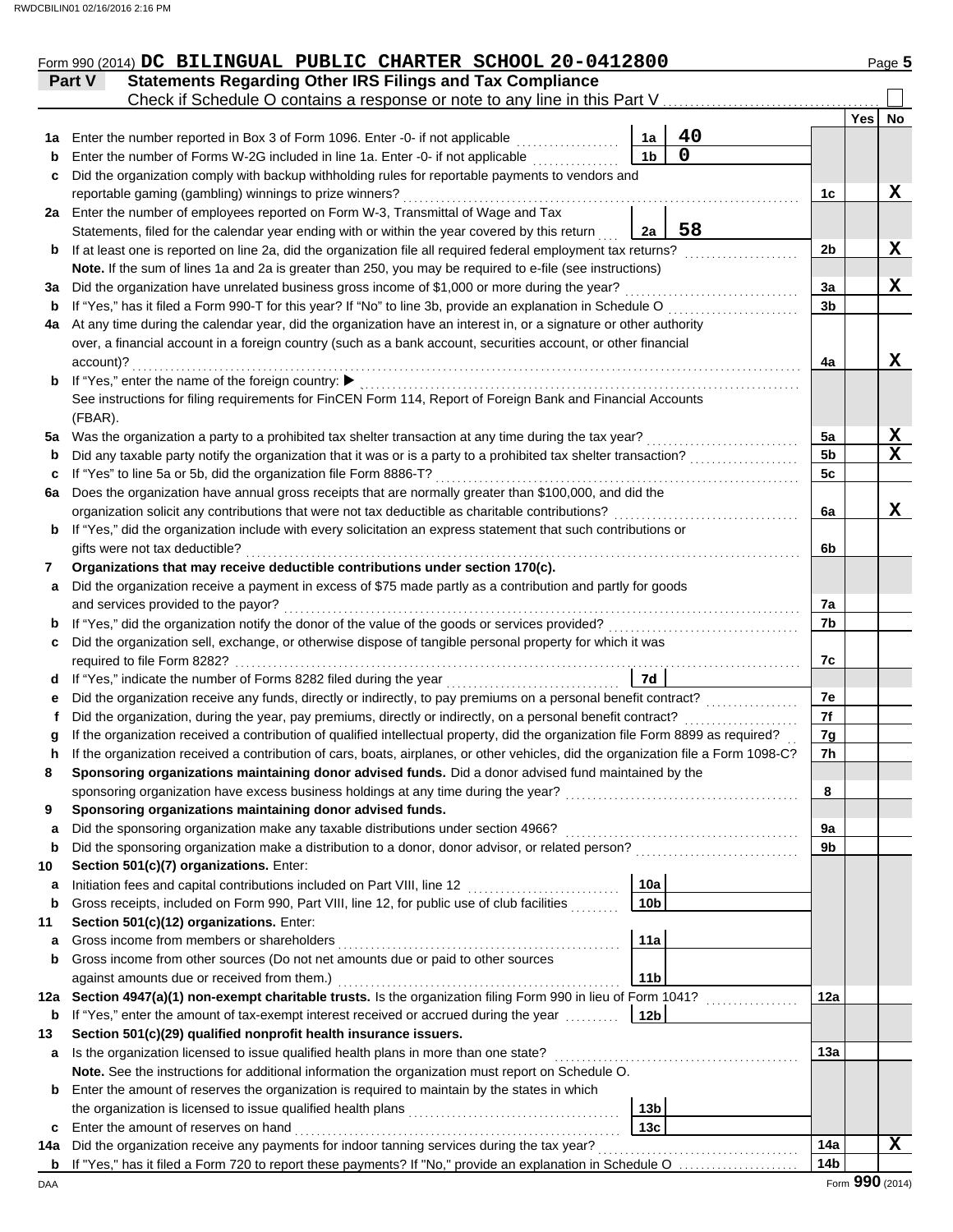| <b>Part VI</b><br>1a<br>b<br>2<br>3<br>4<br>5<br>6<br>7a<br>b<br>8<br>а<br>b<br>9<br>b | Governance, Management, and Disclosure For each "Yes" response to lines 2 through 7b below, and for a "No"<br>response to line 8a, 8b, or 10b below, describe the circumstances, processes, or changes in Schedule O. See instructions.<br><b>Section A. Governing Body and Management</b><br>Enter the number of voting members of the governing body at the end of the tax year<br>If there are material differences in voting rights among members of the governing body, or<br>if the governing body delegated broad authority to an executive committee or similar<br>committee, explain in Schedule O.<br>Enter the number of voting members included in line 1a, above, who are independent<br>Did any officer, director, trustee, or key employee have a family relationship or a business relationship with<br>any other officer, director, trustee, or key employee?<br>Did the organization delegate control over management duties customarily performed by or under the direct<br>supervision of officers, directors, or trustees, or key employees to a management company or other person?<br>Did the organization make any significant changes to its governing documents since the prior Form 990 was filed?<br>Did the organization become aware during the year of a significant diversion of the organization's assets?<br>Did the organization have members or stockholders? | 1a<br>1b | 13<br>13 | $\mathbf{2}$<br>3<br>4<br>5 | <b>Yes</b><br>X | $ {\bf X} $<br>No<br>X  |
|----------------------------------------------------------------------------------------|---------------------------------------------------------------------------------------------------------------------------------------------------------------------------------------------------------------------------------------------------------------------------------------------------------------------------------------------------------------------------------------------------------------------------------------------------------------------------------------------------------------------------------------------------------------------------------------------------------------------------------------------------------------------------------------------------------------------------------------------------------------------------------------------------------------------------------------------------------------------------------------------------------------------------------------------------------------------------------------------------------------------------------------------------------------------------------------------------------------------------------------------------------------------------------------------------------------------------------------------------------------------------------------------------------------------------------------------------------------------------------------------------|----------|----------|-----------------------------|-----------------|-------------------------|
|                                                                                        |                                                                                                                                                                                                                                                                                                                                                                                                                                                                                                                                                                                                                                                                                                                                                                                                                                                                                                                                                                                                                                                                                                                                                                                                                                                                                                                                                                                                   |          |          |                             |                 |                         |
|                                                                                        |                                                                                                                                                                                                                                                                                                                                                                                                                                                                                                                                                                                                                                                                                                                                                                                                                                                                                                                                                                                                                                                                                                                                                                                                                                                                                                                                                                                                   |          |          |                             |                 |                         |
|                                                                                        |                                                                                                                                                                                                                                                                                                                                                                                                                                                                                                                                                                                                                                                                                                                                                                                                                                                                                                                                                                                                                                                                                                                                                                                                                                                                                                                                                                                                   |          |          |                             |                 |                         |
|                                                                                        |                                                                                                                                                                                                                                                                                                                                                                                                                                                                                                                                                                                                                                                                                                                                                                                                                                                                                                                                                                                                                                                                                                                                                                                                                                                                                                                                                                                                   |          |          |                             |                 |                         |
|                                                                                        |                                                                                                                                                                                                                                                                                                                                                                                                                                                                                                                                                                                                                                                                                                                                                                                                                                                                                                                                                                                                                                                                                                                                                                                                                                                                                                                                                                                                   |          |          |                             |                 |                         |
|                                                                                        |                                                                                                                                                                                                                                                                                                                                                                                                                                                                                                                                                                                                                                                                                                                                                                                                                                                                                                                                                                                                                                                                                                                                                                                                                                                                                                                                                                                                   |          |          |                             |                 |                         |
|                                                                                        |                                                                                                                                                                                                                                                                                                                                                                                                                                                                                                                                                                                                                                                                                                                                                                                                                                                                                                                                                                                                                                                                                                                                                                                                                                                                                                                                                                                                   |          |          |                             |                 |                         |
|                                                                                        |                                                                                                                                                                                                                                                                                                                                                                                                                                                                                                                                                                                                                                                                                                                                                                                                                                                                                                                                                                                                                                                                                                                                                                                                                                                                                                                                                                                                   |          |          |                             |                 |                         |
|                                                                                        |                                                                                                                                                                                                                                                                                                                                                                                                                                                                                                                                                                                                                                                                                                                                                                                                                                                                                                                                                                                                                                                                                                                                                                                                                                                                                                                                                                                                   |          |          |                             |                 |                         |
|                                                                                        |                                                                                                                                                                                                                                                                                                                                                                                                                                                                                                                                                                                                                                                                                                                                                                                                                                                                                                                                                                                                                                                                                                                                                                                                                                                                                                                                                                                                   |          |          |                             |                 |                         |
|                                                                                        |                                                                                                                                                                                                                                                                                                                                                                                                                                                                                                                                                                                                                                                                                                                                                                                                                                                                                                                                                                                                                                                                                                                                                                                                                                                                                                                                                                                                   |          |          |                             |                 |                         |
|                                                                                        |                                                                                                                                                                                                                                                                                                                                                                                                                                                                                                                                                                                                                                                                                                                                                                                                                                                                                                                                                                                                                                                                                                                                                                                                                                                                                                                                                                                                   |          |          |                             |                 |                         |
|                                                                                        |                                                                                                                                                                                                                                                                                                                                                                                                                                                                                                                                                                                                                                                                                                                                                                                                                                                                                                                                                                                                                                                                                                                                                                                                                                                                                                                                                                                                   |          |          |                             |                 |                         |
|                                                                                        |                                                                                                                                                                                                                                                                                                                                                                                                                                                                                                                                                                                                                                                                                                                                                                                                                                                                                                                                                                                                                                                                                                                                                                                                                                                                                                                                                                                                   |          |          |                             |                 |                         |
|                                                                                        |                                                                                                                                                                                                                                                                                                                                                                                                                                                                                                                                                                                                                                                                                                                                                                                                                                                                                                                                                                                                                                                                                                                                                                                                                                                                                                                                                                                                   |          |          |                             |                 | $\frac{X}{X}$           |
|                                                                                        |                                                                                                                                                                                                                                                                                                                                                                                                                                                                                                                                                                                                                                                                                                                                                                                                                                                                                                                                                                                                                                                                                                                                                                                                                                                                                                                                                                                                   |          |          | 6                           |                 | $\overline{\mathbf{x}}$ |
|                                                                                        | Did the organization have members, stockholders, or other persons who had the power to elect or appoint                                                                                                                                                                                                                                                                                                                                                                                                                                                                                                                                                                                                                                                                                                                                                                                                                                                                                                                                                                                                                                                                                                                                                                                                                                                                                           |          |          |                             |                 |                         |
|                                                                                        | one or more members of the governing body?                                                                                                                                                                                                                                                                                                                                                                                                                                                                                                                                                                                                                                                                                                                                                                                                                                                                                                                                                                                                                                                                                                                                                                                                                                                                                                                                                        |          |          | 7a                          |                 | X                       |
|                                                                                        | Are any governance decisions of the organization reserved to (or subject to approval by) members,                                                                                                                                                                                                                                                                                                                                                                                                                                                                                                                                                                                                                                                                                                                                                                                                                                                                                                                                                                                                                                                                                                                                                                                                                                                                                                 |          |          |                             |                 |                         |
|                                                                                        | stockholders, or persons other than the governing body?                                                                                                                                                                                                                                                                                                                                                                                                                                                                                                                                                                                                                                                                                                                                                                                                                                                                                                                                                                                                                                                                                                                                                                                                                                                                                                                                           |          |          | 7b                          |                 | x                       |
|                                                                                        | Did the organization contemporaneously document the meetings held or written actions undertaken during the year by the following:                                                                                                                                                                                                                                                                                                                                                                                                                                                                                                                                                                                                                                                                                                                                                                                                                                                                                                                                                                                                                                                                                                                                                                                                                                                                 |          |          |                             |                 |                         |
|                                                                                        | The governing body?                                                                                                                                                                                                                                                                                                                                                                                                                                                                                                                                                                                                                                                                                                                                                                                                                                                                                                                                                                                                                                                                                                                                                                                                                                                                                                                                                                               |          |          | 8a                          | X               |                         |
|                                                                                        | Each committee with authority to act on behalf of the governing body?                                                                                                                                                                                                                                                                                                                                                                                                                                                                                                                                                                                                                                                                                                                                                                                                                                                                                                                                                                                                                                                                                                                                                                                                                                                                                                                             |          |          | 8b                          | X               |                         |
|                                                                                        | Is there any officer, director, trustee, or key employee listed in Part VII, Section A, who cannot be reached at                                                                                                                                                                                                                                                                                                                                                                                                                                                                                                                                                                                                                                                                                                                                                                                                                                                                                                                                                                                                                                                                                                                                                                                                                                                                                  |          |          |                             |                 |                         |
|                                                                                        |                                                                                                                                                                                                                                                                                                                                                                                                                                                                                                                                                                                                                                                                                                                                                                                                                                                                                                                                                                                                                                                                                                                                                                                                                                                                                                                                                                                                   |          |          | 9                           |                 | X                       |
|                                                                                        | Section B. Policies (This Section B requests information about policies not required by the Internal Revenue Code.)                                                                                                                                                                                                                                                                                                                                                                                                                                                                                                                                                                                                                                                                                                                                                                                                                                                                                                                                                                                                                                                                                                                                                                                                                                                                               |          |          |                             |                 |                         |
|                                                                                        |                                                                                                                                                                                                                                                                                                                                                                                                                                                                                                                                                                                                                                                                                                                                                                                                                                                                                                                                                                                                                                                                                                                                                                                                                                                                                                                                                                                                   |          |          |                             | Yes             | No                      |
|                                                                                        | 10a Did the organization have local chapters, branches, or affiliates?                                                                                                                                                                                                                                                                                                                                                                                                                                                                                                                                                                                                                                                                                                                                                                                                                                                                                                                                                                                                                                                                                                                                                                                                                                                                                                                            |          |          | 10a                         |                 | X                       |
|                                                                                        | If "Yes," did the organization have written policies and procedures governing the activities of such chapters,                                                                                                                                                                                                                                                                                                                                                                                                                                                                                                                                                                                                                                                                                                                                                                                                                                                                                                                                                                                                                                                                                                                                                                                                                                                                                    |          |          |                             |                 |                         |
|                                                                                        | affiliates, and branches to ensure their operations are consistent with the organization's exempt purposes?                                                                                                                                                                                                                                                                                                                                                                                                                                                                                                                                                                                                                                                                                                                                                                                                                                                                                                                                                                                                                                                                                                                                                                                                                                                                                       |          |          | 10b                         |                 |                         |
|                                                                                        | 11a Has the organization provided a complete copy of this Form 990 to all members of its governing body before filing the form?                                                                                                                                                                                                                                                                                                                                                                                                                                                                                                                                                                                                                                                                                                                                                                                                                                                                                                                                                                                                                                                                                                                                                                                                                                                                   |          |          | 11a                         | X               |                         |
|                                                                                        | <b>b</b> Describe in Schedule O the process, if any, used by the organization to review this Form 990.                                                                                                                                                                                                                                                                                                                                                                                                                                                                                                                                                                                                                                                                                                                                                                                                                                                                                                                                                                                                                                                                                                                                                                                                                                                                                            |          |          |                             |                 |                         |
| 12a                                                                                    | Did the organization have a written conflict of interest policy? If "No," go to line 13                                                                                                                                                                                                                                                                                                                                                                                                                                                                                                                                                                                                                                                                                                                                                                                                                                                                                                                                                                                                                                                                                                                                                                                                                                                                                                           |          |          | 12a                         | Х               |                         |
| b                                                                                      |                                                                                                                                                                                                                                                                                                                                                                                                                                                                                                                                                                                                                                                                                                                                                                                                                                                                                                                                                                                                                                                                                                                                                                                                                                                                                                                                                                                                   |          |          | 12 <sub>b</sub>             | X               |                         |
| c                                                                                      | Were officers, directors, or trustees, and key employees required to disclose annually interests that could give rise to conflicts?                                                                                                                                                                                                                                                                                                                                                                                                                                                                                                                                                                                                                                                                                                                                                                                                                                                                                                                                                                                                                                                                                                                                                                                                                                                               |          |          |                             |                 |                         |
|                                                                                        | Did the organization regularly and consistently monitor and enforce compliance with the policy? If "Yes,"                                                                                                                                                                                                                                                                                                                                                                                                                                                                                                                                                                                                                                                                                                                                                                                                                                                                                                                                                                                                                                                                                                                                                                                                                                                                                         |          |          |                             | Х               |                         |
| 13                                                                                     | describe in Schedule O how this was done <i>compared to the contract of the secribe</i> in Schedule O how this was done                                                                                                                                                                                                                                                                                                                                                                                                                                                                                                                                                                                                                                                                                                                                                                                                                                                                                                                                                                                                                                                                                                                                                                                                                                                                           |          |          | 12c                         |                 |                         |

| organization's exempt status with respect to such arrangements? |  |  |
|-----------------------------------------------------------------|--|--|
| <b>Section C. Disclosure</b>                                    |  |  |

17 List the states with which a copy of this Form 990 is required to be filed ▶ NONE **WORD ADDIE** 

If "Yes" to line 15a or 15b, describe the process in Schedule O (see instructions).

| 18 | Section 6104 requires an organization to make its Forms 1023 (or 1024 if applicable), 990, and 990-T (Section 501(c)(3)s only)  |  |  |  |  |  |  |  |  |  |
|----|---------------------------------------------------------------------------------------------------------------------------------|--|--|--|--|--|--|--|--|--|
|    | available for public inspection. Indicate how you made these available. Check all that apply.                                   |  |  |  |  |  |  |  |  |  |
|    | $\Box$ Own website $\Box$ Another's website $\Box$ Upon request $\Box$ Other (explain in Schedule O)                            |  |  |  |  |  |  |  |  |  |
| 19 | Describe in Schedule O whether (and if so, how) the organization made its governing documents, conflict of interest policy, and |  |  |  |  |  |  |  |  |  |
|    | financial statements available to the public during the tax year.                                                               |  |  |  |  |  |  |  |  |  |

**14** Did the organization have a written document retention and destruction policy? . . . . . . . . . . . . . . . . . . . . . . . . . . . . . . . . . . . . . . . . . . . . . . . . .

**a** The organization's CEO, Executive Director, or top management official . . . . . . . . . . . . . . . . . . . . . . . . . . . . . . . . . . . . . . . . . . . . . . . . . . . . . . . . .

with a taxable entity during the year? . . . . . . . . . . . . . . . . . . . . . . . . . . . . . . . . . . . . . . . . . . . . . . . . . . . . . . . . . . . . . . . . . . . . . . . . . . . . . . . . . . . . . . . . . . . . . .

Other officers or key employees of the organization . . . . . . . . . . . . . . . . . . . . . . . . . . . . . . . . . . . . . . . . . . . . . . . . . . . . . . . . . . . . . . . . . . . . . . . . . . . . . . .

**20** State the name, address, and telephone number of the person who possesses the organization's books and records: ▶

| <b>HANNAH BUIE</b> |  |  |  |  | 33 RIGGS RD NE |  |
|--------------------|--|--|--|--|----------------|--|

**16a** Did the organization invest in, contribute assets to, or participate in a joint venture or similar arrangement

Did the process for determining compensation of the following persons include a review and approval by independent persons, comparability data, and contemporaneous substantiation of the deliberation and decision?

**b** If "Yes," did the organization follow a written policy or procedure requiring the organization to evaluate its

participation in joint venture arrangements under applicable federal tax law, and take steps to safeguard the

**14**

**X**

**X**

**X**

**X**

**15a 15b**

**16a**

**16b**

**15**

**b**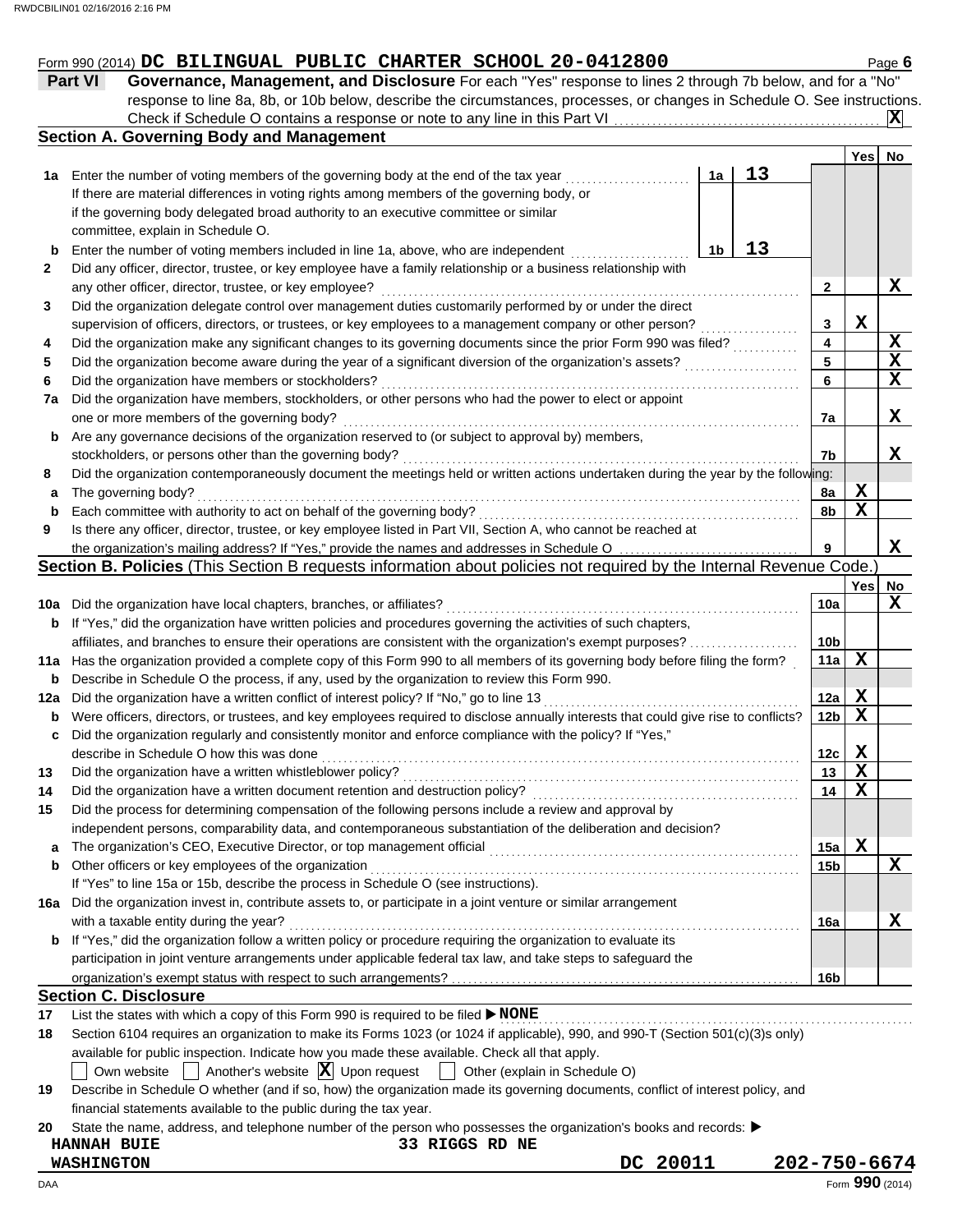# Form 990 (2014) DC BILINGUAL PUBLIC CHARTER SCHOOL 20-0412800 Page 7

| <b>Part VII</b> | Compensation of Officers, Directors, Trustees, Key Employees, Highest Compensated Employees, and |  |  |
|-----------------|--------------------------------------------------------------------------------------------------|--|--|
|                 | <b>Independent Contractors</b>                                                                   |  |  |

Check if Schedule O contains a response or note to any line in this Part VII

**Section A. Officers, Directors, Trustees, Key Employees, and Highest Compensated Employees**

**1a** Complete this table for all persons required to be listed. Report compensation for the calendar year ending with or within the organization's tax year.

■ List all of the organization's **current** officers, directors, trustees (whether individuals or organizations), regardless of amount of compensation. Enter -0- in columns (D), (E), and (F) if no compensation was paid.

● List all of the organization's **current** key employees, if any. See instructions for definition of "key employee."

 $\bullet$  List the organization's five **current** highest compensated employees (other than an officer, director, trustee, or key employee)<br>a received reportable compensation (Box 5 of Form  $M-2$  and/or Box 7 of Form 1000-MISC)

who received reportable compensation (Box 5 of Form W-2 and/or Box 7 of Form 1099-MISC) of more than \$100,000 from the organization and any related organizations.

● List all of the organization's **former** officers, key employees, and highest compensated employees who received more than<br>00,000 of reportable compensation from the erganization and any related erganizations. \$100,000 of reportable compensation from the organization and any related organizations.

• List all of the organization's **former directors or trustees** that received, in the capacity as a former director or trustee of the organization, more than \$10,000 of reportable compensation from the organization and any related organizations. List persons in the following order: individual trustees or directors; institutional trustees; officers; key employees; highest

compensated employees; and former such persons.

Check this box if neither the organization nor any related organization compensated any current officer, director, or trustee.

| (A)<br>Name and Title            | (B)<br>Average<br>hours per<br>week<br>(list any               |                                   |                       |             | (C)<br>Position | (do not check more than one<br>box, unless person is both an<br>officer and a director/trustee) |        | (D)<br>Reportable<br>compensation<br>from<br>the | (E)<br>Reportable<br>compensation from<br>related<br>organizations | (F)<br>Estimated<br>amount of<br>other<br>compensation   |
|----------------------------------|----------------------------------------------------------------|-----------------------------------|-----------------------|-------------|-----------------|-------------------------------------------------------------------------------------------------|--------|--------------------------------------------------|--------------------------------------------------------------------|----------------------------------------------------------|
|                                  | hours for<br>related<br>organizations<br>below dotted<br>line) | Individual trustee<br>or director | Institutional trustee | Officer     | Key employee    | Highest compensated<br>employee                                                                 | Former | organization<br>(W-2/1099-MISC)                  | (W-2/1099-MISC)                                                    | from the<br>organization<br>and related<br>organizations |
| (1) LYDIA CARLIS                 | 1.00                                                           |                                   |                       |             |                 |                                                                                                 |        |                                                  |                                                                    |                                                          |
| <b>VICE CHAIR</b>                | 0.00                                                           | X                                 |                       | $\mathbf X$ |                 |                                                                                                 |        | 0                                                | 0                                                                  | 0                                                        |
| (2) GILLIAN BROWN                |                                                                |                                   |                       |             |                 |                                                                                                 |        |                                                  |                                                                    |                                                          |
|                                  | 1.00                                                           |                                   |                       |             |                 |                                                                                                 |        |                                                  |                                                                    |                                                          |
| <b>TREASURER</b>                 | 0.00                                                           | $\mathbf x$                       |                       | $\mathbf x$ |                 |                                                                                                 |        | 0                                                | 0                                                                  | $\mathbf 0$                                              |
| (3) SANDRA GOMEZ                 |                                                                |                                   |                       |             |                 |                                                                                                 |        |                                                  |                                                                    |                                                          |
|                                  | 1.00                                                           |                                   |                       |             |                 |                                                                                                 |        |                                                  |                                                                    |                                                          |
| <b>BOARD MEMBER</b>              | 0.00                                                           | $\mathbf X$                       |                       |             |                 |                                                                                                 |        | 0                                                | 0                                                                  | 0                                                        |
| (4) ANGELA HARTLEY               | 1.00                                                           |                                   |                       |             |                 |                                                                                                 |        |                                                  |                                                                    |                                                          |
| <b>BOARD MEMEBER</b>             | 0.00                                                           | $\mathbf X$                       |                       |             |                 |                                                                                                 |        | 0                                                | 0                                                                  | $\mathbf 0$                                              |
| (5) ANTONIO PAYNE                |                                                                |                                   |                       |             |                 |                                                                                                 |        |                                                  |                                                                    |                                                          |
|                                  | 1.00                                                           |                                   |                       |             |                 |                                                                                                 |        |                                                  |                                                                    |                                                          |
| <b>BOARD MEMBER</b>              | 0.00                                                           | $\mathbf X$                       |                       |             |                 |                                                                                                 |        | 0                                                | 0                                                                  | $\mathbf 0$                                              |
| (6) MANUEL ORTIZ                 |                                                                |                                   |                       |             |                 |                                                                                                 |        |                                                  |                                                                    |                                                          |
|                                  | 1.00                                                           |                                   |                       |             |                 |                                                                                                 |        |                                                  |                                                                    |                                                          |
| <b>BOARD MEMBER</b>              | 0.00                                                           | $\mathbf x$                       |                       |             |                 |                                                                                                 |        | 0                                                | 0                                                                  | $\mathbf 0$                                              |
| (7) CYDNEY PEYTON-WALTON         |                                                                |                                   |                       |             |                 |                                                                                                 |        |                                                  |                                                                    |                                                          |
|                                  | 1.00                                                           |                                   |                       |             |                 |                                                                                                 |        |                                                  |                                                                    |                                                          |
| <b>SECRETARY</b>                 | 0.00                                                           | $\mathbf X$                       |                       | $\mathbf x$ |                 |                                                                                                 |        | 0                                                | 0                                                                  | 0                                                        |
| (8) MICHELLE RITCHIE             |                                                                |                                   |                       |             |                 |                                                                                                 |        |                                                  |                                                                    |                                                          |
|                                  | 1.00                                                           |                                   |                       |             |                 |                                                                                                 |        |                                                  |                                                                    |                                                          |
| <b>BOARD MEMBER</b>              | 0.00                                                           | $\mathbf X$                       |                       |             |                 |                                                                                                 |        | 0                                                | 0                                                                  | $\mathbf 0$                                              |
| (9) SUSAN ROSENBAUM              |                                                                |                                   |                       |             |                 |                                                                                                 |        |                                                  |                                                                    |                                                          |
|                                  | 1.00<br>0.00                                                   | X                                 |                       | $\mathbf x$ |                 |                                                                                                 |        | 0                                                | 0                                                                  | $\mathbf 0$                                              |
| <b>CHAIR</b><br>(10) EMMA SNYDER |                                                                |                                   |                       |             |                 |                                                                                                 |        |                                                  |                                                                    |                                                          |
|                                  | 1.00                                                           |                                   |                       |             |                 |                                                                                                 |        |                                                  |                                                                    |                                                          |
| <b>BOARD MEMBER</b>              | 0.00                                                           | $\mathbf X$                       |                       |             |                 |                                                                                                 |        | 0                                                | 0                                                                  | 0                                                        |
| (11) BLANCA GUILLEN              |                                                                |                                   |                       |             |                 |                                                                                                 |        |                                                  |                                                                    |                                                          |
|                                  | 1.00                                                           |                                   |                       |             |                 |                                                                                                 |        |                                                  |                                                                    |                                                          |
| <b>BOARD MEMBER</b>              | 0.00                                                           | $\mathbf x$                       |                       |             |                 |                                                                                                 |        | 0                                                | 0                                                                  | O                                                        |
| DAA                              |                                                                |                                   |                       |             |                 |                                                                                                 |        |                                                  |                                                                    | Form 990 (2014)                                          |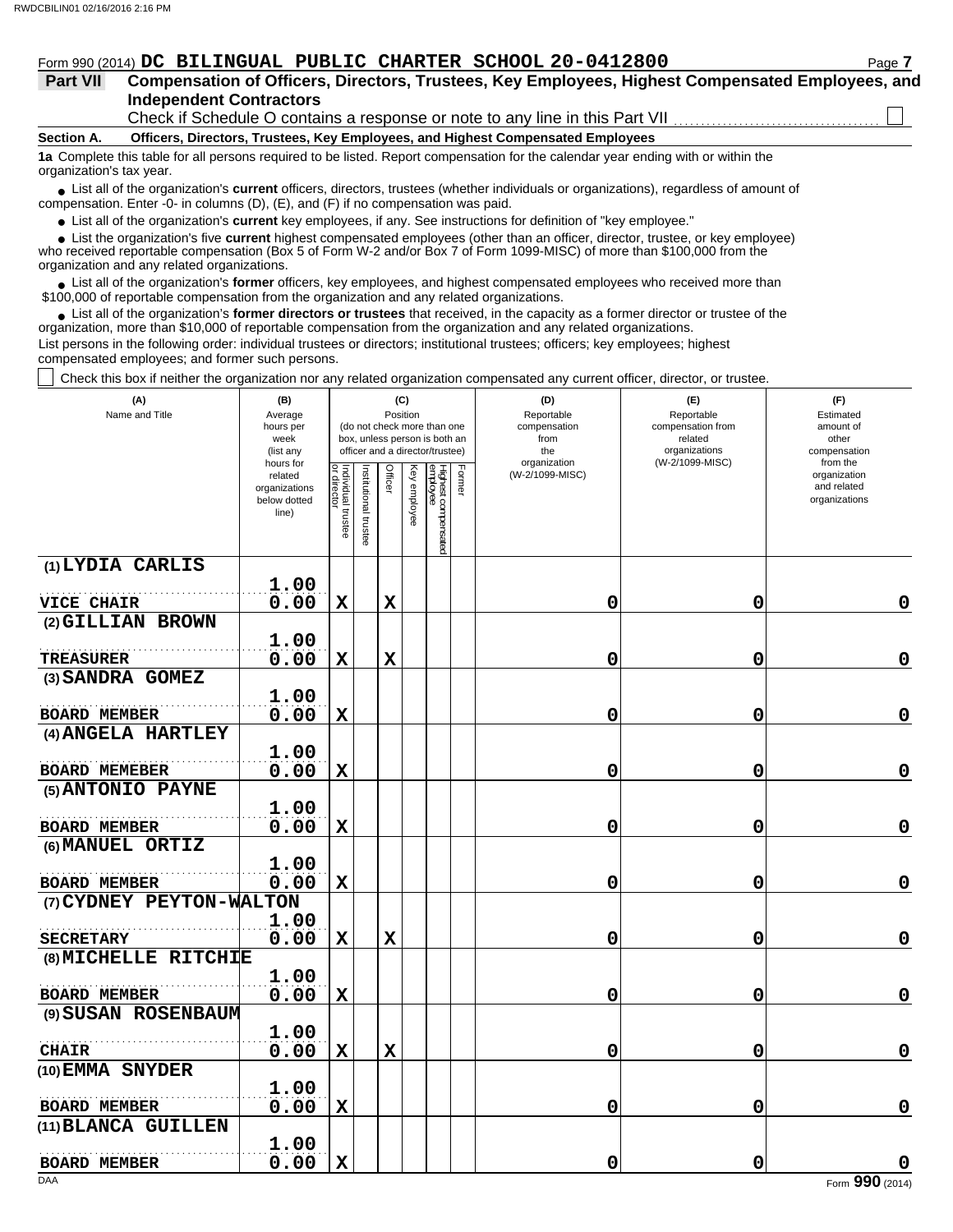| Form 990 (2014) DC BILINGUAL PUBLIC CHARTER SCHOOL 20-0412800                                                                                                                                                                                                                                                                                                                                                        |                                                               |                                   |                      |                 |              |                                                                                                 |             |                                                                                                        |                                                                                       | Page 8                                                             |
|----------------------------------------------------------------------------------------------------------------------------------------------------------------------------------------------------------------------------------------------------------------------------------------------------------------------------------------------------------------------------------------------------------------------|---------------------------------------------------------------|-----------------------------------|----------------------|-----------------|--------------|-------------------------------------------------------------------------------------------------|-------------|--------------------------------------------------------------------------------------------------------|---------------------------------------------------------------------------------------|--------------------------------------------------------------------|
| Part VII                                                                                                                                                                                                                                                                                                                                                                                                             |                                                               |                                   |                      |                 |              |                                                                                                 |             | Section A. Officers, Directors, Trustees, Key Employees, and Highest Compensated Employees (continued) |                                                                                       |                                                                    |
| (A)<br>Name and title                                                                                                                                                                                                                                                                                                                                                                                                | (B)<br>Average<br>hours per<br>week<br>(list any<br>hours for |                                   |                      | (C)<br>Position |              | (do not check more than one<br>box, unless person is both an<br>officer and a director/trustee) |             | (D)<br>Reportable<br>compensation<br>from<br>the<br>organization                                       | (E)<br>Reportable<br>compensation from<br>related<br>organizations<br>(W-2/1099-MISC) | (F)<br>Estimated<br>amount of<br>other<br>compensation<br>from the |
|                                                                                                                                                                                                                                                                                                                                                                                                                      | related<br>organizations<br>below dotted<br>line)             | Individual trustee<br>or director | Institutional truste | Officer         | Key employee | Highest compensate<br>employee                                                                  | Former      | (W-2/1099-MISC)                                                                                        |                                                                                       | organization<br>and related<br>organizations                       |
| (12) SUZI MARCHENA<br><b>BOARD MEMBER</b>                                                                                                                                                                                                                                                                                                                                                                            | 1.00<br>0.00                                                  | $\mathbf x$                       |                      |                 |              |                                                                                                 |             | 0                                                                                                      | 0                                                                                     | 0                                                                  |
| (13) DANIELA ANELLO                                                                                                                                                                                                                                                                                                                                                                                                  |                                                               |                                   |                      |                 |              |                                                                                                 |             |                                                                                                        |                                                                                       |                                                                    |
|                                                                                                                                                                                                                                                                                                                                                                                                                      | 40.00                                                         |                                   |                      |                 |              |                                                                                                 |             |                                                                                                        |                                                                                       |                                                                    |
| PRINCIPAL<br>(14) LESTER MATLOCK                                                                                                                                                                                                                                                                                                                                                                                     | 0.00                                                          |                                   |                      | $\mathbf X$     |              |                                                                                                 |             | 92,179                                                                                                 | 0                                                                                     | 0                                                                  |
|                                                                                                                                                                                                                                                                                                                                                                                                                      | 2.00                                                          |                                   |                      |                 |              |                                                                                                 |             |                                                                                                        |                                                                                       |                                                                    |
| <b>CHAIR</b><br>(15) MYRNA PERALTA                                                                                                                                                                                                                                                                                                                                                                                   | 0.00                                                          |                                   |                      |                 |              |                                                                                                 | $\mathbf x$ | 0                                                                                                      | 0                                                                                     | $\mathbf 0$                                                        |
| <b>SECRETARY</b>                                                                                                                                                                                                                                                                                                                                                                                                     | 1.00<br>0.00                                                  |                                   |                      |                 |              |                                                                                                 | $\mathbf x$ | 0                                                                                                      | 0                                                                                     | $\mathbf 0$                                                        |
| (16) GRETCHEN GAYLE                                                                                                                                                                                                                                                                                                                                                                                                  | <b>ELLSWORTH</b>                                              |                                   |                      |                 |              |                                                                                                 |             |                                                                                                        |                                                                                       |                                                                    |
| <b>BOARD MEMBER</b>                                                                                                                                                                                                                                                                                                                                                                                                  | 1.00<br>0.00                                                  |                                   |                      |                 |              |                                                                                                 | $\mathbf x$ | 0                                                                                                      | 0                                                                                     | $\mathbf 0$                                                        |
| (17)                                                                                                                                                                                                                                                                                                                                                                                                                 |                                                               |                                   |                      |                 |              |                                                                                                 |             |                                                                                                        |                                                                                       |                                                                    |
|                                                                                                                                                                                                                                                                                                                                                                                                                      |                                                               |                                   |                      |                 |              |                                                                                                 |             |                                                                                                        |                                                                                       |                                                                    |
| (18)                                                                                                                                                                                                                                                                                                                                                                                                                 |                                                               |                                   |                      |                 |              |                                                                                                 |             |                                                                                                        |                                                                                       |                                                                    |
|                                                                                                                                                                                                                                                                                                                                                                                                                      |                                                               |                                   |                      |                 |              |                                                                                                 |             |                                                                                                        |                                                                                       |                                                                    |
| (19)                                                                                                                                                                                                                                                                                                                                                                                                                 |                                                               |                                   |                      |                 |              |                                                                                                 |             |                                                                                                        |                                                                                       |                                                                    |
|                                                                                                                                                                                                                                                                                                                                                                                                                      |                                                               |                                   |                      |                 |              |                                                                                                 |             |                                                                                                        |                                                                                       |                                                                    |
| 1b Sub-total                                                                                                                                                                                                                                                                                                                                                                                                         |                                                               |                                   |                      |                 |              |                                                                                                 |             | 92,179                                                                                                 |                                                                                       |                                                                    |
| c Total from continuation sheets to Part VII, Section A                                                                                                                                                                                                                                                                                                                                                              |                                                               |                                   |                      |                 |              |                                                                                                 |             | 92,179                                                                                                 |                                                                                       |                                                                    |
| Total number of individuals (including but not limited to those listed above) who received more than \$100,000 of<br>$\mathbf{2}$                                                                                                                                                                                                                                                                                    |                                                               |                                   |                      |                 |              |                                                                                                 |             |                                                                                                        |                                                                                       |                                                                    |
| reportable compensation from the organization $\bigtriangledown$                                                                                                                                                                                                                                                                                                                                                     |                                                               |                                   |                      |                 |              |                                                                                                 |             |                                                                                                        |                                                                                       | No<br>Yes                                                          |
| Did the organization list any former officer, director, or trustee, key employee, or highest compensated<br>3<br>employee on line 1a? If "Yes," complete Schedule J for such individual<br>For any individual listed on line 1a, is the sum of reportable compensation and other compensation from the<br>4<br>organization and related organizations greater than \$150,000? If "Yes," complete Schedule J for such |                                                               |                                   |                      |                 |              |                                                                                                 |             |                                                                                                        |                                                                                       | X<br>3                                                             |
| Did any person listed on line 1a receive or accrue compensation from any unrelated organization or individual<br>5                                                                                                                                                                                                                                                                                                   |                                                               |                                   |                      |                 |              |                                                                                                 |             |                                                                                                        |                                                                                       | X<br>4<br>X                                                        |
| <b>Section B. Independent Contractors</b>                                                                                                                                                                                                                                                                                                                                                                            |                                                               |                                   |                      |                 |              |                                                                                                 |             |                                                                                                        |                                                                                       | 5                                                                  |
| Complete this table for your five highest compensated independent contractors that received more than \$100,000 of<br>1                                                                                                                                                                                                                                                                                              |                                                               |                                   |                      |                 |              |                                                                                                 |             |                                                                                                        |                                                                                       |                                                                    |
| compensation from the organization. Report compensation for the calendar year ending with or within the organization's tax year.                                                                                                                                                                                                                                                                                     | (A)<br>Name and business address                              |                                   |                      |                 |              |                                                                                                 |             |                                                                                                        | (B)<br>Description of services                                                        | (C)<br>Compensation                                                |
| <b>BENEFITMALL</b>                                                                                                                                                                                                                                                                                                                                                                                                   |                                                               |                                   |                      |                 |              |                                                                                                 |             | PO BOX 418742                                                                                          |                                                                                       |                                                                    |
| <b>BOSTON</b>                                                                                                                                                                                                                                                                                                                                                                                                        |                                                               | MA 02241                          |                      |                 |              |                                                                                                 |             | <b>INSURANCE</b>                                                                                       |                                                                                       | 303,571                                                            |
| OT FOR KIDS<br><b>ROCKVILLE</b>                                                                                                                                                                                                                                                                                                                                                                                      |                                                               | MD 20850                          |                      |                 |              |                                                                                                 |             | 932 HUNGERFORD DRIVE SUITE 9B<br>THERAPY SERVICE                                                       |                                                                                       | 146,311                                                            |
| BEHAVIORAL & EDUCATIONAL SOLUTIONS 8609                                                                                                                                                                                                                                                                                                                                                                              |                                                               |                                   |                      |                 |              |                                                                                                 |             | 2ND AVE., SUITE 404B                                                                                   |                                                                                       |                                                                    |
| SILVER SPRING                                                                                                                                                                                                                                                                                                                                                                                                        |                                                               | MD 20910                          |                      |                 |              |                                                                                                 |             | THERAPY SERVICE                                                                                        |                                                                                       | 129,233                                                            |
| J&C BEHAVIORAL THERAPY, LLC<br><b>ALEXANDRIA</b>                                                                                                                                                                                                                                                                                                                                                                     |                                                               | VA 22304                          |                      |                 |              |                                                                                                 |             | PO BOX 9071<br>THERAPY SERVICE                                                                         |                                                                                       | 111,056                                                            |
| STERLING SPEECH ASSOCIATES, LLC                                                                                                                                                                                                                                                                                                                                                                                      |                                                               |                                   |                      |                 | 4402         |                                                                                                 |             | 1ST PLACE NE #33                                                                                       |                                                                                       |                                                                    |
| <b>WASHINGTON</b>                                                                                                                                                                                                                                                                                                                                                                                                    |                                                               | DC 20011                          |                      |                 |              |                                                                                                 |             | <b>SPEECH THERAPY</b>                                                                                  |                                                                                       | 105,224                                                            |
| Total number of independent contractors (including but not limited to those listed above) who<br>2<br>received more than \$100,000 of compensation from the organization ▶                                                                                                                                                                                                                                           |                                                               |                                   |                      |                 |              |                                                                                                 |             |                                                                                                        | 5                                                                                     |                                                                    |
| DAA                                                                                                                                                                                                                                                                                                                                                                                                                  |                                                               |                                   |                      |                 |              |                                                                                                 |             |                                                                                                        |                                                                                       | Form 990 (2014)                                                    |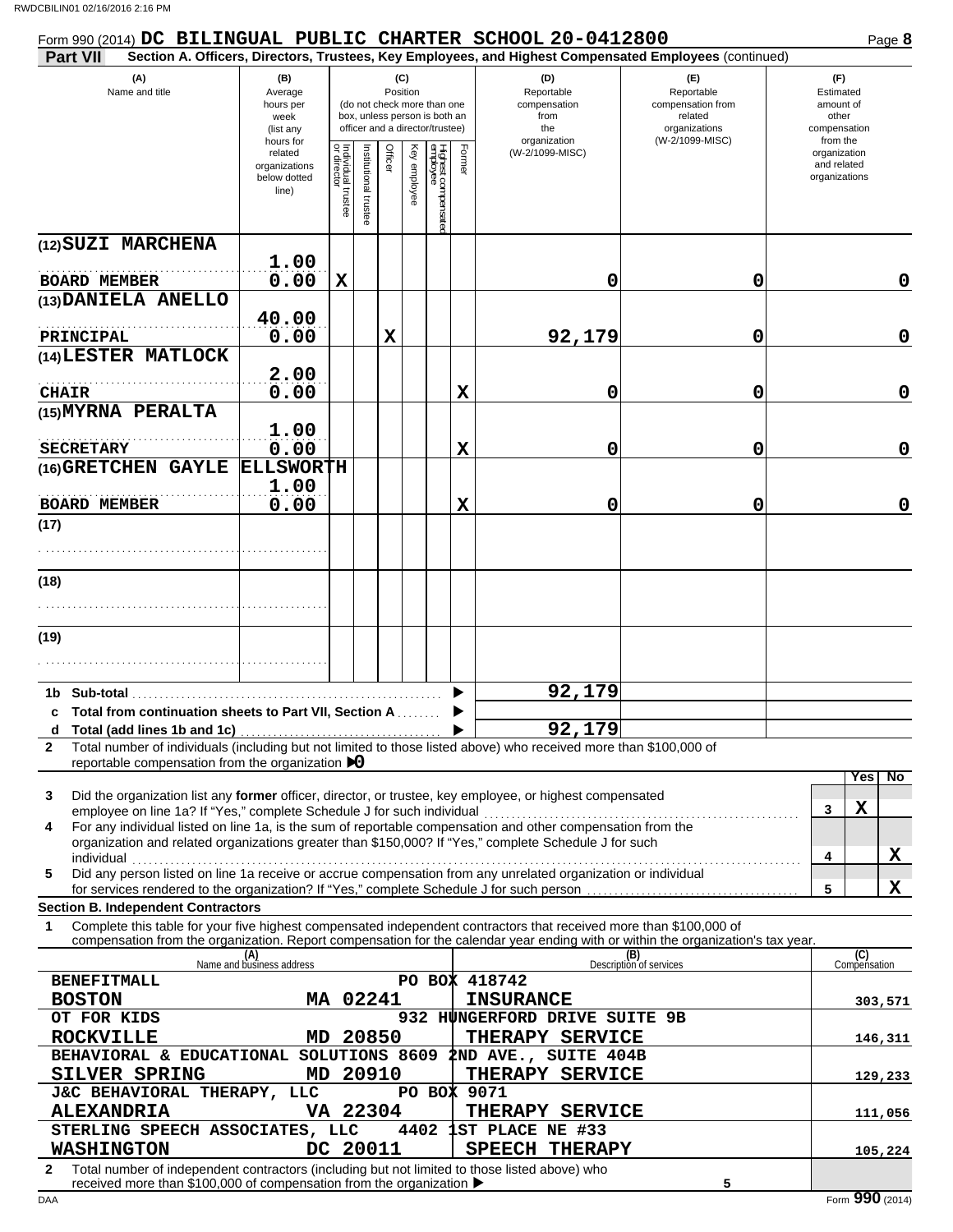# Form 990 (2014) DC BILINGUAL PUBLIC CHARTER SCHOOL 20-0412800 Page 9

## **Part VIII Statement of Revenue**

|                                                                                                                        |             |                                                                                                                                                                                          |                                                          |                             | (A)<br>Total revenue | (B)<br>Related or<br>exempt<br>function<br>revenue | (C)<br>Unrelated<br>business<br>revenue | (D)<br>Revenue<br>excluded from tax<br>under sections<br>512-514 |
|------------------------------------------------------------------------------------------------------------------------|-------------|------------------------------------------------------------------------------------------------------------------------------------------------------------------------------------------|----------------------------------------------------------|-----------------------------|----------------------|----------------------------------------------------|-----------------------------------------|------------------------------------------------------------------|
| Program Service Revenu <mark>¢Contributions, Gifts, Grant</mark> s<br>Program Service Revenu¢and Other Similar Amounts |             | 1a Federated campaigns<br><b>b</b> Membership dues<br>c Fundraising events<br>d Related organizations                                                                                    | 1a<br>1 <sub>b</sub><br>1 <sub>c</sub><br>1 <sub>d</sub> |                             |                      |                                                    |                                         |                                                                  |
|                                                                                                                        |             | <b>e</b> Government grants (contributions)<br>f All other contributions, gifts, grants,<br>and similar amounts not included above<br>g Noncash contributions included in lines 1a-1f: \$ | 1e<br>1f                                                 | 949,779<br>48,274<br>.      |                      |                                                    |                                         |                                                                  |
|                                                                                                                        |             | h Total. Add lines 1a-1f                                                                                                                                                                 |                                                          |                             | 998,053              |                                                    |                                         |                                                                  |
|                                                                                                                        | 2a<br>b     | PER-PUPIL FUNDING                                                                                                                                                                        |                                                          | <b>Busn. Code</b><br>900099 | 7,089,729            | 7,089,729                                          |                                         |                                                                  |
|                                                                                                                        | с<br>d      |                                                                                                                                                                                          |                                                          |                             |                      |                                                    |                                         |                                                                  |
|                                                                                                                        |             | f All other program service revenue                                                                                                                                                      |                                                          |                             |                      |                                                    |                                         |                                                                  |
|                                                                                                                        |             |                                                                                                                                                                                          |                                                          |                             | 7,089,729            |                                                    |                                         |                                                                  |
|                                                                                                                        | 3<br>4<br>5 | Investment income (including dividends, interest,<br>and other similar amounts)<br>Income from investment of tax-exempt bond proceed                                                     |                                                          |                             |                      |                                                    |                                         |                                                                  |
|                                                                                                                        | b           | (i) Real<br>6a Gross rents<br>Less: rental exps.                                                                                                                                         |                                                          | (ii) Personal               |                      |                                                    |                                         |                                                                  |
|                                                                                                                        | с<br>d      | Rental inc. or (loss)<br>Net rental income or (loss)<br><b>7a</b> Gross amount from<br>(i) Securities<br>sales of assets                                                                 |                                                          | (ii) Other                  |                      |                                                    |                                         |                                                                  |
|                                                                                                                        |             | other than inventor<br><b>b</b> Less: cost or other<br>basis & sales exps                                                                                                                |                                                          |                             |                      |                                                    |                                         |                                                                  |
|                                                                                                                        |             | c Gain or (loss)<br>8a Gross income from fundraising events                                                                                                                              |                                                          |                             |                      |                                                    |                                         |                                                                  |
| venue<br>Other Rev                                                                                                     |             | $($ not including \$ $\ldots$<br>of contributions reported on line 1c).<br>See Part IV, line 18<br><b>b</b> Less: direct expenses                                                        | b                                                        |                             |                      |                                                    |                                         |                                                                  |
|                                                                                                                        |             | c Net income or (loss) from fundraising events                                                                                                                                           |                                                          |                             |                      |                                                    |                                         |                                                                  |
|                                                                                                                        |             | 9a Gross income from gaming activities.<br>See Part IV, line 19<br><b>b</b> Less: direct expenses                                                                                        | a<br>b                                                   |                             |                      |                                                    |                                         |                                                                  |
|                                                                                                                        |             | c Net income or (loss) from gaming activities                                                                                                                                            |                                                          | ▶                           |                      |                                                    |                                         |                                                                  |
|                                                                                                                        |             | 10a Gross sales of inventory, less                                                                                                                                                       |                                                          |                             |                      |                                                    |                                         |                                                                  |
|                                                                                                                        |             | returns and allowances                                                                                                                                                                   | a                                                        |                             |                      |                                                    |                                         |                                                                  |
|                                                                                                                        |             | <b>b</b> Less: $cost$ of goods sold $\ldots$                                                                                                                                             | b                                                        |                             |                      |                                                    |                                         |                                                                  |
|                                                                                                                        |             | c Net income or (loss) from sales of inventory                                                                                                                                           |                                                          |                             |                      |                                                    |                                         |                                                                  |
|                                                                                                                        |             | Miscellaneous Revenue                                                                                                                                                                    |                                                          | <b>Busn. Code</b>           |                      |                                                    |                                         |                                                                  |
|                                                                                                                        | 11a         | OTHER REVENUE <b>Manual</b>                                                                                                                                                              |                                                          |                             | 96,511               | 96,511                                             |                                         |                                                                  |
|                                                                                                                        | b           |                                                                                                                                                                                          |                                                          |                             |                      |                                                    |                                         |                                                                  |
|                                                                                                                        | с           |                                                                                                                                                                                          |                                                          |                             |                      |                                                    |                                         |                                                                  |
|                                                                                                                        |             |                                                                                                                                                                                          |                                                          |                             | 96,511               |                                                    |                                         |                                                                  |
|                                                                                                                        |             | 12 Total revenue. See instructions.                                                                                                                                                      |                                                          |                             | 8,184,293            | 7,186,240                                          | 0                                       | 0                                                                |

Check if Schedule O contains a response or note to any line in this Part VIII . . . . . . . . . . . . . . . . . . . . . . . . . . . . . . . . . . . . .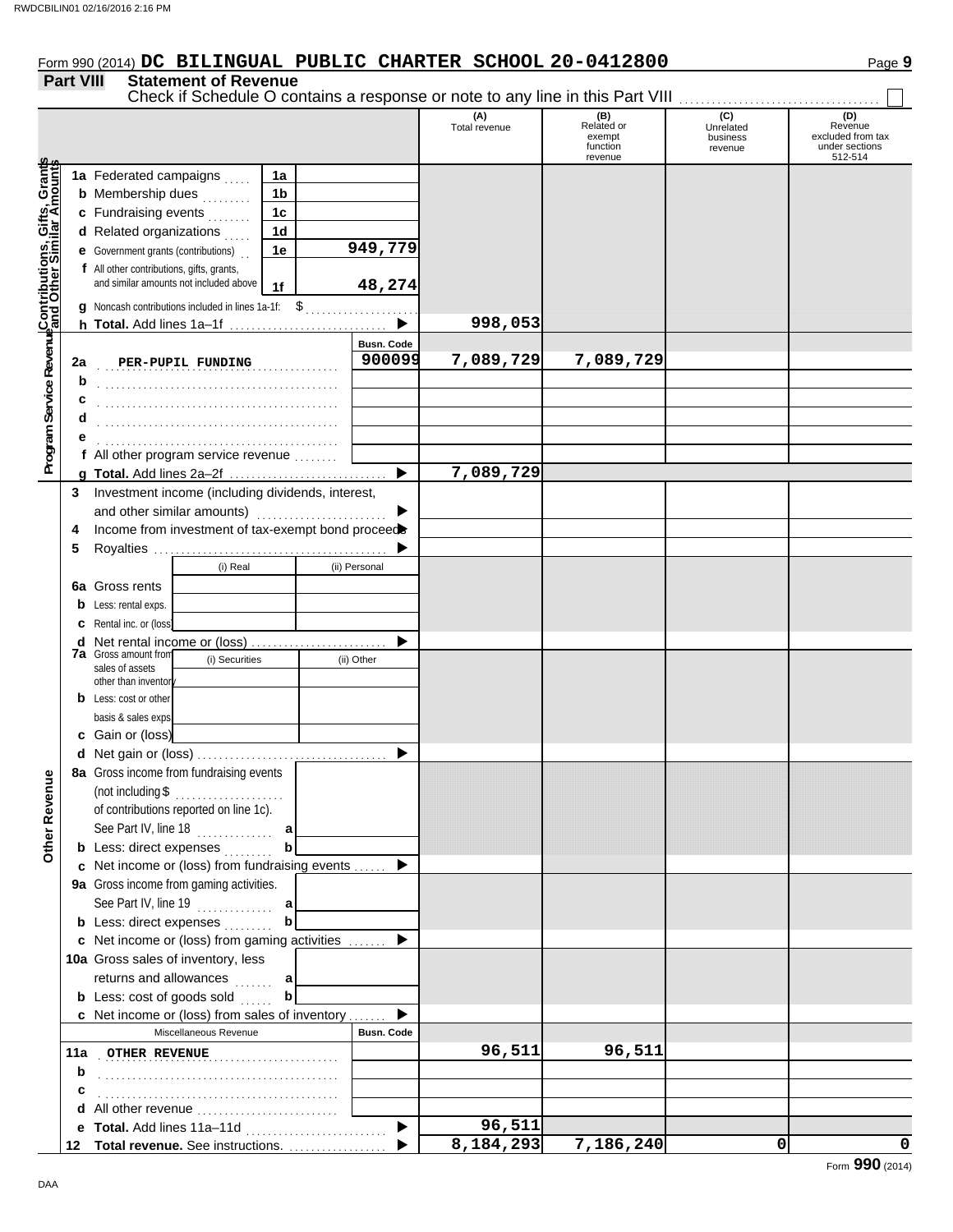**Part IX Statement of Functional Expenses**

# Form 990 (2014) DC BILINGUAL PUBLIC CHARTER SCHOOL 20-0412800 Page 10

Section 501(c)(3) and 501(c)(4) organizations must complete all columns. All other organizations must complete column (A). **Do not include amounts reported on lines 6b, 7b, 8b, 9b, and 10b of Part VIII. 1 2 3 4 5 6 7 8 9 10 11 a** Management .............................. **b** Legal **c** Accounting . . . . . . . . . . . . . . . . . . . . . . . . . . . . . . . . **d** Lobbying . . . . . . . . . . . . . . . . . . . . . . . . . . . . . . . . . . . **e** Professional fundraising services. See Part IV, line 17 **f g** Other. (If line 11g amount exceeds 10% of line 25, column **12** Advertising and promotion . . . . . . . . . . . . . . **13 14 15 16 17 18 19 20 21 22** Depreciation, depletion, and amortization . **23 24 a b c d e** All other expenses . . . . . . . . . . . . . . . . . . . . . . . . **25 Total functional expenses.** Add lines 1 through 24e . . . **26** Grants and other assistance to domestic organizations and domestic governments. See Part IV, line 21 . . . . . . . . Grants and other assistance to domestic individuals. See Part IV, line 22 Grants and other assistance to foreign organizations, foreign governments, and foreign individuals. See Part IV, lines 15 and 16 . . . . . . . . Benefits paid to or for members ........... Compensation of current officers, directors, trustees, and key employees Compensation not included above, to disqualified persons (as defined under section 4958(f)(1)) and persons described in section 4958(c)(3)(B) Other salaries and wages .................. Pension plan accruals and contributions (include section 401(k) and 403(b) employer contributions) Other employee benefits .................. Payroll taxes . . . . . . . . . . . . . . . . . . . . . . . . . . . . . . Fees for services (non-employees): Legal . . . . . . . . . . . . . . . . . . . . . . . . . . . . . . . . . . . . . . Investment management fees ............. Office expenses . . . . . . . . . . . . . . . . . . . . . . . . . . . Information technology . . . . . . . . . . . . . . . . . . . . Royalties . . . . . . . . . . . . . . . . . . . . . . . . . . . . . . . . . . Occupancy . . . . . . . . . . . . . . . . . . . . . . . . . . . . . . . . Travel . . . . . . . . . . . . . . . . . . . . . . . . . . . . . . . . . . . . . . Payments of travel or entertainment expenses for any federal, state, or local public officials Conferences, conventions, and meetings . Interest . . . . . . . . . . . . . . . . . . . . . . . . . . . . . . . . . . . . Payments to affiliates ....................... Insurance . . . . . . . . . . . . . . . . . . . . . . . . . . . . . . . . . . Other expenses. Itemize expenses not covered above (List miscellaneous expenses in line 24e. If line 24e amount exceeds 10% of line 25, column (A) amount, list line 24e expenses on Schedule O.) fundraising solicitation. Check here  $\blacktriangleright$  | if organization reported in column (B) joint costs from a combined educational campaign and following SOP 98-2 (ASC 958-720) **(A) (B) (B)** (C) (C) (D)<br>Total expenses Program service Management and Fundrai expenses general expenses (D)<br>Fundraising expenses **DIRECT STUDENT COSTS 1,019,185 1,019,185 OTHER EXPENSES 106,524** 1206,524 . . . . . . . . . . . . . . . . . . . . . . . . . . . . . . . . . . . . . . . . . . . . . **PROFESSIONAL FEES 104,690 104,690 STAFF TRAINING 104,504** 104,504 Check if Schedule O contains a response or note to any line in this Part IX **Joint costs.** Complete this line only if the (A) amount, list line 11g expenses on Schedule O.) . . . . . . . **3,976,918 3,705,918 271,000 221,752 184,470 37,282 313,996 282,913 31,083 1,106,203 968,193 138,010 38,898 35,348 3,550 1,331,728 1,331,728 33,109 33,109 138,545 113,014 25,531 8,496,052 6,810,189 1,547,853 138,010**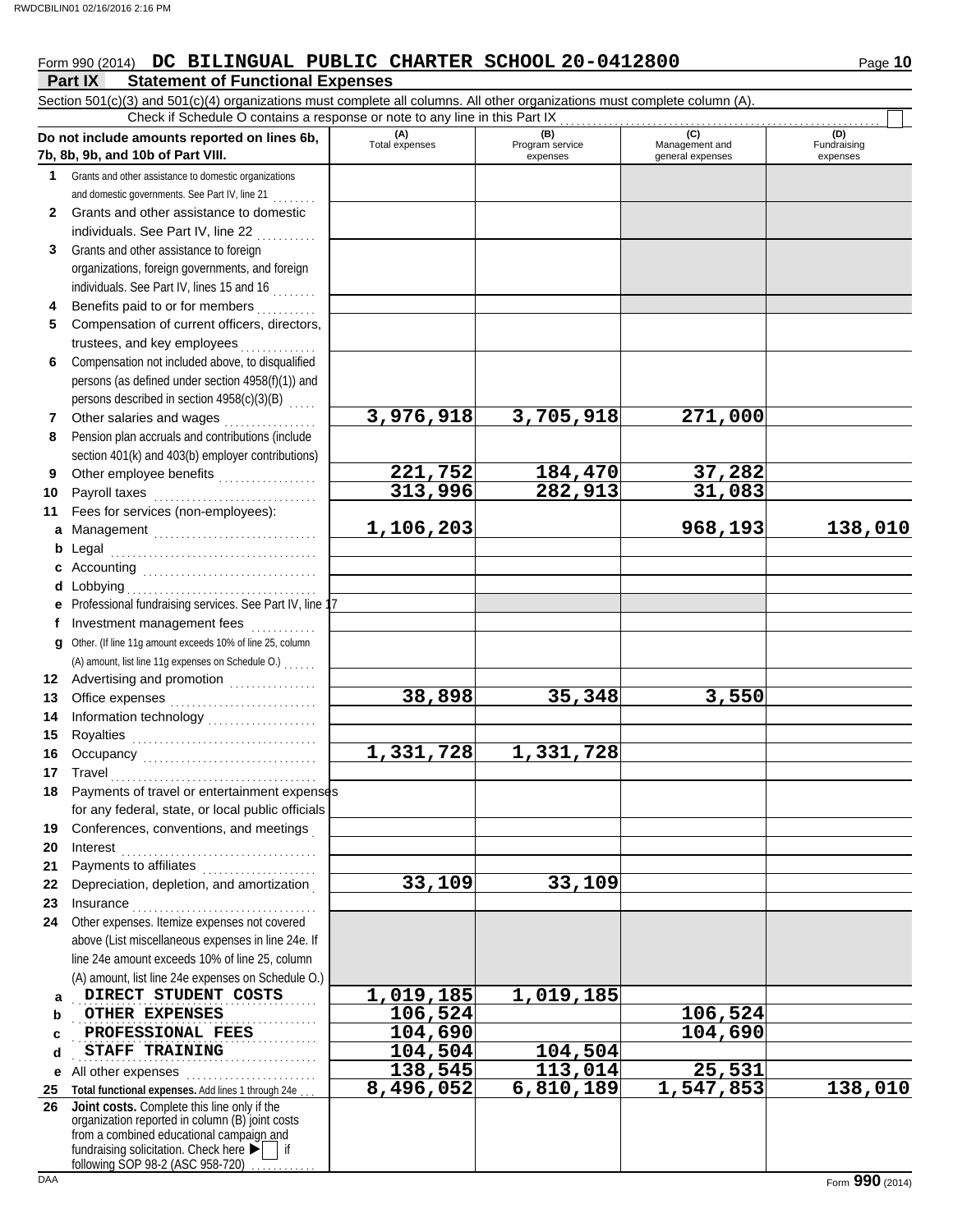#### Form 990 (2014) DC BILINGUAL PUBLIC CHARTER SCHOOL 20-0412800 Page 11 **DC BILINGUAL PUBLIC CHARTER SCHOOL 20-0412800**

|                             | Part X | <b>Balance Sheet</b>                                                                                                                             |                 |                                                   |                       |                         |                      |
|-----------------------------|--------|--------------------------------------------------------------------------------------------------------------------------------------------------|-----------------|---------------------------------------------------|-----------------------|-------------------------|----------------------|
|                             |        | Check if Schedule O contains a response or note to any line in this Part X                                                                       |                 |                                                   |                       |                         |                      |
|                             |        |                                                                                                                                                  |                 |                                                   | (A)                   |                         | (B)                  |
|                             |        |                                                                                                                                                  |                 |                                                   | Beginning of year     |                         | End of year          |
|                             | 1      | Cash-non-interest bearing                                                                                                                        |                 |                                                   | 2,500                 | $\mathbf{1}$            | 157,951              |
|                             | 2      |                                                                                                                                                  |                 |                                                   | $\overline{176, 133}$ | $\mathbf{2}$            |                      |
|                             | 3      |                                                                                                                                                  |                 |                                                   | 391,194               | $\mathbf{3}$            | 208,259              |
|                             | 4      | Accounts receivable, net                                                                                                                         |                 |                                                   | 31,780                | $\overline{\mathbf{4}}$ | 56,094               |
|                             | 5      | Loans and other receivables from current and former officers, directors,                                                                         |                 |                                                   |                       |                         |                      |
|                             |        | trustees, key employees, and highest compensated employees.                                                                                      |                 |                                                   |                       |                         |                      |
|                             |        | Complete Part II of Schedule L                                                                                                                   |                 |                                                   |                       | 5                       |                      |
|                             | 6      | Loans and other receivables from other disqualified persons (as defined under section                                                            |                 |                                                   |                       |                         |                      |
|                             |        | 4958(f)(1)), persons described in section 4958(c)(3)(B), and contributing employers and                                                          |                 |                                                   |                       |                         |                      |
|                             |        | sponsoring organizations of section 501(c)(9) voluntary employees' beneficiary                                                                   |                 |                                                   |                       |                         |                      |
| Assets                      |        | organizations (see instructions). Complete Part II of Schedule L                                                                                 |                 | <u> 1990 - Johann Stoff, Amerikaansk kanton (</u> |                       | 6                       |                      |
|                             | 7      |                                                                                                                                                  |                 |                                                   |                       | $\overline{7}$          |                      |
|                             | 8      | Inventories for sale or use                                                                                                                      |                 |                                                   |                       | 8                       |                      |
|                             | 9      | Prepaid expenses and deferred charges                                                                                                            |                 |                                                   | 346,193               | 9                       | 20,586               |
|                             |        | 10a Land, buildings, and equipment: cost or                                                                                                      |                 |                                                   |                       |                         |                      |
|                             |        | other basis. Complete Part VI of Schedule D  10a                                                                                                 |                 | 689,790                                           |                       |                         |                      |
|                             |        | <b>b</b> Less: accumulated depreciation<br>.                                                                                                     | 10 <sub>b</sub> | 687,988                                           | 34,911                | 10 <sub>c</sub>         | 1,802                |
|                             | 11     |                                                                                                                                                  | 4,459           | 11                                                |                       |                         |                      |
|                             | 12     |                                                                                                                                                  |                 | 12                                                |                       |                         |                      |
|                             | 13     |                                                                                                                                                  |                 | 13                                                |                       |                         |                      |
|                             | 14     | Intangible assets                                                                                                                                |                 | 14                                                |                       |                         |                      |
|                             | 15     | Other assets. See Part IV, line 11                                                                                                               |                 |                                                   |                       | 15                      | 84,200               |
|                             | 16     |                                                                                                                                                  |                 |                                                   | 987,170               | 16                      | 528,892              |
|                             | 17     |                                                                                                                                                  |                 |                                                   | 330,753               | 17                      | 547,303              |
|                             | 18     | Grants payable                                                                                                                                   |                 | 18                                                |                       |                         |                      |
|                             | 19     | Deferred revenue                                                                                                                                 |                 | 19                                                |                       |                         |                      |
|                             | 20     | Tax-exempt bond liabilities                                                                                                                      |                 |                                                   |                       | 20                      |                      |
|                             | 21     | Escrow or custodial account liability. Complete Part IV of Schedule D                                                                            |                 |                                                   |                       | 21                      |                      |
|                             | 22     | Loans and other payables to current and former officers, directors,                                                                              |                 |                                                   |                       |                         |                      |
| Liabilities                 |        | trustees, key employees, highest compensated employees, and                                                                                      |                 |                                                   |                       |                         |                      |
|                             |        | disqualified persons. Complete Part II of Schedule L                                                                                             |                 |                                                   |                       | 22                      |                      |
|                             | 23     |                                                                                                                                                  |                 |                                                   |                       | 23                      |                      |
|                             | 24     | Unsecured notes and loans payable to unrelated third parties                                                                                     |                 |                                                   |                       | 24                      |                      |
|                             | 25     | Other liabilities (including federal income tax, payables to related third                                                                       |                 |                                                   |                       |                         |                      |
|                             |        | parties, and other liabilities not included on lines 17-24). Complete Part X                                                                     |                 |                                                   |                       |                         |                      |
|                             |        | of Schedule D                                                                                                                                    |                 |                                                   | 16,942                | 25                      |                      |
|                             | 26     |                                                                                                                                                  |                 |                                                   | 347,695               | 26                      | $\overline{547,303}$ |
|                             |        | Organizations that follow SFAS 117 (ASC 958), check here $\blacktriangleright$ $\boxed{\text{X}}$ and                                            |                 |                                                   |                       |                         |                      |
|                             |        | complete lines 27 through 29, and lines 33 and 34.                                                                                               |                 |                                                   |                       |                         |                      |
|                             | 27     | Unrestricted net assets                                                                                                                          |                 |                                                   | 639,475               | 27                      | $-18,411$            |
|                             | 28     | Temporarily restricted net assets                                                                                                                |                 |                                                   |                       | 28                      |                      |
|                             | 29     | Permanently restricted net assets<br>Permanently restricted net assets<br>Organizations that do not follow SFAS 117 (ASC 958), check here ▶ │ ar |                 |                                                   |                       | 29                      |                      |
|                             |        |                                                                                                                                                  |                 | and                                               |                       |                         |                      |
| Net Assets or Fund Balances |        | complete lines 30 through 34.                                                                                                                    |                 |                                                   |                       |                         |                      |
|                             | 30     | Capital stock or trust principal, or current funds                                                                                               |                 |                                                   |                       | 30                      |                      |
|                             | 31     |                                                                                                                                                  |                 |                                                   |                       | 31                      |                      |
|                             | 32     | Retained earnings, endowment, accumulated income, or other funds                                                                                 |                 |                                                   |                       | 32                      |                      |
|                             | 33     | Total net assets or fund balances                                                                                                                |                 |                                                   | $\overline{639, 475}$ | 33                      | $-18,411$            |
|                             | 34     |                                                                                                                                                  |                 |                                                   | 987,170 34            |                         | 528,892              |

Form **990** (2014)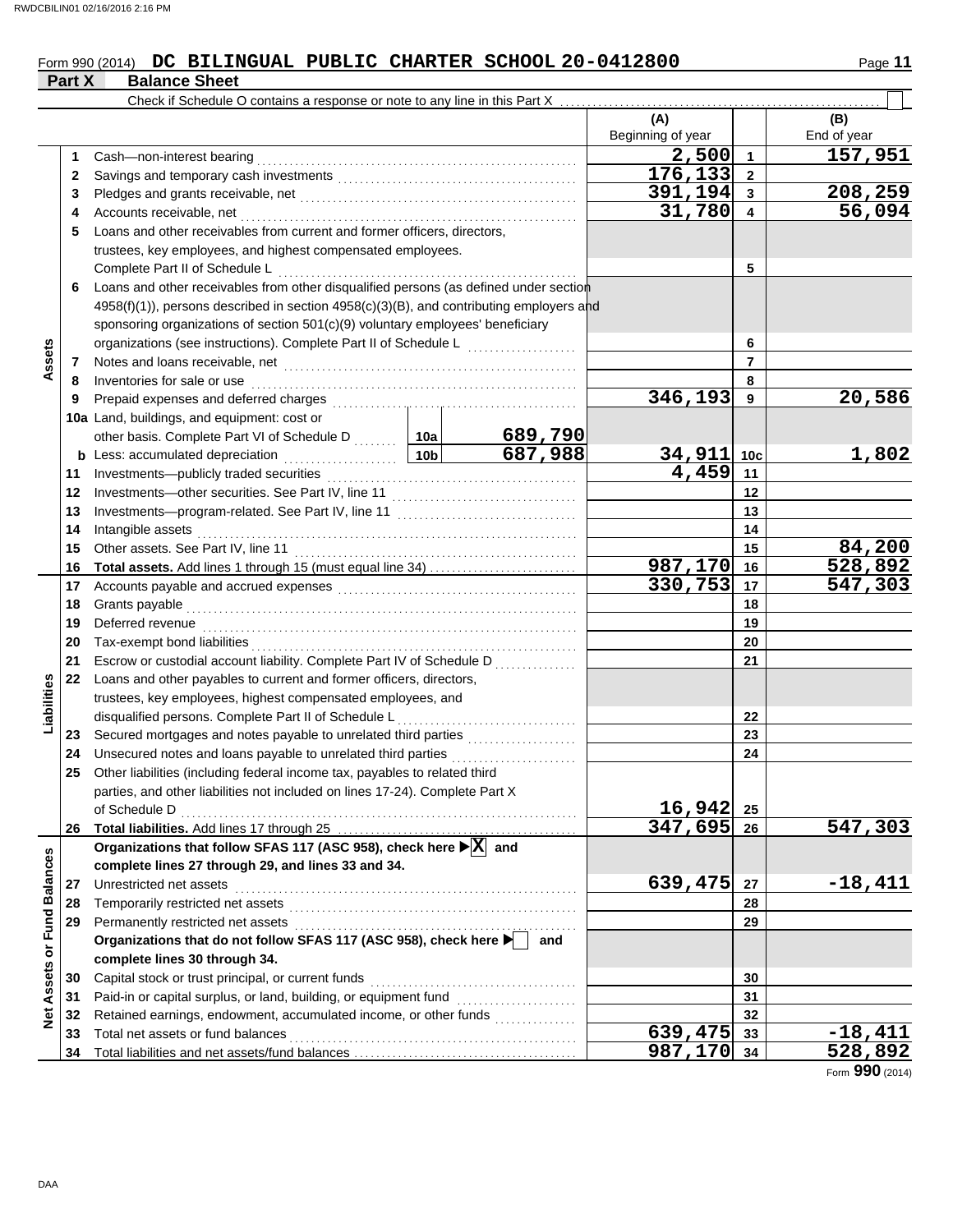|    | Form 990 (2014) DC BILINGUAL PUBLIC CHARTER SCHOOL 20-0412800                                                                                                                                                                  |                         |                |             | Page 12         |
|----|--------------------------------------------------------------------------------------------------------------------------------------------------------------------------------------------------------------------------------|-------------------------|----------------|-------------|-----------------|
|    | <b>Reconciliation of Net Assets</b><br>Part XI                                                                                                                                                                                 |                         |                |             |                 |
|    | Check if Schedule O contains a response or note to any line in this Part XI                                                                                                                                                    |                         |                |             |                 |
|    |                                                                                                                                                                                                                                | $\mathbf{1}$            | 8,184,293      |             |                 |
| 2  |                                                                                                                                                                                                                                | $\overline{2}$          | 8,496,052      |             |                 |
| 3  | Revenue less expenses. Subtract line 2 from line 1                                                                                                                                                                             | $\overline{\mathbf{3}}$ |                |             | $-311,759$      |
| 4  | Net assets or fund balances at beginning of year (must equal Part X, line 33, column (A)) [[[[[[[[[[[[[[[[[[[                                                                                                                  | $\overline{\mathbf{4}}$ |                |             | 639,475         |
| 5  | Net unrealized gains (losses) on investments [1] production in the contract of the state of the state of the state of the state of the state of the state of the state of the state of the state of the state of the state of  | 5                       |                |             |                 |
| 6  |                                                                                                                                                                                                                                | 6                       |                |             |                 |
| 7  | Investment expenses                                                                                                                                                                                                            | $\overline{7}$          |                |             |                 |
| 8  | Prior period adjustments entertainment and the control of the control of the control of the control of the control of the control of the control of the control of the control of the control of the control of the control of | 8                       |                |             | $-346,127$      |
| 9  |                                                                                                                                                                                                                                | 9                       |                |             |                 |
| 10 | Net assets or fund balances at end of year. Combine lines 3 through 9 (must equal Part X, line                                                                                                                                 |                         |                |             |                 |
|    | 33, column (B))                                                                                                                                                                                                                | 10                      |                |             | $-18,411$       |
|    | <b>Financial Statements and Reporting</b><br><b>Part XII</b>                                                                                                                                                                   |                         |                |             |                 |
|    |                                                                                                                                                                                                                                |                         |                |             |                 |
|    |                                                                                                                                                                                                                                |                         |                | Yes         | No              |
| 1  | $ \mathbf{X} $ Accrual<br>Accounting method used to prepare the Form 990:     Cash<br>Other                                                                                                                                    |                         |                |             |                 |
|    | If the organization changed its method of accounting from a prior year or checked "Other," explain in                                                                                                                          |                         |                |             |                 |
|    | Schedule O.                                                                                                                                                                                                                    |                         |                |             |                 |
|    | 2a Were the organization's financial statements compiled or reviewed by an independent accountant?                                                                                                                             |                         | 2a             |             | Χ               |
|    | If "Yes," check a box below to indicate whether the financial statements for the year were compiled or                                                                                                                         |                         |                |             |                 |
|    | reviewed on a separate basis, consolidated basis, or both:                                                                                                                                                                     |                         |                |             |                 |
|    | Consolidated basis<br>Both consolidated and separate basis<br>Separate basis                                                                                                                                                   |                         |                |             |                 |
|    | <b>b</b> Were the organization's financial statements audited by an independent accountant?                                                                                                                                    |                         | 2 <sub>b</sub> | X           |                 |
|    | If "Yes," check a box below to indicate whether the financial statements for the year were audited on a                                                                                                                        |                         |                |             |                 |
|    | separate basis, consolidated basis, or both:                                                                                                                                                                                   |                         |                |             |                 |
|    | Separate basis<br><b>Consolidated basis</b><br>Both consolidated and separate basis                                                                                                                                            |                         |                |             |                 |
|    | c If "Yes" to line 2a or 2b, does the organization have a committee that assumes responsibility for oversight                                                                                                                  |                         |                |             |                 |
|    | of the audit, review, or compilation of its financial statements and selection of an independent accountant?                                                                                                                   |                         | 2с             | Х           |                 |
|    | If the organization changed either its oversight process or selection process during the tax year, explain in                                                                                                                  |                         |                |             |                 |
|    | Schedule O.                                                                                                                                                                                                                    |                         |                |             |                 |
|    | 3a As a result of a federal award, was the organization required to undergo an audit or audits as set forth in                                                                                                                 |                         |                |             |                 |
|    | the Single Audit Act and OMB Circular A-133?                                                                                                                                                                                   |                         | За             | $\mathbf x$ |                 |
|    | <b>b</b> If "Yes," did the organization undergo the required audit or audits? If the organization did not undergo the                                                                                                          |                         |                |             |                 |
|    | required audit or audits, explain why in Schedule O and describe any steps taken to undergo such audits.                                                                                                                       |                         | 3b             | Х           |                 |
|    |                                                                                                                                                                                                                                |                         |                |             | Form 990 (2014) |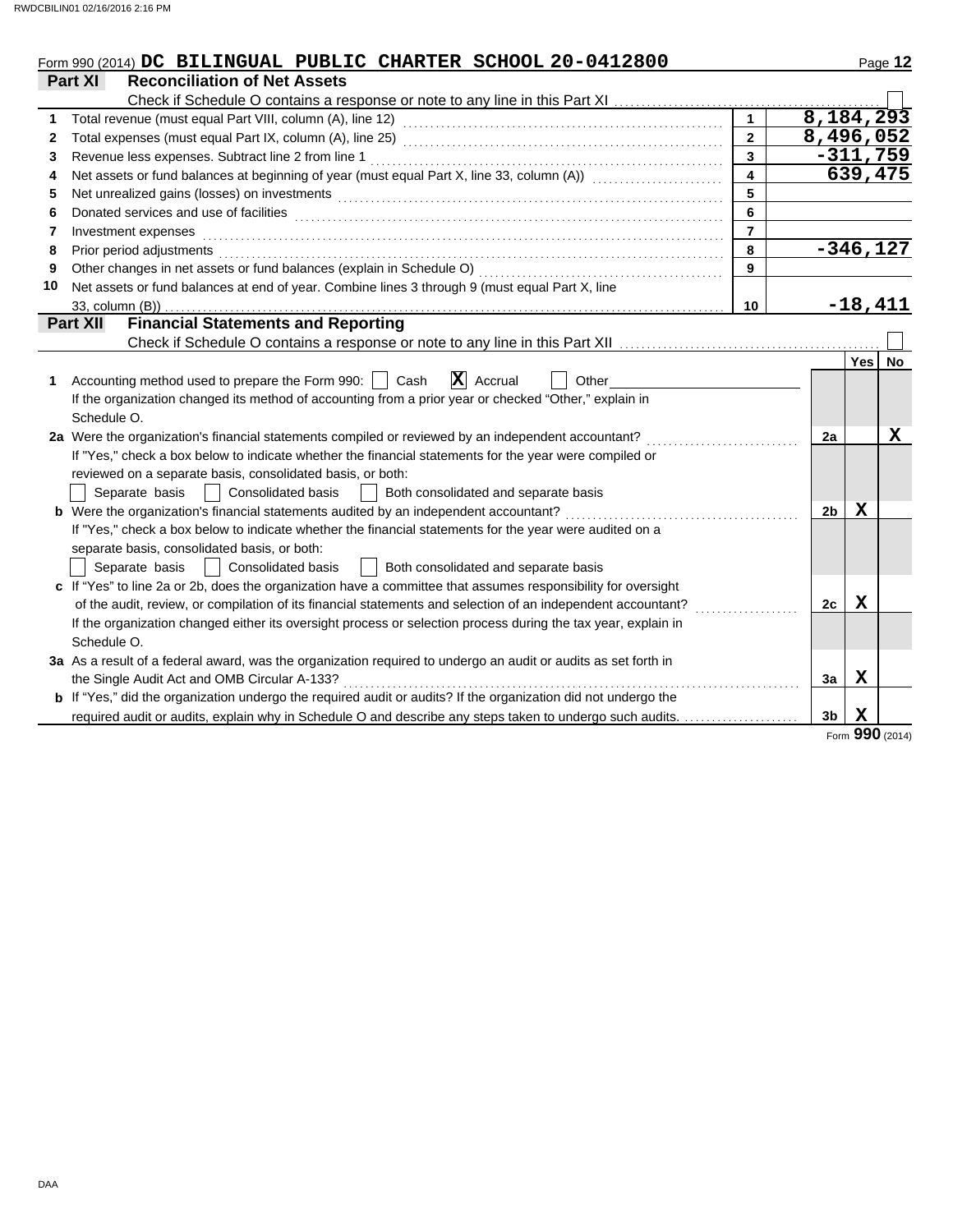| <b>SCHEDULE A</b>                     |                                                               | <b>Public Charity Status and Public Support</b>                                                                                            |                                                      |    |                                        | OMB No. 1545-0047                          |
|---------------------------------------|---------------------------------------------------------------|--------------------------------------------------------------------------------------------------------------------------------------------|------------------------------------------------------|----|----------------------------------------|--------------------------------------------|
| (Form 990 or 990-EZ)                  |                                                               | Complete if the organization is a section 501(c)(3) organization or a section                                                              |                                                      |    |                                        | 2014                                       |
|                                       |                                                               | 4947(a)(1) nonexempt charitable trust.                                                                                                     |                                                      |    |                                        |                                            |
| Department of the Treasury            |                                                               | Attach to Form 990 or Form 990-EZ.                                                                                                         |                                                      |    |                                        | <b>Open to Public</b><br><b>Inspection</b> |
| Internal Revenue Service              |                                                               | Information about Schedule A (Form 990 or 990-EZ) and its instructions is at www.irs.gov/form990.                                          |                                                      |    |                                        |                                            |
| Name of the organization              |                                                               | DC BILINGUAL PUBLIC CHARTER SCHOOL                                                                                                         |                                                      |    | 20-0412800                             | <b>Employer identification number</b>      |
| Part I                                |                                                               | Reason for Public Charity Status (All organizations must complete this part.) See instructions.                                            |                                                      |    |                                        |                                            |
|                                       |                                                               | The organization is not a private foundation because it is: (For lines 1 through 11, check only one box.)                                  |                                                      |    |                                        |                                            |
| 1                                     |                                                               | A church, convention of churches, or association of churches described in section 170(b)(1)(A)(i).                                         |                                                      |    |                                        |                                            |
| $ \mathbf{X} $<br>2                   |                                                               | A school described in section 170(b)(1)(A)(ii). (Attach Schedule E.)                                                                       |                                                      |    |                                        |                                            |
| 3                                     |                                                               | A hospital or a cooperative hospital service organization described in section 170(b)(1)(A)(iii).                                          |                                                      |    |                                        |                                            |
| 4                                     |                                                               | A medical research organization operated in conjunction with a hospital described in section 170(b)(1)(A)(iii). Enter the hospital's name, |                                                      |    |                                        |                                            |
| city, and state:                      |                                                               |                                                                                                                                            |                                                      |    |                                        |                                            |
| 5                                     |                                                               | An organization operated for the benefit of a college or university owned or operated by a governmental unit described in                  |                                                      |    |                                        |                                            |
|                                       | section 170(b)(1)(A)(iv). (Complete Part II.)                 |                                                                                                                                            |                                                      |    |                                        |                                            |
| 6                                     |                                                               | A federal, state, or local government or governmental unit described in section 170(b)(1)(A)(v).                                           |                                                      |    |                                        |                                            |
| 7                                     |                                                               | An organization that normally receives a substantial part of its support from a governmental unit or from the general public               |                                                      |    |                                        |                                            |
| 8                                     | described in section 170(b)(1)(A)(vi). (Complete Part II.)    | A community trust described in section 170(b)(1)(A)(vi). (Complete Part II.)                                                               |                                                      |    |                                        |                                            |
| 9                                     |                                                               | An organization that normally receives: (1) more than 33 1/3% of its support from contributions, membership fees, and gross                |                                                      |    |                                        |                                            |
|                                       |                                                               | receipts from activities related to its exempt functions—subject to certain exceptions, and (2) no more than 33 1/3% of its                |                                                      |    |                                        |                                            |
|                                       |                                                               | support from gross investment income and unrelated business taxable income (less section 511 tax) from businesses                          |                                                      |    |                                        |                                            |
|                                       |                                                               | acquired by the organization after June 30, 1975. See section 509(a)(2). (Complete Part III.)                                              |                                                      |    |                                        |                                            |
| 10                                    |                                                               | An organization organized and operated exclusively to test for public safety. See section 509(a)(4).                                       |                                                      |    |                                        |                                            |
| 11                                    |                                                               | An organization organized and operated exclusively for the benefit of, to perform the functions of, or to carry out the purposes of        |                                                      |    |                                        |                                            |
|                                       |                                                               | one or more publicly supported organizations described in section 509(a)(1) or section 509(a)(2). See section 509(a)(3). Check             |                                                      |    |                                        |                                            |
|                                       |                                                               | the box in lines 11a through 11d that describes the type of supporting organization and complete lines 11e, 11f, and 11g.                  |                                                      |    |                                        |                                            |
| a                                     |                                                               | Type I. A supporting organization operated, supervised, or controlled by its supported organization(s), typically by giving                |                                                      |    |                                        |                                            |
|                                       |                                                               | the supported organization(s) the power to regularly appoint or elect a majority of the directors or trustees of the supporting            |                                                      |    |                                        |                                            |
|                                       | organization. You must complete Part IV, Sections A and B.    |                                                                                                                                            |                                                      |    |                                        |                                            |
| b                                     |                                                               | Type II. A supporting organization supervised or controlled in connection with its supported organization(s), by having                    |                                                      |    |                                        |                                            |
|                                       | organization(s). You must complete Part IV, Sections A and C. | control or management of the supporting organization vested in the same persons that control or manage the supported                       |                                                      |    |                                        |                                            |
| c                                     |                                                               | Type III functionally integrated. A supporting organization operated in connection with, and functionally integrated with,                 |                                                      |    |                                        |                                            |
|                                       |                                                               | its supported organization(s) (see instructions). You must complete Part IV, Sections A, D, and E.                                         |                                                      |    |                                        |                                            |
|                                       |                                                               | Type III non-functionally integrated. A supporting organization operated in connection with its supported organization(s)                  |                                                      |    |                                        |                                            |
|                                       |                                                               | that is not functionally integrated. The organization generally must satisfy a distribution requirement and an attentiveness               |                                                      |    |                                        |                                            |
|                                       |                                                               | requirement (see instructions). You must complete Part IV, Sections A and D, and Part V.                                                   |                                                      |    |                                        |                                            |
| е                                     |                                                               | Check this box if the organization received a written determination from the IRS that it is a Type I, Type II, Type III                    |                                                      |    |                                        |                                            |
|                                       |                                                               | functionally integrated, or Type III non-functionally integrated supporting organization.                                                  |                                                      |    |                                        |                                            |
| f                                     | Enter the number of supported organizations                   |                                                                                                                                            |                                                      |    |                                        |                                            |
|                                       |                                                               | Provide the following information about the supported organization(s).                                                                     |                                                      |    |                                        |                                            |
| (i) Name of supported<br>organization | (ii) EIN                                                      | (iii) Type of organization<br>(described on lines 1-9                                                                                      | (iv) Is the organization<br>listed in your governing |    | (v) Amount of monetary<br>support (see | (vi) Amount of<br>other support (see       |
|                                       |                                                               | above or IRC section                                                                                                                       | document?                                            |    | instructions)                          | instructions)                              |
|                                       |                                                               | (see instructions))                                                                                                                        | Yes                                                  | No |                                        |                                            |
| (A)                                   |                                                               |                                                                                                                                            |                                                      |    |                                        |                                            |
|                                       |                                                               |                                                                                                                                            |                                                      |    |                                        |                                            |
| (B)                                   |                                                               |                                                                                                                                            |                                                      |    |                                        |                                            |
|                                       |                                                               |                                                                                                                                            |                                                      |    |                                        |                                            |
| (C)                                   |                                                               |                                                                                                                                            |                                                      |    |                                        |                                            |
|                                       |                                                               |                                                                                                                                            |                                                      |    |                                        |                                            |
| (D)                                   |                                                               |                                                                                                                                            |                                                      |    |                                        |                                            |
|                                       |                                                               |                                                                                                                                            |                                                      |    |                                        |                                            |
| (E)                                   |                                                               |                                                                                                                                            |                                                      |    |                                        |                                            |
|                                       |                                                               |                                                                                                                                            |                                                      |    |                                        |                                            |
| Total                                 |                                                               |                                                                                                                                            |                                                      |    |                                        |                                            |
|                                       |                                                               |                                                                                                                                            |                                                      |    |                                        |                                            |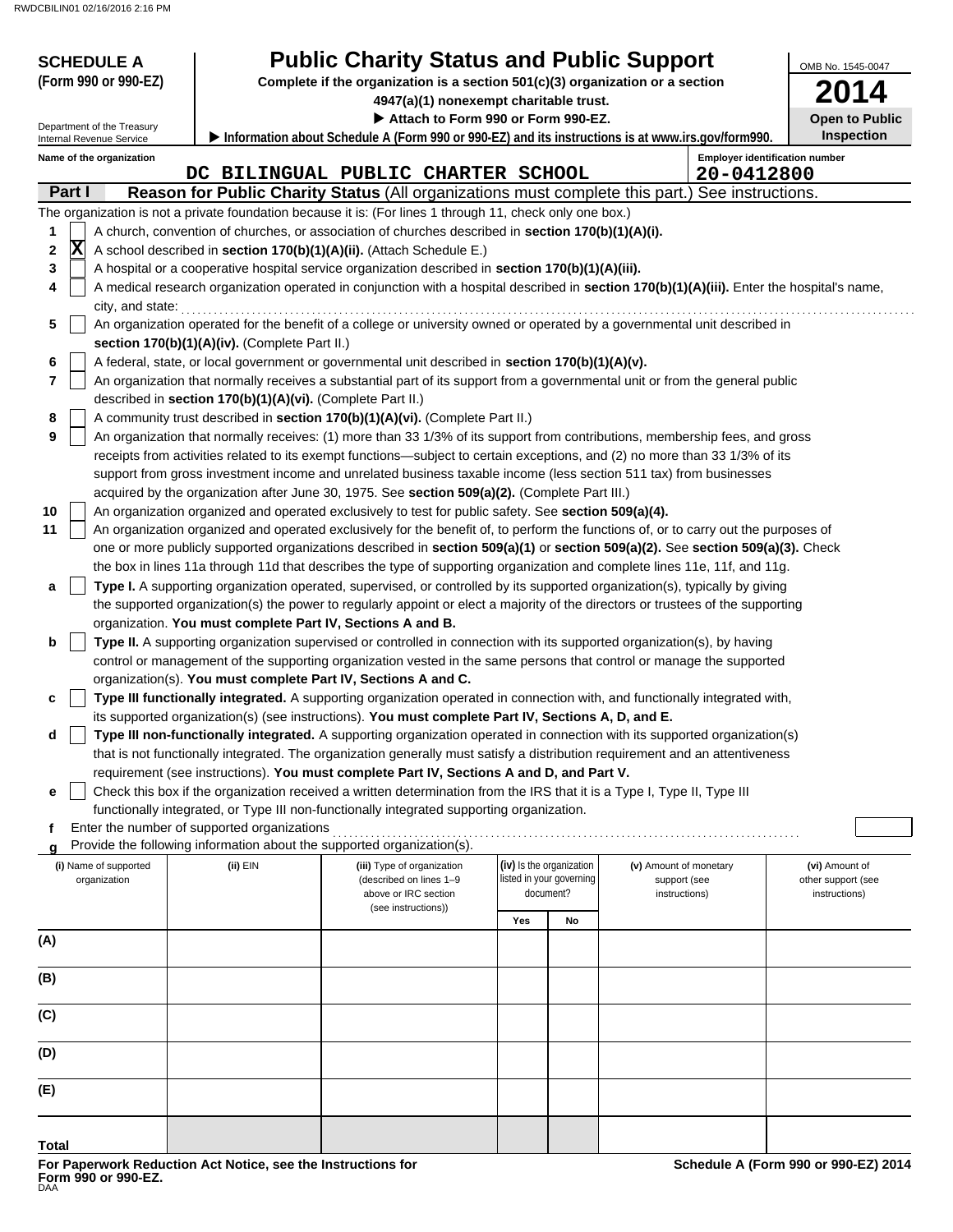# Schedule A (Form 990 or 990-EZ) 2014 **DC BILINGUAL PUBLIC CHARTER SCHOOL 20-0412800** Page 2

(Complete only if you checked the box on line 5, 7, or 8 of Part I or if the organization failed to qualify under **Part II** Support Schedule for Organizations Described in Sections 170(b)(1)(A)(iv) and 170(b)(1)(A)(vi) Part III. If the organization fails to qualify under the tests listed below, please complete Part III.)

|              | <b>Section A. Public Support</b>                                                                                                                                                                                                                            |          |            |            |            |            |           |
|--------------|-------------------------------------------------------------------------------------------------------------------------------------------------------------------------------------------------------------------------------------------------------------|----------|------------|------------|------------|------------|-----------|
|              | Calendar year (or fiscal year beginning in)                                                                                                                                                                                                                 | (a) 2010 | (b) 2011   | $(c)$ 2012 | $(d)$ 2013 | (e) $2014$ | (f) Total |
| 1            | Gifts, grants, contributions, and<br>membership fees received. (Do not<br>include any "unusual grants.")                                                                                                                                                    |          |            |            |            |            |           |
| $\mathbf{2}$ | Tax revenues levied for the<br>organization's benefit and either paid<br>to or expended on its behalf<br>.                                                                                                                                                  |          |            |            |            |            |           |
| 3            | The value of services or facilities<br>furnished by a governmental unit to the<br>organization without charge<br><u>.</u>                                                                                                                                   |          |            |            |            |            |           |
| 4<br>5       | Total. Add lines 1 through 3<br>The portion of total contributions by<br>each person (other than a<br>governmental unit or publicly<br>supported organization) included on<br>line 1 that exceeds 2% of the amount<br>shown on line 11, column (f)          |          |            |            |            |            |           |
| 6            | Public support. Subtract line 5 from line 4.                                                                                                                                                                                                                |          |            |            |            |            |           |
|              | <b>Section B. Total Support</b>                                                                                                                                                                                                                             |          |            |            |            |            |           |
|              | Calendar year (or fiscal year beginning in) >                                                                                                                                                                                                               | (a) 2010 | $(b)$ 2011 | $(c)$ 2012 | $(d)$ 2013 | (e) $2014$ | (f) Total |
| 7            | Amounts from line 4<br>.                                                                                                                                                                                                                                    |          |            |            |            |            |           |
| 8            | Gross income from interest, dividends,<br>payments received on securities loans,<br>rents, royalties and income from similar<br><b>SOUICES</b>                                                                                                              |          |            |            |            |            |           |
| 9            | Net income from unrelated business<br>activities, whether or not the business<br>is regularly carried on                                                                                                                                                    |          |            |            |            |            |           |
| 10           | Other income. Do not include gain or<br>loss from the sale of capital assets<br>(Explain in Part VI.)                                                                                                                                                       |          |            |            |            |            |           |
| 11           | Total support. Add lines 7 through 10                                                                                                                                                                                                                       |          |            |            |            |            |           |
| 12           | Gross receipts from related activities, etc. (see instructions) [11] content content content from related activities, etc. (see instructions) [11] content content content of the set of the set of the set of the set of the                               |          |            |            |            | 12         |           |
| 13           | First five years. If the Form 990 is for the organization's first, second, third, fourth, or fifth tax year as a section 501(c)(3)                                                                                                                          |          |            |            |            |            |           |
|              | organization, check this box and stop here                                                                                                                                                                                                                  |          |            |            |            |            |           |
|              | <b>Section C. Computation of Public Support Percentage</b>                                                                                                                                                                                                  |          |            |            |            |            |           |
| 14           |                                                                                                                                                                                                                                                             |          |            |            |            | 14         | %         |
| 15           | Public support percentage from 2013 Schedule A, Part II, line 14                                                                                                                                                                                            |          |            |            |            | 15         | $\%$      |
|              | 16a 33 1/3% support test-2014. If the organization did not check the box on line 13, and line 14 is 33 1/3% or more, check this                                                                                                                             |          |            |            |            |            |           |
|              | box and stop here. The organization qualifies as a publicly supported organization                                                                                                                                                                          |          |            |            |            |            |           |
| b            | 33 1/3% support test-2013. If the organization did not check a box on line 13 or 16a, and line 15 is 33 1/3% or more,                                                                                                                                       |          |            |            |            |            |           |
|              | check this box and stop here. The organization qualifies as a publicly supported organization<br>17a 10%-facts-and-circumstances test-2014. If the organization did not check a box on line 13, 16a, or 16b, and line 14 is                                 |          |            |            |            |            |           |
|              | 10% or more, and if the organization meets the "facts-and-circumstances" test, check this box and stop here. Explain in                                                                                                                                     |          |            |            |            |            |           |
|              | Part VI how the organization meets the "facts-and-circumstances" test. The organization qualifies as a publicly supported                                                                                                                                   |          |            |            |            |            |           |
| b            | organization<br>10%-facts-and-circumstances test-2013. If the organization did not check a box on line 13, 16a, 16b, or 17a, and line<br>15 is 10% or more, and if the organization meets the "facts-and-circumstances" test, check this box and stop here. |          |            |            |            |            |           |
|              | Explain in Part VI how the organization meets the "facts-and-circumstances" test. The organization qualifies as a publicly                                                                                                                                  |          |            |            |            |            |           |
|              | supported organization                                                                                                                                                                                                                                      |          |            |            |            |            |           |
| 18           | Private foundation. If the organization did not check a box on line 13, 16a, 16b, 17a, or 17b, check this box and see                                                                                                                                       |          |            |            |            |            |           |
|              |                                                                                                                                                                                                                                                             |          |            |            |            |            |           |
|              |                                                                                                                                                                                                                                                             |          |            |            |            |            |           |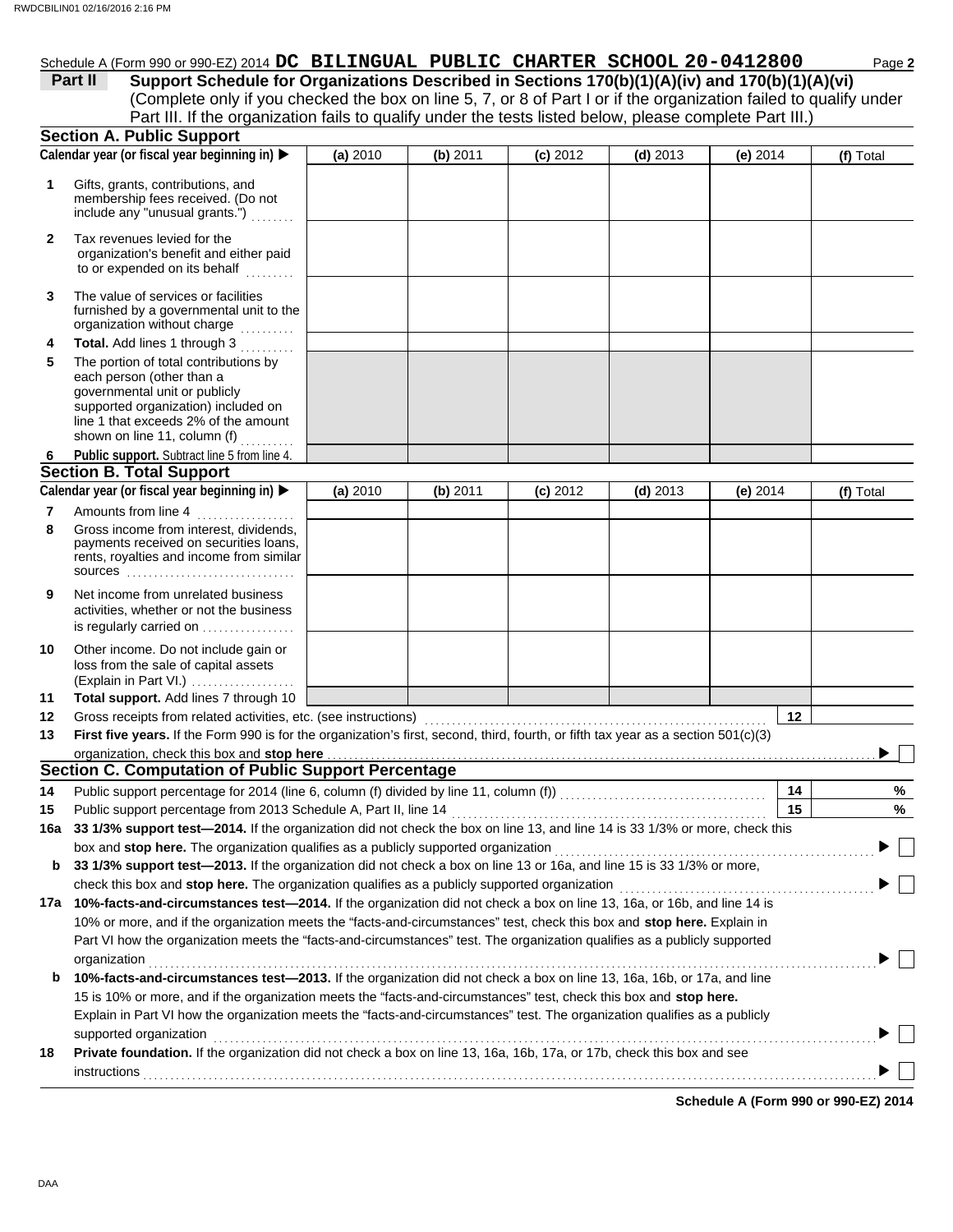# Schedule A (Form 990 or 990-EZ) 2014 **DC BILINGUAL PUBLIC CHARTER SCHOOL 20-0412800** Page 3

## **Part III** Support Schedule for Organizations Described in Section 509(a)(2)

(Complete only if you checked the box on line 9 of Part I or if the organization failed to qualify under Part II. If the organization fails to qualify under the tests listed below, please complete Part II.)

|              | <b>Section A. Public Support</b>                                                                                                                                                                                                                            |          |            |            |            |            |           |
|--------------|-------------------------------------------------------------------------------------------------------------------------------------------------------------------------------------------------------------------------------------------------------------|----------|------------|------------|------------|------------|-----------|
|              | Calendar year (or fiscal year beginning in)                                                                                                                                                                                                                 | (a) 2010 | $(b)$ 2011 | $(c)$ 2012 | $(d)$ 2013 | (e) $2014$ | (f) Total |
| 1            | Gifts, grants, contributions, and membership<br>fees received. (Do not include any "unusual                                                                                                                                                                 |          |            |            |            |            |           |
| $\mathbf{2}$ | Gross receipts from admissions, merchandise<br>sold or services performed, or facilities<br>furnished in any activity that is related to the<br>organization's tax-exempt purpose                                                                           |          |            |            |            |            |           |
| 3            | Gross receipts from activities that are not an<br>unrelated trade or business under section 513                                                                                                                                                             |          |            |            |            |            |           |
| 4            | Tax revenues levied for the<br>organization's benefit and either paid<br>to or expended on its behalf<br>.                                                                                                                                                  |          |            |            |            |            |           |
| 5            | The value of services or facilities<br>furnished by a governmental unit to the<br>organization without charge                                                                                                                                               |          |            |            |            |            |           |
| 6            | Total. Add lines 1 through 5                                                                                                                                                                                                                                |          |            |            |            |            |           |
|              | <b>7a</b> Amounts included on lines 1, 2, and 3<br>received from disqualified persons                                                                                                                                                                       |          |            |            |            |            |           |
| b            | Amounts included on lines 2 and 3<br>received from other than disqualified<br>persons that exceed the greater of \$5,000<br>or 1% of the amount on line 13 for the year                                                                                     |          |            |            |            |            |           |
| c            | Add lines 7a and 7b<br>. <b>.</b> .                                                                                                                                                                                                                         |          |            |            |            |            |           |
| 8            | Public support (Subtract line 7c from                                                                                                                                                                                                                       |          |            |            |            |            |           |
|              |                                                                                                                                                                                                                                                             |          |            |            |            |            |           |
|              | Calendar year (or fiscal year beginning in) >                                                                                                                                                                                                               | (a) 2010 | (b) 2011   | $(c)$ 2012 | $(d)$ 2013 | (e) $2014$ | (f) Total |
| 9            | Amounts from line 6                                                                                                                                                                                                                                         |          |            |            |            |            |           |
|              | . <b>.</b> .                                                                                                                                                                                                                                                |          |            |            |            |            |           |
| 10a          | Gross income from interest, dividends,<br>payments received on securities loans, rents,<br>royalties and income from similar sources                                                                                                                        |          |            |            |            |            |           |
| b            | Unrelated business taxable income (less<br>section 511 taxes) from businesses<br>acquired after June 30, 1975                                                                                                                                               |          |            |            |            |            |           |
| c            | Add lines 10a and 10b                                                                                                                                                                                                                                       |          |            |            |            |            |           |
| 11           | Net income from unrelated business<br>activities not included in line 10b, whether<br>or not the business is regularly carried on.                                                                                                                          |          |            |            |            |            |           |
| 12           | Other income. Do not include gain or<br>loss from the sale of capital assets<br>(Explain in Part VI.) [11] [11] (Explain in Part VI.)                                                                                                                       |          |            |            |            |            |           |
| 13           | Total support. (Add lines 9, 10c, 11,                                                                                                                                                                                                                       |          |            |            |            |            |           |
| 14           | First five years. If the Form 990 is for the organization's first, second, third, fourth, or fifth tax year as a section 501(c)(3)                                                                                                                          |          |            |            |            |            |           |
|              | organization, check this box and stop here                                                                                                                                                                                                                  |          |            |            |            |            |           |
|              | Section C. Computation of Public Support Percentage                                                                                                                                                                                                         |          |            |            |            |            |           |
| 15           |                                                                                                                                                                                                                                                             |          |            |            |            | 15         | %         |
| 16           |                                                                                                                                                                                                                                                             |          |            |            |            | 16         | $\%$      |
|              | Section D. Computation of Investment Income Percentage                                                                                                                                                                                                      |          |            |            |            |            |           |
| 17           |                                                                                                                                                                                                                                                             |          |            |            |            | 17         | %         |
| 18           | Investment income percentage from 2013 Schedule A, Part III, line 17                                                                                                                                                                                        |          |            |            |            | 18         | %         |
| 19а          | 33 1/3% support tests-2014. If the organization did not check the box on line 14, and line 15 is more than 33 1/3%, and line                                                                                                                                |          |            |            |            |            |           |
|              | 17 is not more than 33 1/3%, check this box and stop here. The organization qualifies as a publicly supported organization                                                                                                                                  |          |            |            |            |            |           |
| b            | 33 1/3% support tests-2013. If the organization did not check a box on line 14 or line 19a, and line 16 is more than 33 1/3%, and                                                                                                                           |          |            |            |            |            |           |
| 20           | line 18 is not more than 33 1/3%, check this box and stop here. The organization qualifies as a publicly supported organization<br>Private foundation. If the organization did not check a box on line 14, 19a, or 19b, check this box and see instructions |          |            |            |            |            |           |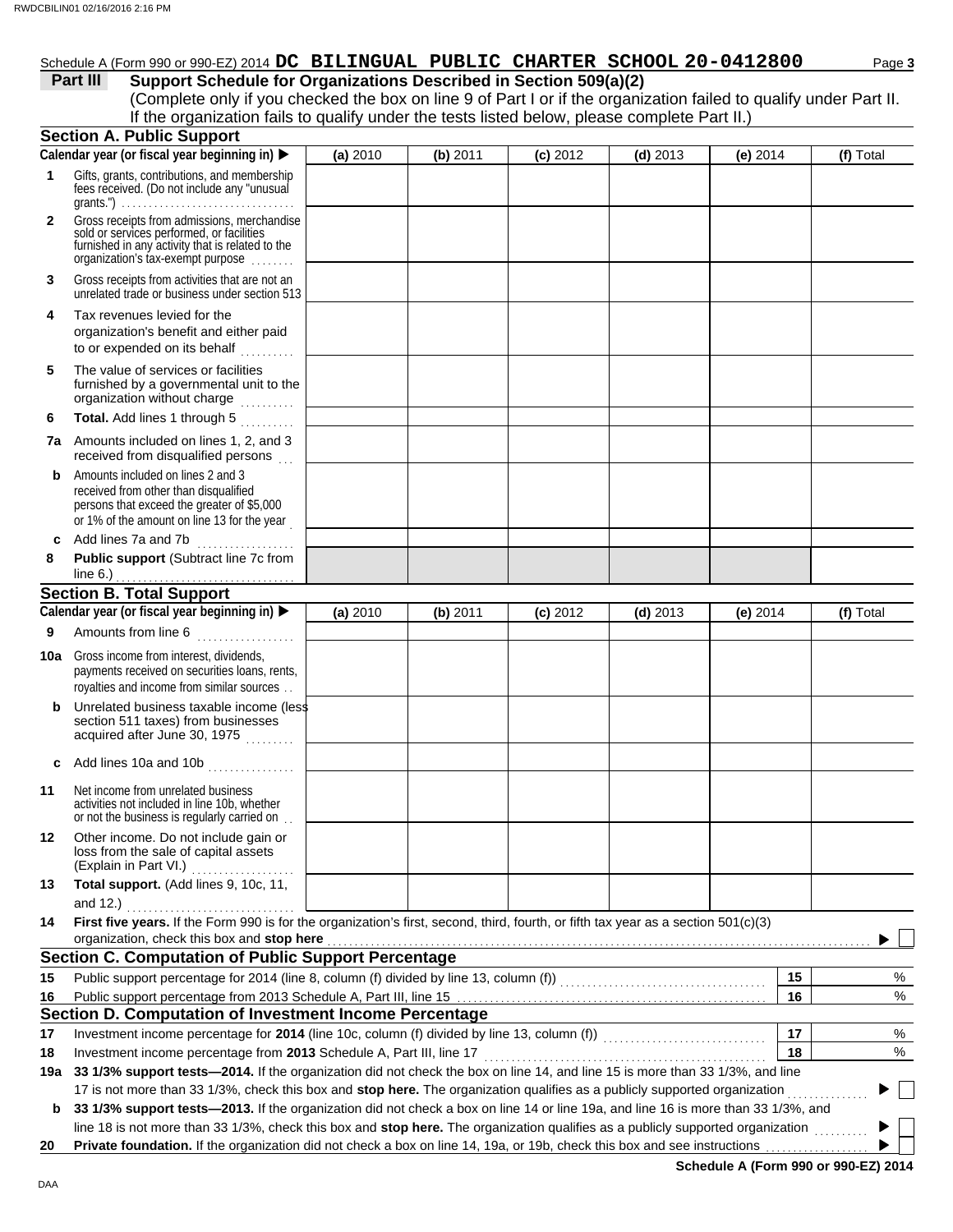**Part IV Supporting Organizations** Sections A, D, and E. If you checked 11d of Part I, complete Sections A and D, and complete Part V.) Schedule A (Form 990 or 990-EZ) 2014 **DC BILINGUAL PUBLIC CHARTER SCHOOL 20-0412800** Page 4 **Section A. All Supporting Organizations** (Complete only if you checked a box on line 11 of Part I. If you checked 11a of Part I, complete Sections A and B. If you checked 11b of Part I, complete Sections A and C. If you checked 11c of Part I, complete Are all of the organization's supported organizations listed by name in the organization's governing documents? If "No," describe in **Part VI** how the supported organizations are designated. If designated by class or purpose, describe the designation. If historic and continuing relationship, explain. Did the organization have any supported organization that does not have an IRS determination of status under section 509(a)(1) or (2)? If "Yes," explain in **Part VI** how the organization determined that the supported organization was described in section 509(a)(1) or (2). **1 2 3a** Did the organization have a supported organization described in section 501(c)(4), (5), or (6)? If "Yes," answer **b c 4a b c** Did the organization support any foreign supported organization that does not have an IRS determination **5a** Did the organization add, substitute, or remove any supported organizations during the tax year? If "Yes," **b c 7 8 9a b c 10a b** (b) and (c) below. Did the organization confirm that each supported organization qualified under section  $501(c)(4)$ ,  $(5)$ , or  $(6)$  and satisfied the public support tests under section 509(a)(2)? If "Yes," describe in **Part VI** when and how the organization made the determination. Did the organization ensure that all support to such organizations was used exclusively for section 170(c)(2) (B) purposes? If "Yes," explain in **Part VI** what controls the organization put in place to ensure such use. Was any supported organization not organized in the United States ("foreign supported organization")? If "Yes" and if you checked 11a or 11b in Part I, answer (b) and (c) below. Did the organization have ultimate control and discretion in deciding whether to make grants to the foreign supported organization? If "Yes," describe in **Part VI** how the organization had such control and discretion despite being controlled or supervised by or in connection with its supported organizations. under sections 501(c)(3) and 509(a)(1) or (2)? If "Yes," explain in **Part VI** what controls the organization used to ensure that all support to the foreign supported organization was used exclusively for section 170(c)(2)(B) purposes. answer (b) and (c) below (if applicable). Also, provide detail in **Part VI,** including (i) the names and EIN numbers of the supported organizations added, substituted, or removed, (ii) the reasons for each such action, (iii) the authority under the organization's organizing document authorizing such action, and (iv) how the action was accomplished (such as by amendment to the organizing document). **Type I or Type II only.** Was any added or substituted supported organization part of a class already designated in the organization's organizing document? **Substitutions only.** Was the substitution the result of an event beyond the organization's control? Did the organization provide support (whether in the form of grants or the provision of services or facilities) to anyone other than (a) its supported organizations; (b) individuals that are part of the charitable class benefited by one or more of its supported organizations; or (c) other supporting organizations that also support or benefit one or more of the filing organization's supported organizations? If "Yes," provide detail in **Part VI.** Did the organization provide a grant, loan, compensation, or other similar payment to a substantial contributor (defined in IRC 4958(c)(3)(C)), a family member of a substantial contributor, or a 35-percent controlled entity with regard to a substantial contributor? If "Yes," complete Part I of Schedule L (Form 990). Did the organization make a loan to a disqualified person (as defined in section 4958) not described in line 7? If "Yes," complete Part I of Schedule L (Form 990). Was the organization controlled directly or indirectly at any time during the tax year by one or more disqualified persons as defined in section 4946 (other than foundation managers and organizations described in section 509(a)(1) or (2))? If "Yes," provide detail in **Part VI.** Did one or more disqualified persons (as defined in line 9(a)) hold a controlling interest in any entity in which the supporting organization had an interest? If "Yes," provide detail in **Part VI.** Did a disqualified person (as defined in line 9(a)) have an ownership interest in, or derive any personal benefit from, assets in which the supporting organization also had an interest? If "Yes," provide detail in **Part VI.** Was the organization subject to the excess business holdings rules of IRC 4943 because of IRC 4943(f) (regarding certain Type II supporting organizations, and all Type III non-functionally integrated supporting organizations)? If "Yes," answer (b) below. Did the organization have any excess business holdings in the tax year? (Use Schedule C, Form 4720, to **Yes No 1 2 3a 3b 3c 4a 4b 4c 5a 5b 5c 6 7 8 9a 9b 9c 10a**

**Schedule A (Form 990 or 990-EZ) 2014**

**10b**

determine whether the organization had excess business holdings.)

**6**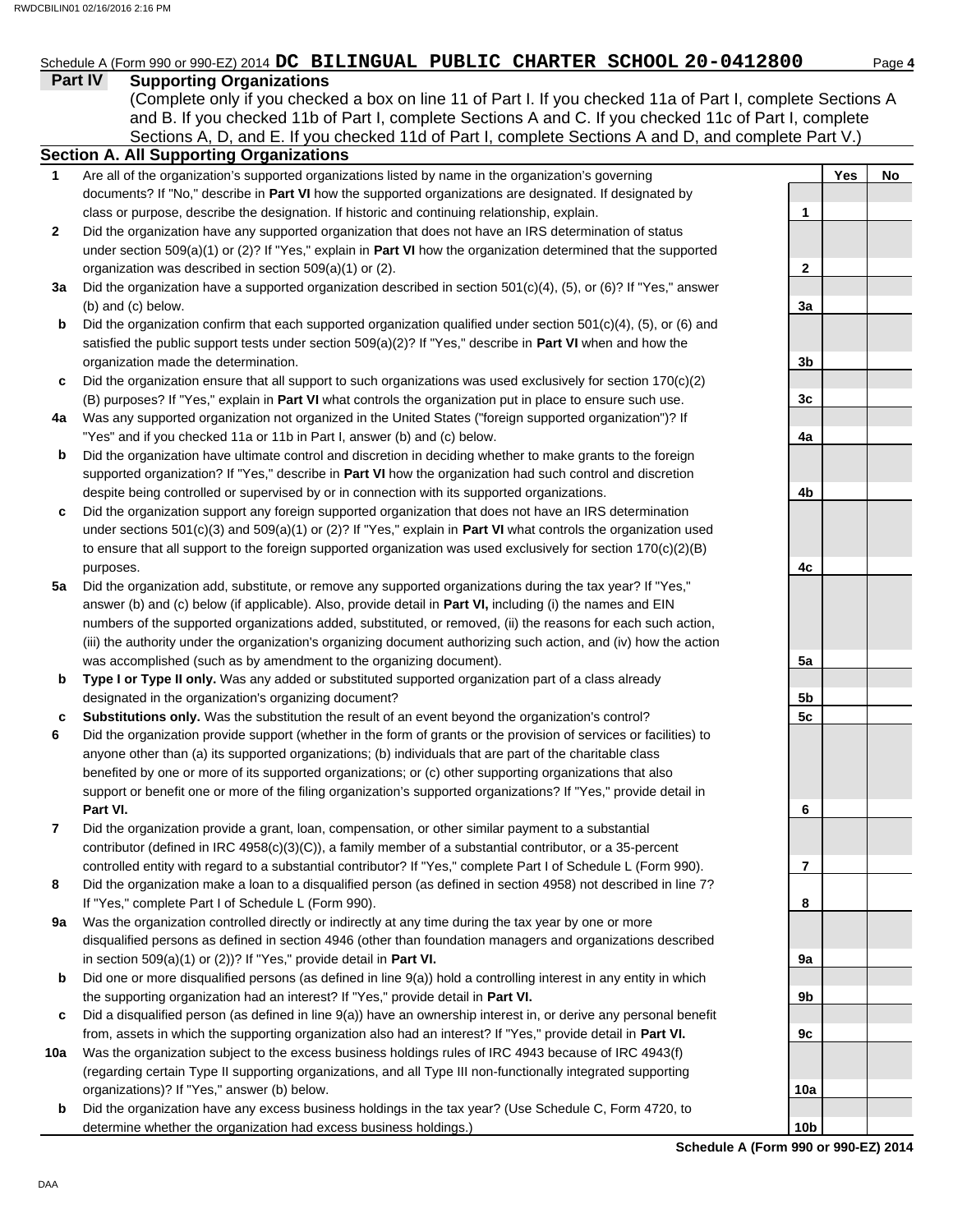## **Part IV Supporting Organizations** (continued) Schedule A (Form 990 or 990-EZ) 2014 **DC BILINGUAL PUBLIC CHARTER SCHOOL 20-0412800** Page 5

|              |                                                                                                                                   |                 | Yes | No |
|--------------|-----------------------------------------------------------------------------------------------------------------------------------|-----------------|-----|----|
| 11           | Has the organization accepted a gift or contribution from any of the following persons?                                           |                 |     |    |
| a            | A person who directly or indirectly controls, either alone or together with persons described in (b) and (c)                      |                 |     |    |
|              | below, the governing body of a supported organization?                                                                            | 11a             |     |    |
| b            | A family member of a person described in (a) above?                                                                               | 11 <sub>b</sub> |     |    |
|              | c A 35% controlled entity of a person described in (a) or (b) above? If "Yes" to a, b, or c, provide detail in Part VI.           | 11c             |     |    |
|              | <b>Section B. Type I Supporting Organizations</b>                                                                                 |                 |     |    |
| 1            | Did the directors, trustees, or membership of one or more supported organizations have the power to                               |                 | Yes | No |
|              | regularly appoint or elect at least a majority of the organization's directors or trustees at all times during the                |                 |     |    |
|              | tax year? If "No," describe in Part VI how the supported organization(s) effectively operated, supervised, or                     |                 |     |    |
|              | controlled the organization's activities. If the organization had more than one supported organization,                           |                 |     |    |
|              | describe how the powers to appoint and/or remove directors or trustees were allocated among the supported                         |                 |     |    |
|              | organizations and what conditions or restrictions, if any, applied to such powers during the tax year.                            | 1               |     |    |
| $\mathbf{2}$ | Did the organization operate for the benefit of any supported organization other than the supported                               |                 |     |    |
|              | organization(s) that operated, supervised, or controlled the supporting organization? If "Yes," explain in Part                   |                 |     |    |
|              | VI how providing such benefit carried out the purposes of the supported organization(s) that operated,                            |                 |     |    |
|              | supervised, or controlled the supporting organization.                                                                            | 2               |     |    |
|              | <b>Section C. Type II Supporting Organizations</b>                                                                                |                 |     |    |
|              |                                                                                                                                   |                 | Yes | No |
| 1            | Were a majority of the organization's directors or trustees during the tax year also a majority of the directors                  |                 |     |    |
|              | or trustees of each of the organization's supported organization(s)? If "No," describe in Part VI how control                     |                 |     |    |
|              | or management of the supporting organization was vested in the same persons that controlled or managed                            |                 |     |    |
|              | the supported organization(s).                                                                                                    | 1               |     |    |
|              | <b>Section D. All Type III Supporting Organizations</b>                                                                           |                 |     |    |
|              |                                                                                                                                   |                 | Yes | No |
| 1            | Did the organization provide to each of its supported organizations, by the last day of the fifth month of the                    |                 |     |    |
|              | organization's tax year, (1) a written notice describing the type and amount of support provided during the prior tax             |                 |     |    |
|              | year, (2) a copy of the Form 990 that was most recently filed as of the date of notification, and (3) copies of the               |                 |     |    |
|              | organization's governing documents in effect on the date of notification, to the extent not previously provided?                  | 1               |     |    |
| $\mathbf{2}$ | Were any of the organization's officers, directors, or trustees either (i) appointed or elected by the supported                  |                 |     |    |
|              | organization(s) or (ii) serving on the governing body of a supported organization? If "No," explain in Part VI how                |                 |     |    |
|              | the organization maintained a close and continuous working relationship with the supported organization(s).                       | 2               |     |    |
| 3            | By reason of the relationship described in (2), did the organization's supported organizations have a                             |                 |     |    |
|              | significant voice in the organization's investment policies and in directing the use of the organization's                        |                 |     |    |
|              | income or assets at all times during the tax year? If "Yes," describe in Part VI the role the organization's                      |                 |     |    |
|              | supported organizations played in this regard.                                                                                    | 3               |     |    |
|              | Section E. Type III Functionally-Integrated Supporting Organizations                                                              |                 |     |    |
| 1            | Check the box next to the method that the organization used to satisfy the Integral Part Test during the year (see instructions): |                 |     |    |
| а            | The organization satisfied the Activities Test. Complete line 2 below.                                                            |                 |     |    |
| b            | The organization is the parent of each of its supported organizations. Complete line 3 below.                                     |                 |     |    |
| c            | The organization supported a governmental entity. Describe in Part VI how you supported a government entity (see instructions).   |                 |     |    |
|              |                                                                                                                                   |                 |     |    |
| $\mathbf{z}$ | Activities Test. Answer (a) and (b) below.                                                                                        |                 | Yes | No |
| а            | Did substantially all of the organization's activities during the tax year directly further the exempt purposes of                |                 |     |    |
|              | the supported organization(s) to which the organization was responsive? If "Yes," then in Part VI identify                        |                 |     |    |
|              | those supported organizations and explain how these activities directly furthered their exempt purposes,                          |                 |     |    |
|              | how the organization was responsive to those supported organizations, and how the organization determined                         |                 |     |    |
|              | that these activities constituted substantially all of its activities.                                                            | 2a              |     |    |
| b            | Did the activities described in (a) constitute activities that, but for the organization's involvement, one or more               |                 |     |    |
|              | of the organization's supported organization(s) would have been engaged in? If "Yes," explain in Part VI the                      |                 |     |    |
|              | reasons for the organization's position that its supported organization(s) would have engaged in these                            |                 |     |    |
|              | activities but for the organization's involvement.                                                                                | 2 <sub>b</sub>  |     |    |
| 3            | Parent of Supported Organizations. Answer (a) and (b) below.                                                                      |                 |     |    |
| a            | Did the organization have the power to regularly appoint or elect a majority of the officers, directors, or                       |                 |     |    |
|              | trustees of each of the supported organizations? Provide details in Part VI.                                                      | 3a              |     |    |
| b            | Did the organization exercise a substantial degree of direction over the policies, programs, and activities of each               |                 |     |    |
|              | of its supported organizations? If "Yes," describe in Part VI the role played by the organization in this regard.                 | 3 <sub>b</sub>  |     |    |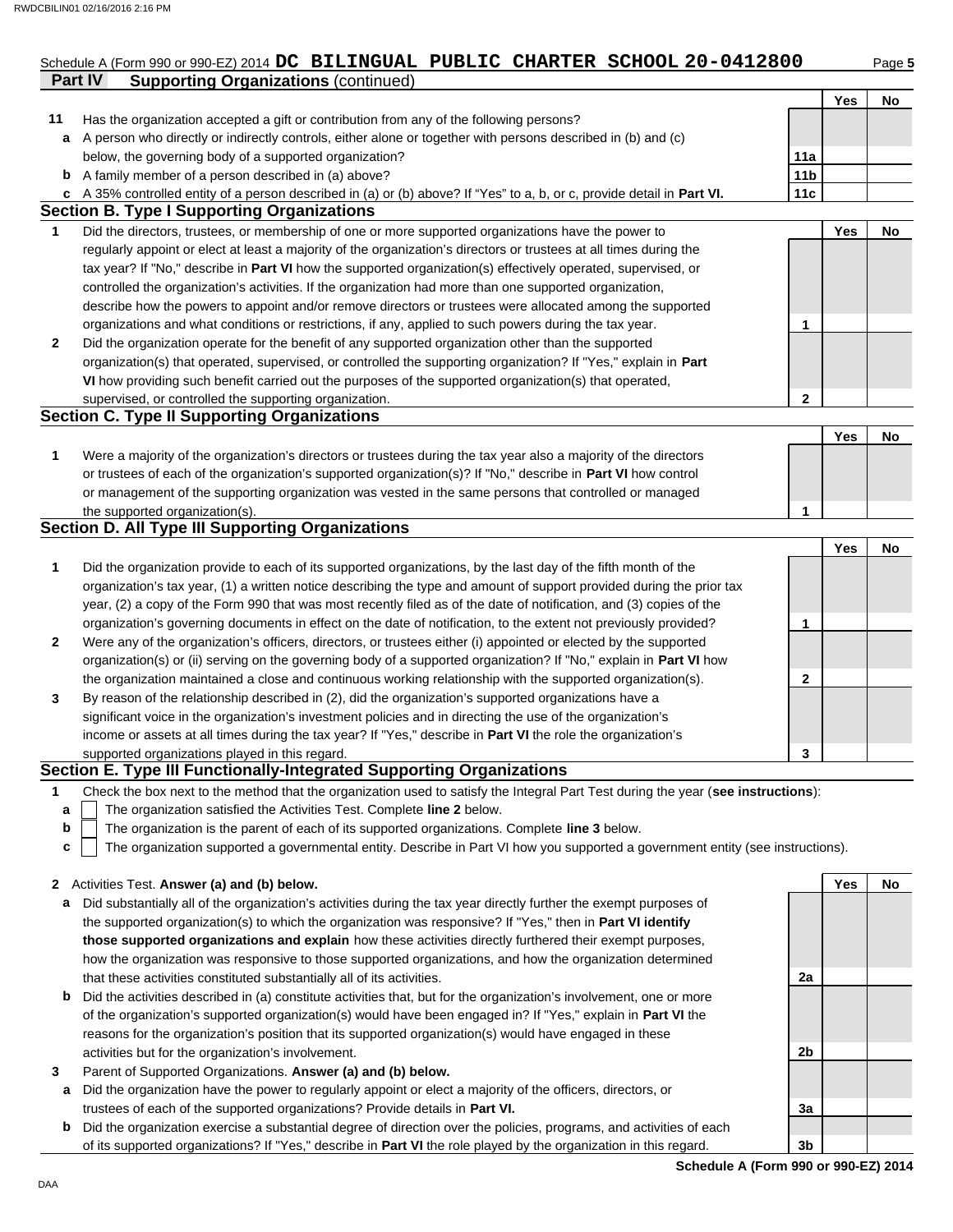# Schedule A (Form 990 or 990-EZ) 2014 **DC BILINGUAL PUBLIC CHARTER SCHOOL 20-0412800** Page 6

## **Part V Type III Non-Functionally Integrated 509(a)(3) Supporting Organizations**

**1** Check here if the organization satisfied the Integral Part Test as a qualifying trust on Nov. 20, 1970. **See instructions.** All other Type III non-functionally integrated supporting organizations must complete Sections A through E.

|              | <b>Section A - Adjusted Net Income</b>                                       |                | (A) Prior Year | (B) Current Year<br>(optional) |
|--------------|------------------------------------------------------------------------------|----------------|----------------|--------------------------------|
| 1            | Net short-term capital gain                                                  | 1              |                |                                |
| $\mathbf{2}$ | Recoveries of prior-year distributions                                       | $\mathbf{2}$   |                |                                |
| 3            | Other gross income (see instructions)                                        | 3              |                |                                |
| 4            | Add lines 1 through 3                                                        | 4              |                |                                |
| 5            | Depreciation and depletion                                                   | 5              |                |                                |
| 6            | Portion of operating expenses paid or incurred for production or             |                |                |                                |
|              | collection of gross income or for management, conservation, or               |                |                |                                |
|              | maintenance of property held for production of income (see instructions)     | 6              |                |                                |
| 7            | Other expenses (see instructions)                                            | $\overline{7}$ |                |                                |
| 8            | Adjusted Net Income (subtract lines 5, 6 and 7 from line 4)                  | 8              |                |                                |
|              | <b>Section B - Minimum Asset Amount</b>                                      |                | (A) Prior Year | (B) Current Year<br>(optional) |
| 1.           | Aggregate fair market value of all non-exempt-use assets (see                |                |                |                                |
|              | instructions for short tax year or assets held for part of year):            |                |                |                                |
|              | Average monthly value of securities<br>a                                     | 1a             |                |                                |
|              | Average monthly cash balances<br>b                                           | 1 <sub>b</sub> |                |                                |
|              | Fair market value of other non-exempt-use assets<br>C.                       | 1c             |                |                                |
|              | <b>Total</b> (add lines 1a, 1b, and 1c)<br>d                                 | 1d             |                |                                |
|              | Discount claimed for blockage or other<br>е                                  |                |                |                                |
|              | factors (explain in detail in <b>Part VI)</b> :                              |                |                |                                |
| $\mathbf{2}$ | Acquisition indebtedness applicable to non-exempt-use assets                 | $\mathbf{2}$   |                |                                |
| 3            | Subtract line 2 from line 1d                                                 | 3              |                |                                |
| 4            | Cash deemed held for exempt use. Enter 1-1/2% of line 3 (for greater amount, |                |                |                                |
|              | see instructions)                                                            | 4              |                |                                |
| 5.           | Net value of non-exempt-use assets (subtract line 4 from line 3)             | 5              |                |                                |
| 6            | Multiply line 5 by .035                                                      | 6              |                |                                |
| $\mathbf{7}$ | Recoveries of prior-year distributions                                       | $\overline{7}$ |                |                                |
| 8            | Minimum Asset Amount (add line 7 to line 6)                                  | 8              |                |                                |
|              | <b>Section C - Distributable Amount</b>                                      |                |                | <b>Current Year</b>            |
| $\mathbf{1}$ | Adjusted net income for prior year (from Section A, line 8, Column A)        | 1              |                |                                |
| $\mathbf{2}$ | Enter 85% of line 1                                                          | $\mathbf{2}$   |                |                                |
| 3            | Minimum asset amount for prior year (from Section B, line 8, Column A)       | 3              |                |                                |
| 4            | Enter greater of line 2 or line 3                                            | 4              |                |                                |
| 5            | Income tax imposed in prior year                                             | 5              |                |                                |
| 6            | Distributable Amount. Subtract line 5 from line 4, unless subject to         |                |                |                                |
|              | emergency temporary reduction (see instructions)                             | 6              |                |                                |

**7** instructions). Check here if the current year is the organization's first as a non-functionally-integrated Type III supporting organization (see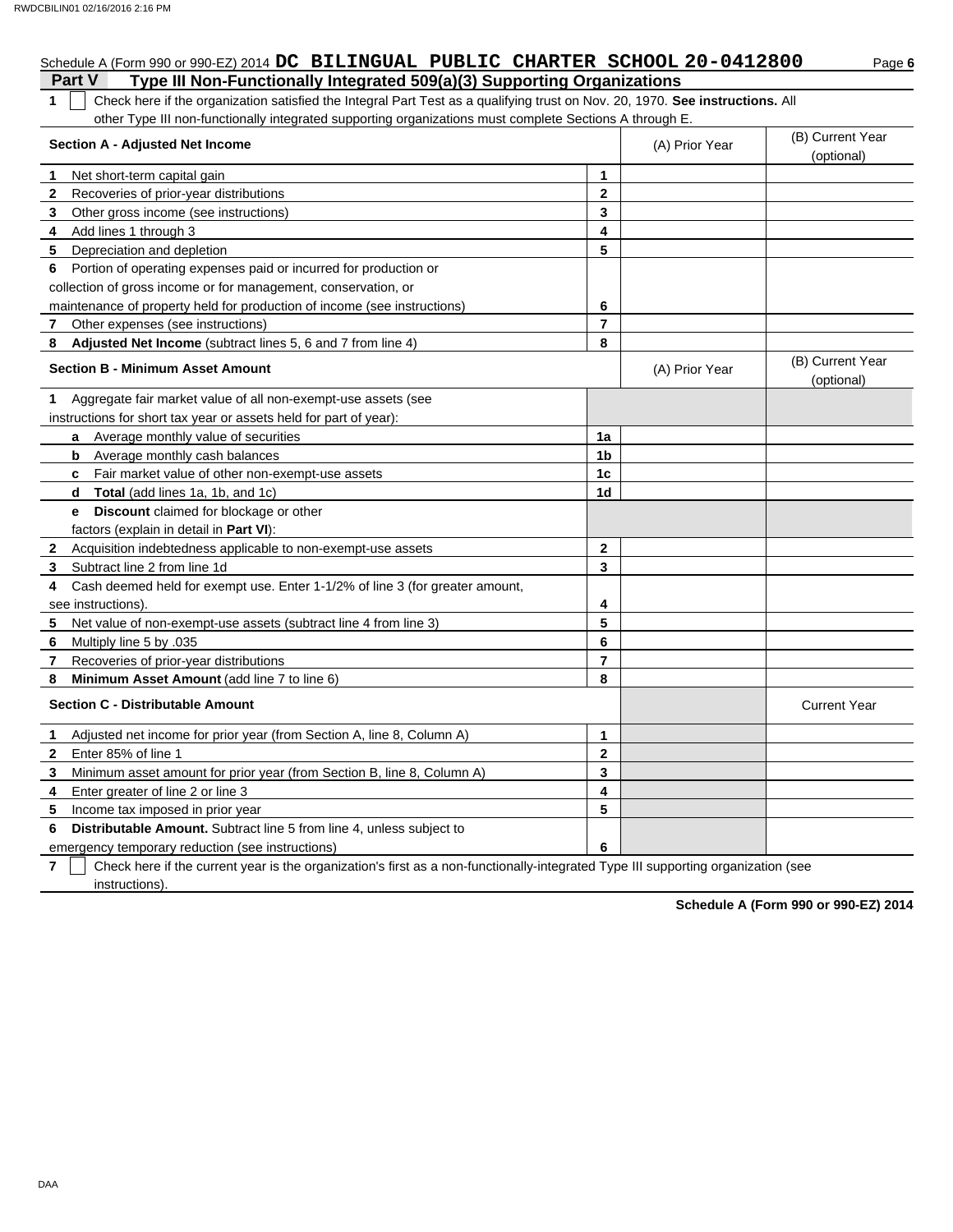# Schedule A (Form 990 or 990-EZ) 2014 **DC BILINGUAL PUBLIC CHARTER SCHOOL 20-0412800** Page 7

| Part V<br>Type III Non-Functionally Integrated 509(a)(3) Supporting Organizations (continued) |                                                                                                 |                                    |                                               |                                                  |  |  |  |
|-----------------------------------------------------------------------------------------------|-------------------------------------------------------------------------------------------------|------------------------------------|-----------------------------------------------|--------------------------------------------------|--|--|--|
| <b>Section D - Distributions</b>                                                              | <b>Current Year</b>                                                                             |                                    |                                               |                                                  |  |  |  |
| 1                                                                                             | Amounts paid to supported organizations to accomplish exempt purposes                           |                                    |                                               |                                                  |  |  |  |
| 2                                                                                             | Amounts paid to perform activity that directly furthers exempt purposes of supported            |                                    |                                               |                                                  |  |  |  |
|                                                                                               | organizations, in excess of income from activity                                                |                                    |                                               |                                                  |  |  |  |
| 3                                                                                             | Administrative expenses paid to accomplish exempt purposes of supported organizations           |                                    |                                               |                                                  |  |  |  |
| 4                                                                                             | Amounts paid to acquire exempt-use assets                                                       |                                    |                                               |                                                  |  |  |  |
| 5                                                                                             | Qualified set-aside amounts (prior IRS approval required)                                       |                                    |                                               |                                                  |  |  |  |
| 6                                                                                             | Other distributions (describe in Part VI). See instructions.                                    |                                    |                                               |                                                  |  |  |  |
| 7                                                                                             | Total annual distributions. Add lines 1 through 6.                                              |                                    |                                               |                                                  |  |  |  |
| 8                                                                                             | Distributions to attentive supported organizations to which the organization is responsive      |                                    |                                               |                                                  |  |  |  |
|                                                                                               | (provide details in Part VI). See instructions.                                                 |                                    |                                               |                                                  |  |  |  |
| 9                                                                                             | Distributable amount for 2014 from Section C, line 6                                            |                                    |                                               |                                                  |  |  |  |
| 10                                                                                            | Line 8 amount divided by Line 9 amount                                                          |                                    |                                               |                                                  |  |  |  |
|                                                                                               | Section E - Distribution Allocations (see instructions)                                         | (i)<br><b>Excess Distributions</b> | (ii)<br><b>Underdistributions</b><br>Pre-2014 | (iii)<br><b>Distributable</b><br>Amount for 2014 |  |  |  |
| 1.                                                                                            | Distributable amount for 2014 from Section C, line 6                                            |                                    |                                               |                                                  |  |  |  |
| 2                                                                                             | Underdistributions, if any, for years prior to 2014                                             |                                    |                                               |                                                  |  |  |  |
|                                                                                               | (reasonable cause required-see instructions)                                                    |                                    |                                               |                                                  |  |  |  |
| 3                                                                                             | Excess distributions carryover, if any, to 2014:                                                |                                    |                                               |                                                  |  |  |  |
| a                                                                                             |                                                                                                 |                                    |                                               |                                                  |  |  |  |
|                                                                                               | b                                                                                               |                                    |                                               |                                                  |  |  |  |
| c                                                                                             |                                                                                                 |                                    |                                               |                                                  |  |  |  |
|                                                                                               | d                                                                                               |                                    |                                               |                                                  |  |  |  |
|                                                                                               | e From 2013                                                                                     |                                    |                                               |                                                  |  |  |  |
|                                                                                               | f Total of lines 3a through e                                                                   |                                    |                                               |                                                  |  |  |  |
|                                                                                               | <b>g</b> Applied to underdistributions of prior years                                           |                                    |                                               |                                                  |  |  |  |
|                                                                                               | h Applied to 2014 distributable amount                                                          |                                    |                                               |                                                  |  |  |  |
|                                                                                               | Carryover from 2009 not applied (see instructions)                                              |                                    |                                               |                                                  |  |  |  |
|                                                                                               | Remainder. Subtract lines 3g, 3h, and 3i from 3f.                                               |                                    |                                               |                                                  |  |  |  |
| 4                                                                                             | Distributions for 2014 from Section                                                             |                                    |                                               |                                                  |  |  |  |
|                                                                                               | $D$ , line $7$ :<br>\$                                                                          |                                    |                                               |                                                  |  |  |  |
|                                                                                               | a Applied to underdistributions of prior years<br><b>b</b> Applied to 2014 distributable amount |                                    |                                               |                                                  |  |  |  |
|                                                                                               | <b>c</b> Remainder, Subtract lines 4a and 4b from 4.                                            |                                    |                                               |                                                  |  |  |  |
| 5                                                                                             | Remaining underdistributions for years prior to 2014, if                                        |                                    |                                               |                                                  |  |  |  |
|                                                                                               | any. Subtract lines 3g and 4a from line 2 (if amount                                            |                                    |                                               |                                                  |  |  |  |
|                                                                                               | greater than zero, see instructions).                                                           |                                    |                                               |                                                  |  |  |  |
| 6                                                                                             | Remaining underdistributions for 2014. Subtract lines 3h                                        |                                    |                                               |                                                  |  |  |  |
|                                                                                               | and 4b from line 1 (if amount greater than zero, see                                            |                                    |                                               |                                                  |  |  |  |
|                                                                                               | instructions).                                                                                  |                                    |                                               |                                                  |  |  |  |
| 7                                                                                             | Excess distributions carryover to 2015. Add lines 3j<br>and 4c.                                 |                                    |                                               |                                                  |  |  |  |
| 8                                                                                             | Breakdown of line 7:                                                                            |                                    |                                               |                                                  |  |  |  |
| a                                                                                             |                                                                                                 |                                    |                                               |                                                  |  |  |  |
| b                                                                                             |                                                                                                 |                                    |                                               |                                                  |  |  |  |
| c                                                                                             |                                                                                                 |                                    |                                               |                                                  |  |  |  |
|                                                                                               | <b>d</b> Excess from $2013$                                                                     |                                    |                                               |                                                  |  |  |  |
|                                                                                               | <b>e</b> Excess from $2014$                                                                     |                                    |                                               |                                                  |  |  |  |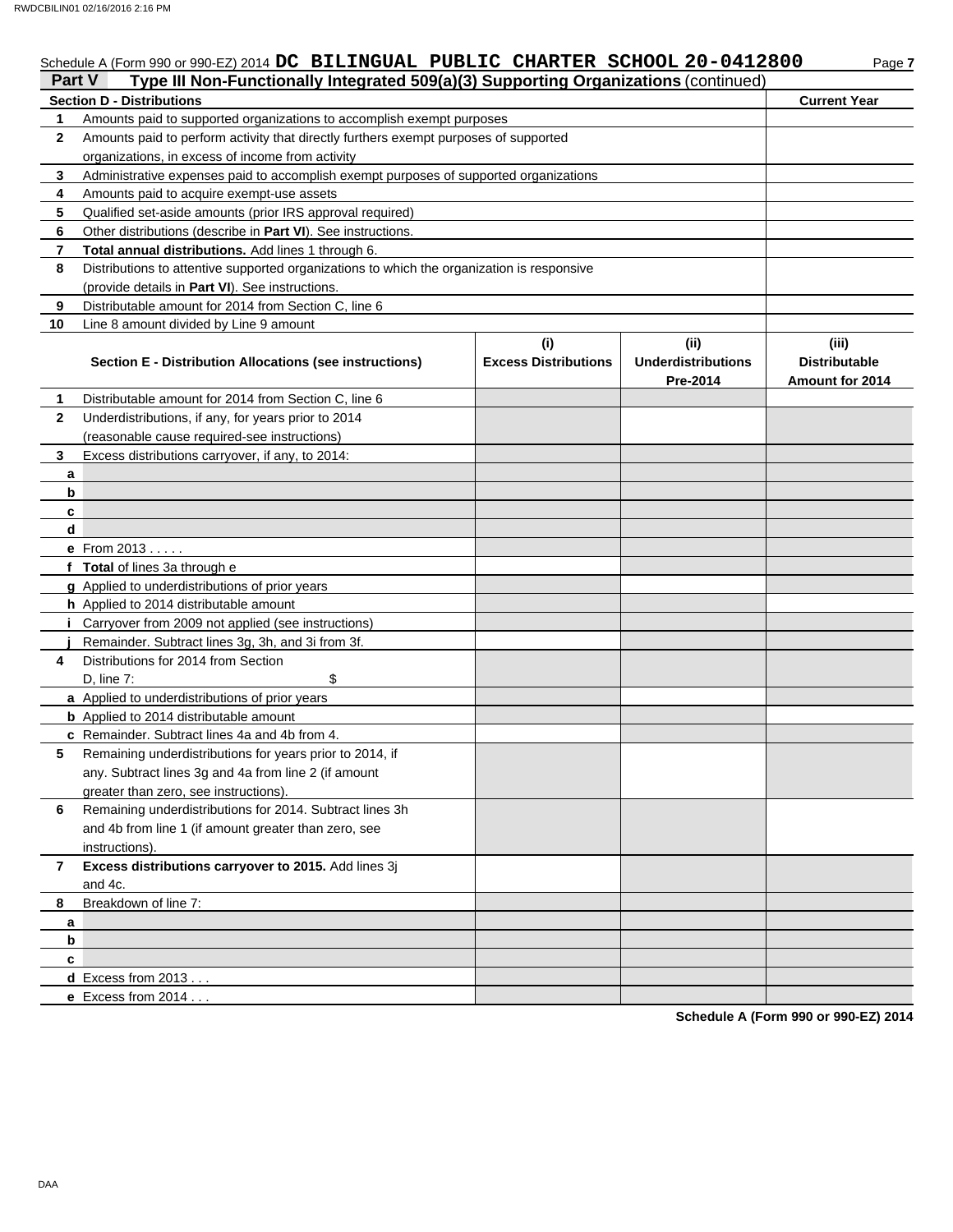| CBILIN01 02/16/2016 2:16 PM |                                                                                                                                                                                                                                                                                                                       |
|-----------------------------|-----------------------------------------------------------------------------------------------------------------------------------------------------------------------------------------------------------------------------------------------------------------------------------------------------------------------|
|                             | Schedule A (Form 990 or 990-EZ) 2014 DC BILINGUAL PUBLIC CHARTER SCHOOL 20-0412800 Page 8<br>Part VI Supplemental Information. Provide the explanations required by Part II, line 10; Part II, line 17a or 17b; and<br>Part III, line 12. Also complete this part for any additional information. (See instructions.) |
|                             |                                                                                                                                                                                                                                                                                                                       |
|                             |                                                                                                                                                                                                                                                                                                                       |
|                             |                                                                                                                                                                                                                                                                                                                       |
|                             |                                                                                                                                                                                                                                                                                                                       |
|                             |                                                                                                                                                                                                                                                                                                                       |
|                             |                                                                                                                                                                                                                                                                                                                       |
|                             |                                                                                                                                                                                                                                                                                                                       |
|                             |                                                                                                                                                                                                                                                                                                                       |
|                             |                                                                                                                                                                                                                                                                                                                       |
|                             |                                                                                                                                                                                                                                                                                                                       |
|                             |                                                                                                                                                                                                                                                                                                                       |
|                             |                                                                                                                                                                                                                                                                                                                       |
|                             |                                                                                                                                                                                                                                                                                                                       |
|                             |                                                                                                                                                                                                                                                                                                                       |
|                             |                                                                                                                                                                                                                                                                                                                       |
|                             |                                                                                                                                                                                                                                                                                                                       |
|                             |                                                                                                                                                                                                                                                                                                                       |
|                             |                                                                                                                                                                                                                                                                                                                       |
|                             |                                                                                                                                                                                                                                                                                                                       |
|                             |                                                                                                                                                                                                                                                                                                                       |
|                             |                                                                                                                                                                                                                                                                                                                       |
|                             |                                                                                                                                                                                                                                                                                                                       |
|                             |                                                                                                                                                                                                                                                                                                                       |
|                             |                                                                                                                                                                                                                                                                                                                       |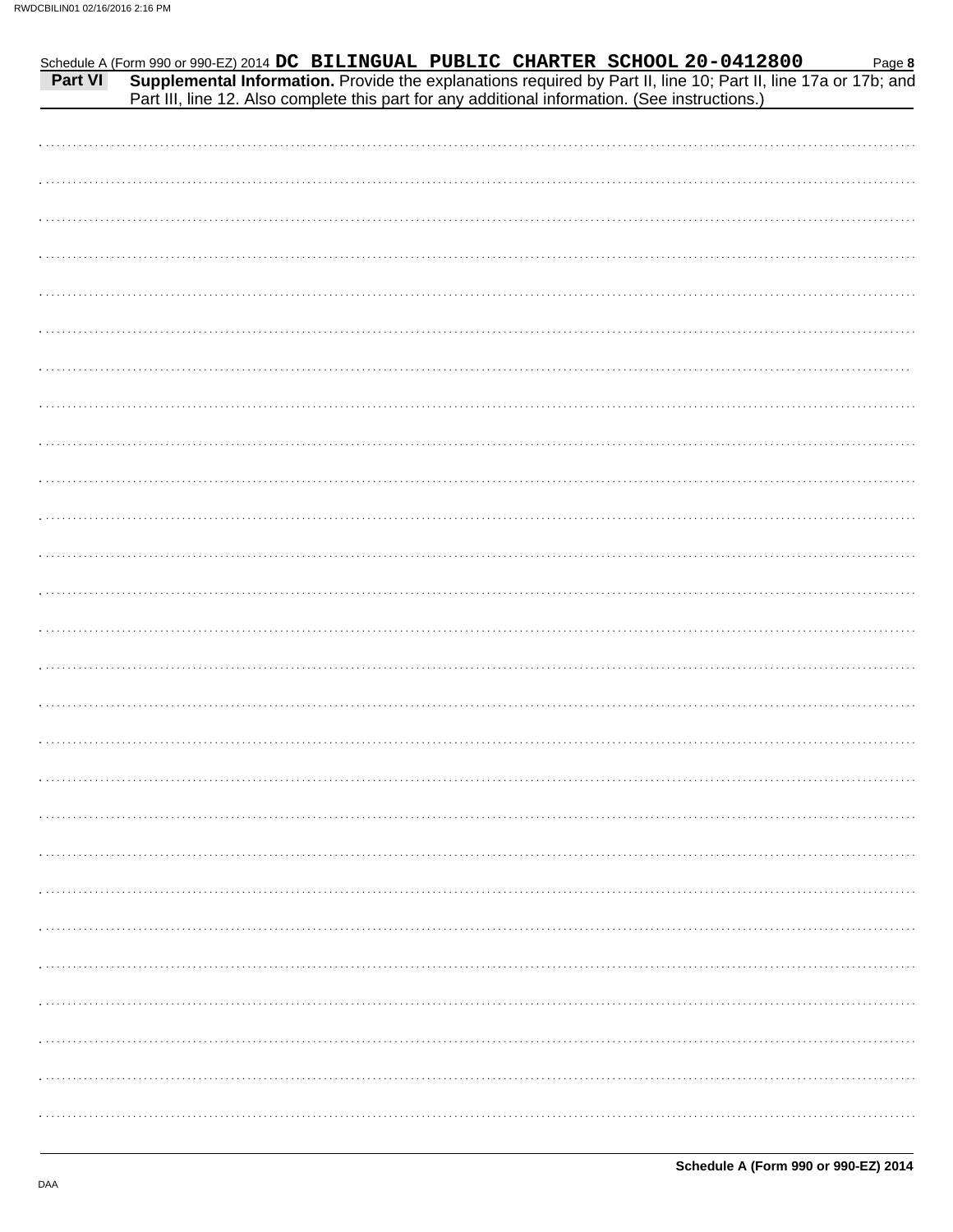| <b>Schedule B</b>                                                                          | <b>Schedule of Contributors</b>                                                                                                                                                                             |            | OMB No. 1545-0047                     |
|--------------------------------------------------------------------------------------------|-------------------------------------------------------------------------------------------------------------------------------------------------------------------------------------------------------------|------------|---------------------------------------|
| (Form 990, 990-EZ,<br>or 990-PF)<br>Department of the Treasury<br>Internal Revenue Service | Attach to Form 990, Form 990-EZ, or Form 990-PF.<br>Information about Schedule B (Form 990, 990-EZ, 990-PF) and its instructions is at www.irs.gov/form990.                                                 |            | 2014                                  |
| Name of the organization                                                                   |                                                                                                                                                                                                             |            | <b>Employer identification number</b> |
|                                                                                            | DC BILINGUAL PUBLIC CHARTER SCHOOL                                                                                                                                                                          | 20-0412800 |                                       |
| Organization type (check one):                                                             |                                                                                                                                                                                                             |            |                                       |
| Filers of:                                                                                 | Section:                                                                                                                                                                                                    |            |                                       |
| Form 990 or 990-EZ                                                                         | $ {\bf X} $<br>3 ) (enter number) organization<br>501(c)(                                                                                                                                                   |            |                                       |
|                                                                                            | $4947(a)(1)$ nonexempt charitable trust <b>not</b> treated as a private foundation                                                                                                                          |            |                                       |
|                                                                                            | 527 political organization                                                                                                                                                                                  |            |                                       |
| Form 990-PF                                                                                | 501(c)(3) exempt private foundation                                                                                                                                                                         |            |                                       |
|                                                                                            | 4947(a)(1) nonexempt charitable trust treated as a private foundation                                                                                                                                       |            |                                       |
|                                                                                            | 501(c)(3) taxable private foundation                                                                                                                                                                        |            |                                       |
|                                                                                            |                                                                                                                                                                                                             |            |                                       |
| instructions.                                                                              | Check if your organization is covered by the General Rule or a Special Rule.<br>Note. Only a section 501(c)(7), (8), or (10) organization can check boxes for both the General Rule and a Special Rule. See |            |                                       |
| <b>General Rule</b>                                                                        |                                                                                                                                                                                                             |            |                                       |

| $\vert X \vert$ For an organization filing Form 990, 990-EZ, or 990-PF that received, during the year, contributions totaling \$5,000 |
|---------------------------------------------------------------------------------------------------------------------------------------|
| or more (in money or property) from any one contributor. Complete Parts I and II. See instructions for determining a                  |
| contributor's total contributions.                                                                                                    |

#### **Special Rules**

| For an organization described in section 501(c)(3) filing Form 990 or 990-EZ that met the 331/3 % support test of the       |
|-----------------------------------------------------------------------------------------------------------------------------|
| regulations under sections $509(a)(1)$ and $170(b)(1)(A)(vi)$ , that checked Schedule A (Form 990 or 990-EZ), Part II, line |
| 13, 16a, or 16b, and that received from any one contributor, during the year, total contributions of the greater of (1)     |
| \$5,000 or (2) 2% of the amount on (i) Form 990, Part VIII, line 1h, or (ii) Form 990-EZ, line 1. Complete Parts I and II.  |

literary, or educational purposes, or for the prevention of cruelty to children or animals. Complete Parts I, II, and III. For an organization described in section 501(c)(7), (8), or (10) filing Form 990 or 990-EZ that received from any one contributor, during the year, total contributions of more than \$1,000 exclusively for religious, charitable, scientific,

For an organization described in section 501(c)(7), (8), or (10) filing Form 990 or 990-EZ that received from any one contributor, during the year, contributions exclusively for religious, charitable, etc., purposes, but no such contributions totaled more than \$1,000. If this box is checked, enter here the total contributions that were received during the year for an exclusively religious, charitable, etc., purpose. Do not complete any of the parts unless the **General Rule** applies to this organization because it received nonexclusively religious, charitable, etc., contributions totaling \$5,000 or more during the year . . . . . . . . . . . . . . . . . . . . . . . . . . . . . . . . . . . . . . . . . . . . . . . . . . . . . . . . . . . . . . . . . . . . . . . . . . . . \$ . . . . . . . . . . . . . . . . . . . . . . . . . . .

990-EZ, or 990-PF), but it **must** answer "No" on Part IV, line 2, of its Form 990; or check the box on line H of its Form 990-EZ or on its Form 990-PF, Part I, line 2, to certify that it does not meet the filing requirements of Schedule B (Form 990, 990-EZ, or 990-PF). **Caution.** An organization that is not covered by the General Rule and/or the Special Rules does not file Schedule B (Form 990,

**For Paperwork Reduction Act Notice, see the Instructions for Form 990, 990-EZ, or 990-PF.**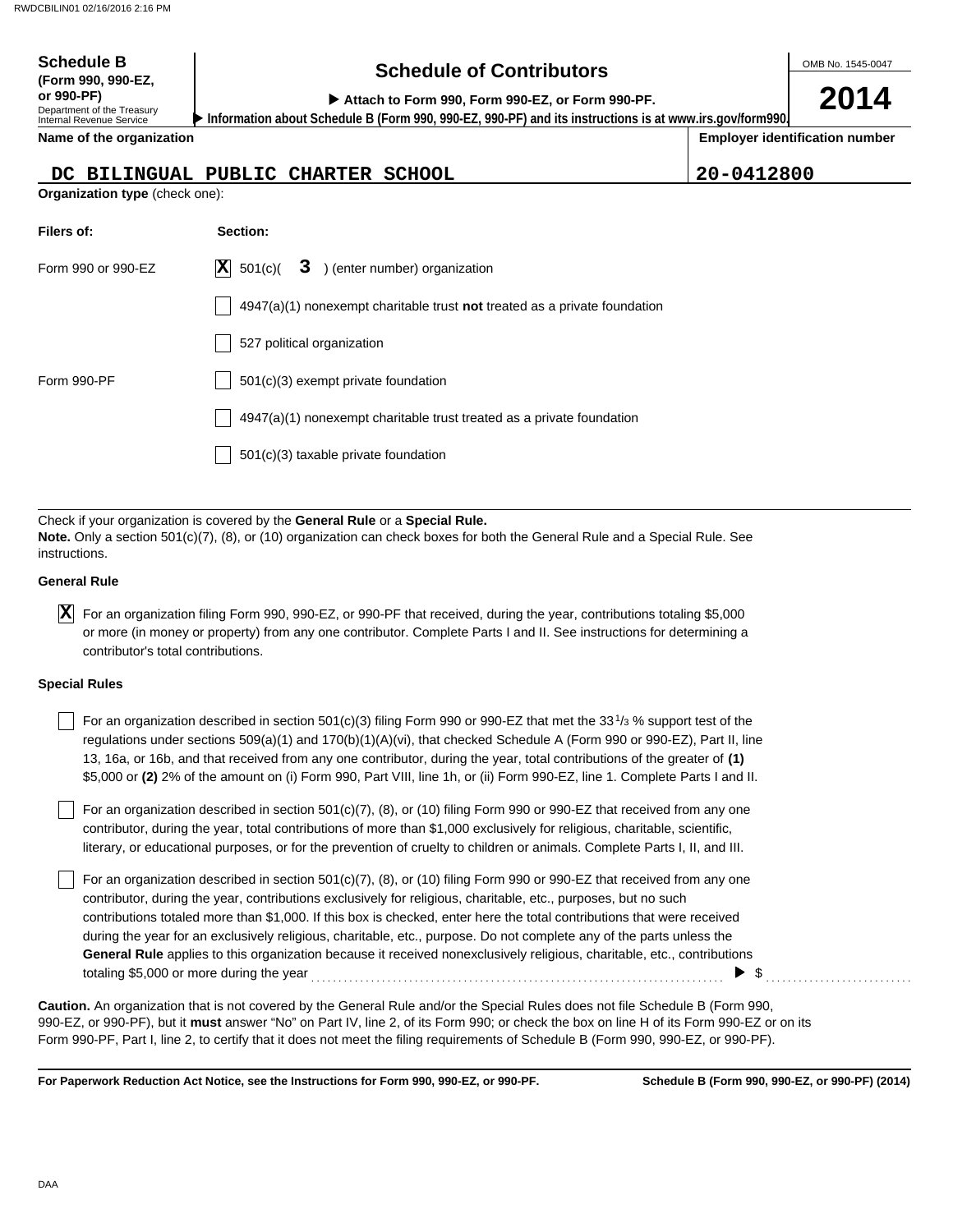|            | Schedule B (Form 990, 990-EZ, or 990-PF) (2014)<br>Name of organization<br>DC BILINGUAL PUBLIC CHARTER SCHOOL         |                                   | PAGE 1 OF 1<br>Page 2<br><b>Employer identification number</b><br>20-0412800                                |
|------------|-----------------------------------------------------------------------------------------------------------------------|-----------------------------------|-------------------------------------------------------------------------------------------------------------|
| Part I     | Contributors (see instructions). Use duplicate copies of Part I if additional space is needed.                        |                                   |                                                                                                             |
| (a)<br>No. | (b)<br>Name, address, and ZIP + 4                                                                                     | (c)<br><b>Total contributions</b> | (d)<br>Type of contribution                                                                                 |
| $1$        | FLAMBOYAN FOUNDATION<br>1730 MASSACHUSETTS AVENUE<br>DC 20036<br><b>WASHINGTON</b>                                    | 38,000<br>$\mathsf{\$}$           | $\overline{\mathbf{x}}$<br>Person<br>Payroll<br>Noncash<br>(Complete Part II for<br>noncash contributions.) |
| (a)<br>No. | (b)<br>Name, address, and ZIP + 4                                                                                     | (c)<br><b>Total contributions</b> | (d)<br>Type of contribution                                                                                 |
| 2          | OFFICE OF THE STATE SUPERINTENDENT<br>OF EDUCATION<br>810 FIRST STREET, NE 8TH FLOOR<br>DC 20002<br><b>WASHINGTON</b> | 18,931<br>$\mathsf{\$}$           | $\overline{\mathbf{x}}$<br>Person<br>Payroll<br>Noncash<br>(Complete Part II for<br>noncash contributions.) |
| (a)<br>No. | (b)<br>Name, address, and ZIP + 4                                                                                     | (c)<br><b>Total contributions</b> | (d)<br>Type of contribution                                                                                 |
| 3          | FIGHT FOR CHILDREN<br>1726 M STREET NW, SUITE 202<br>DC 20036<br><b>WASHINGTON</b>                                    | 50,000<br>$\mathsf{\$}$           | $\overline{\mathbf{x}}$<br>Person<br>Payroll<br>Noncash<br>(Complete Part II for<br>noncash contributions.) |
| (a)<br>No. | (b)<br>Name, address, and ZIP + 4                                                                                     | (c)<br><b>Total contributions</b> | (d)<br>Type of contribution                                                                                 |
|            |                                                                                                                       | \$                                | Person<br><b>Payroll</b><br>Noncash<br>(Complete Part II for<br>noncash contributions.)                     |
| (a)<br>No. | (b)<br>Name, address, and ZIP + 4                                                                                     | (c)<br><b>Total contributions</b> | (d)<br>Type of contribution                                                                                 |
|            |                                                                                                                       | \$                                | Person<br>Payroll<br>Noncash<br>(Complete Part II for<br>noncash contributions.)                            |
| (a)<br>No. | (b)<br>Name, address, and ZIP + 4                                                                                     | (c)<br><b>Total contributions</b> | (d)<br>Type of contribution                                                                                 |
|            |                                                                                                                       | \$                                | Person<br>Payroll<br><b>Noncash</b><br>(Complete Part II for<br>noncash contributions.)                     |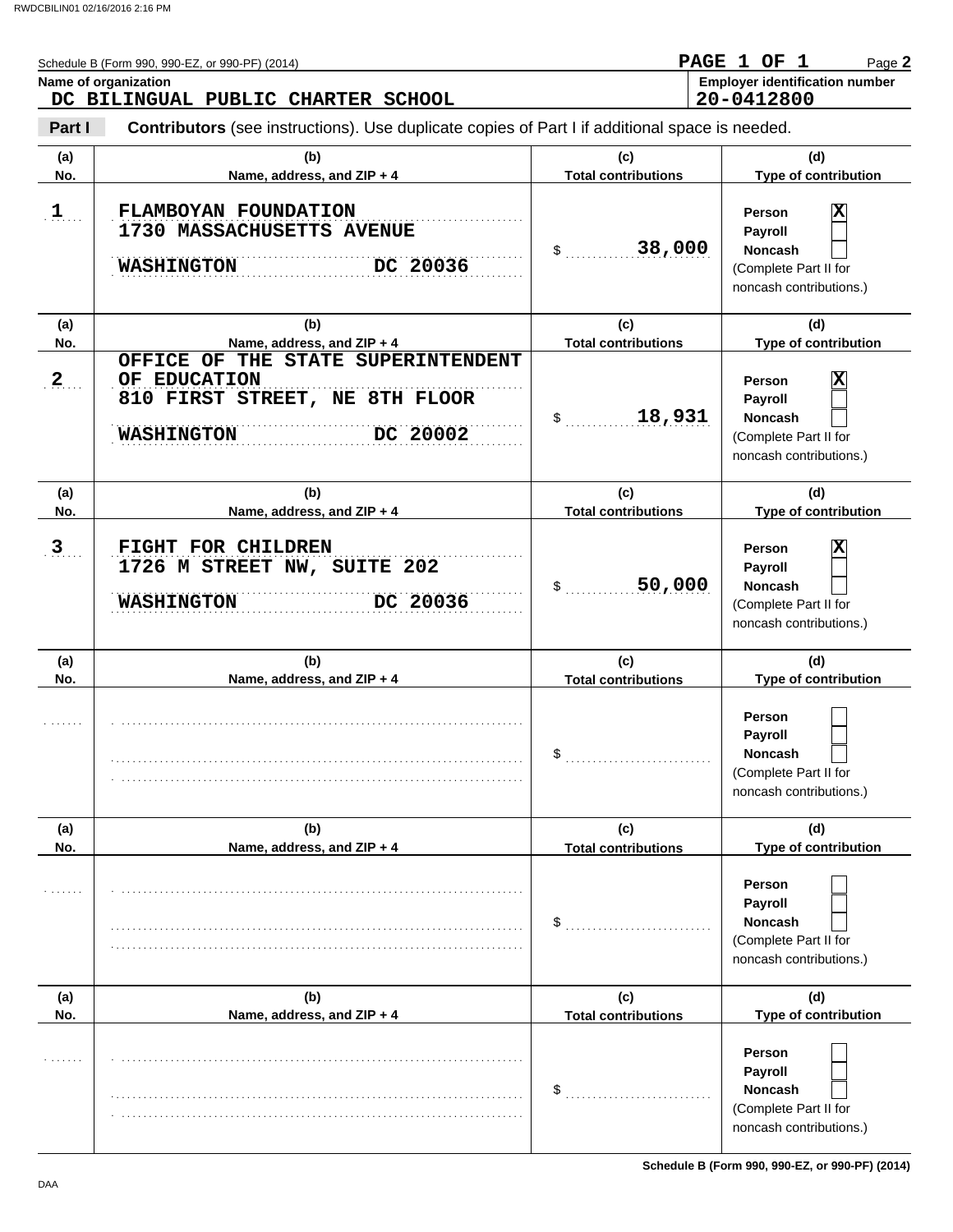# **SCHEDULE D Supplemental Financial Statements**

 **Attach to Form 990. (Form 990) Part IV, line 6, 7, 8, 9, 10, 11a, 11b, 11c, 11d, 11e, 11f, 12a, or 12b. Complete if the organization answered "Yes" to Form 990,**

**Open to Public Inspection Information about Schedule D (Form 990) and its instructions is at www.irs.gov/form990.**

Internal Revenue Service **Name of the organization**

Department of the Treasury

| <b>Employer identification number</b> |  |
|---------------------------------------|--|
|                                       |  |

**2014**

OMB No. 1545-0047

|    | DC BILINGUAL PUBLIC CHARTER SCHOOL                                                                                                                                         |                                                    | 20-0412800                      |
|----|----------------------------------------------------------------------------------------------------------------------------------------------------------------------------|----------------------------------------------------|---------------------------------|
|    | Organizations Maintaining Donor Advised Funds or Other Similar Funds or Accounts.<br>Part I                                                                                |                                                    |                                 |
|    | Complete if the organization answered "Yes" to Form 990, Part IV, line 6.                                                                                                  |                                                    |                                 |
|    |                                                                                                                                                                            | (a) Donor advised funds                            | (b) Funds and other accounts    |
| 1. | Total number at end of year                                                                                                                                                |                                                    |                                 |
| 2  | Aggregate value of contributions to (during year) [11] Aggregate value of contributions to (during year)                                                                   |                                                    |                                 |
| 3  | Aggregate value of grants from (during year)                                                                                                                               |                                                    |                                 |
| 4  |                                                                                                                                                                            |                                                    |                                 |
| 5  | Did the organization inform all donors and donor advisors in writing that the assets held in donor advised                                                                 |                                                    |                                 |
|    |                                                                                                                                                                            |                                                    | Yes<br><b>No</b>                |
| 6  | Did the organization inform all grantees, donors, and donor advisors in writing that grant funds can be used                                                               |                                                    |                                 |
|    | only for charitable purposes and not for the benefit of the donor or donor advisor, or for any other purpose                                                               |                                                    |                                 |
|    | conferring impermissible private benefit?                                                                                                                                  |                                                    | Yes<br>No                       |
|    | <b>Conservation Easements.</b><br>Part II                                                                                                                                  |                                                    |                                 |
|    | Complete if the organization answered "Yes" to Form 990, Part IV, line 7.                                                                                                  |                                                    |                                 |
| 1  | Purpose(s) of conservation easements held by the organization (check all that apply).                                                                                      |                                                    |                                 |
|    | Preservation of land for public use (e.g., recreation or education)                                                                                                        | Preservation of a historically important land area |                                 |
|    | Protection of natural habitat                                                                                                                                              | Preservation of a certified historic structure     |                                 |
|    | Preservation of open space                                                                                                                                                 |                                                    |                                 |
| 2  | Complete lines 2a through 2d if the organization held a qualified conservation contribution in the form of a conservation                                                  |                                                    |                                 |
|    | easement on the last day of the tax year.                                                                                                                                  |                                                    | Held at the End of the Tax Year |
| a  | Total number of conservation easements                                                                                                                                     |                                                    | 2a                              |
| b  |                                                                                                                                                                            |                                                    | 2 <sub>b</sub>                  |
|    | Number of conservation easements on a certified historic structure included in (a) [11] Number of conservation easements on a certified historic structure included in (a) |                                                    | 2c                              |
|    | d Number of conservation easements included in (c) acquired after 8/17/06, and not on a                                                                                    |                                                    |                                 |
|    |                                                                                                                                                                            |                                                    | 2d                              |
| 3. | Number of conservation easements modified, transferred, released, extinguished, or terminated by the organization during the                                               |                                                    |                                 |
|    | tax year $\blacktriangleright$                                                                                                                                             |                                                    |                                 |
|    | Number of states where property subject to conservation easement is located >                                                                                              |                                                    |                                 |
| 5  | Does the organization have a written policy regarding the periodic monitoring, inspection, handling of                                                                     |                                                    |                                 |
|    |                                                                                                                                                                            |                                                    | Yes<br>No                       |
| 6  | Staff and volunteer hours devoted to monitoring, inspecting, and enforcing conservation easements during the year                                                          |                                                    |                                 |
|    |                                                                                                                                                                            |                                                    |                                 |
| 7  | Amount of expenses incurred in monitoring, inspecting, and enforcing conservation easements during the year                                                                |                                                    |                                 |
|    | ▶ \$                                                                                                                                                                       |                                                    |                                 |
| 8  | Does each conservation easement reported on line 2(d) above satisfy the requirements of section 170(h)(4)(B)(i)                                                            |                                                    |                                 |
|    |                                                                                                                                                                            |                                                    | Yes<br>No                       |
| 9  | In Part XIII, describe how the organization reports conservation easements in its revenue and expense statement, and                                                       |                                                    |                                 |
|    | balance sheet, and include, if applicable, the text of the footnote to the organization's financial statements that describes the                                          |                                                    |                                 |
|    | organization's accounting for conservation easements.                                                                                                                      |                                                    |                                 |
|    | Organizations Maintaining Collections of Art, Historical Treasures, or Other Similar Assets.<br>Part III                                                                   |                                                    |                                 |
|    | Complete if the organization answered "Yes" to Form 990, Part IV, line 8.                                                                                                  |                                                    |                                 |
|    | 1a If the organization elected, as permitted under SFAS 116 (ASC 958), not to report in its revenue statement and balance sheet                                            |                                                    |                                 |
|    | works of art, historical treasures, or other similar assets held for public exhibition, education, or research in furtherance of                                           |                                                    |                                 |
|    | public service, provide, in Part XIII, the text of the footnote to its financial statements that describes these items.                                                    |                                                    |                                 |
|    | <b>b</b> If the organization elected, as permitted under SFAS 116 (ASC 958), to report in its revenue statement and balance sheet                                          |                                                    |                                 |
|    | works of art, historical treasures, or other similar assets held for public exhibition, education, or research in furtherance of                                           |                                                    |                                 |
|    | public service, provide the following amounts relating to these items:                                                                                                     |                                                    |                                 |
|    |                                                                                                                                                                            |                                                    |                                 |
|    | (ii) Assets included in Form 990, Part X                                                                                                                                   |                                                    | $\$\ldots$                      |
| 2  | If the organization received or held works of art, historical treasures, or other similar assets for financial gain, provide the                                           |                                                    |                                 |
|    | following amounts required to be reported under SFAS 116 (ASC 958) relating to these items:                                                                                |                                                    |                                 |
|    |                                                                                                                                                                            |                                                    | - \$                            |
|    |                                                                                                                                                                            |                                                    |                                 |
|    | For Paperwork Reduction Act Notice, see the Instructions for Form 990.                                                                                                     |                                                    | Schedule D (Form 990) 2014      |

| For Paperwork Reduction Act Notice, see the Instructions for Form 990. |  |  |
|------------------------------------------------------------------------|--|--|
| DAA                                                                    |  |  |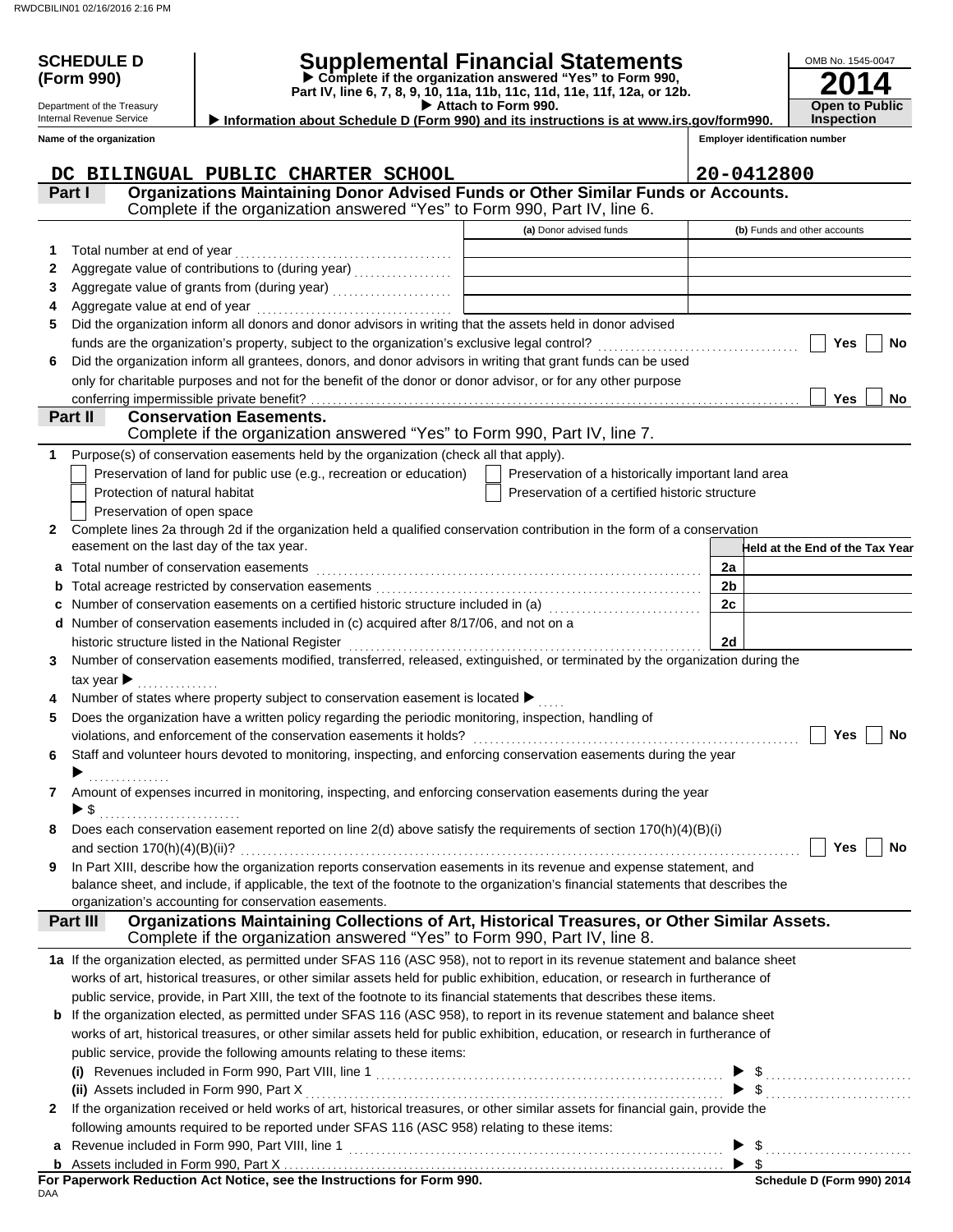|   | Schedule D (Form 990) 2014 DC BILINGUAL PUBLIC CHARTER SCHOOL 20-0412800                                                                                                                                                       |                         |                           |                         |                 |                      | Page 2              |
|---|--------------------------------------------------------------------------------------------------------------------------------------------------------------------------------------------------------------------------------|-------------------------|---------------------------|-------------------------|-----------------|----------------------|---------------------|
|   | Organizations Maintaining Collections of Art, Historical Treasures, or Other Similar Assets (continued)<br>Part III                                                                                                            |                         |                           |                         |                 |                      |                     |
|   | 3 Using the organization's acquisition, accession, and other records, check any of the following that are a significant use of its<br>collection items (check all that apply):                                                 |                         |                           |                         |                 |                      |                     |
| a | Public exhibition                                                                                                                                                                                                              | d                       | Loan or exchange programs |                         |                 |                      |                     |
| b | Scholarly research                                                                                                                                                                                                             | е                       |                           |                         |                 |                      |                     |
| c | Preservation for future generations                                                                                                                                                                                            |                         |                           |                         |                 |                      |                     |
|   | Provide a description of the organization's collections and explain how they further the organization's exempt purpose in Part                                                                                                 |                         |                           |                         |                 |                      |                     |
|   | XIII.                                                                                                                                                                                                                          |                         |                           |                         |                 |                      |                     |
| 5 | During the year, did the organization solicit or receive donations of art, historical treasures, or other similar                                                                                                              |                         |                           |                         |                 |                      |                     |
|   | assets to be sold to raise funds rather than to be maintained as part of the organization's collection?                                                                                                                        |                         |                           |                         |                 |                      | Yes<br><b>No</b>    |
|   | <b>Escrow and Custodial Arrangements.</b><br><b>Part IV</b>                                                                                                                                                                    |                         |                           |                         |                 |                      |                     |
|   | Complete if the organization answered "Yes" to Form 990, Part IV, line 9, or reported an amount on Form<br>990, Part X, line 21.                                                                                               |                         |                           |                         |                 |                      |                     |
|   | 1a Is the organization an agent, trustee, custodian or other intermediary for contributions or other assets not                                                                                                                |                         |                           |                         |                 |                      |                     |
|   | included on Form 990, Part X?                                                                                                                                                                                                  |                         |                           |                         |                 |                      | Yes<br><b>No</b>    |
|   | <b>b</b> If "Yes," explain the arrangement in Part XIII and complete the following table:                                                                                                                                      |                         |                           |                         |                 |                      |                     |
|   |                                                                                                                                                                                                                                |                         |                           |                         |                 |                      | Amount              |
|   | c Beginning balance                                                                                                                                                                                                            |                         |                           |                         |                 | 1с                   |                     |
|   |                                                                                                                                                                                                                                |                         |                           |                         |                 | 1 <sub>d</sub>       |                     |
|   |                                                                                                                                                                                                                                |                         |                           |                         |                 | 1e                   |                     |
|   | Ending balance with a continuum and continuum and continuum and continuum and continuum and continuum and continuum and continuum and continuum and continuum and continuum and continuum and continuum and continuum and cont |                         |                           |                         |                 | 1f                   |                     |
|   | 2a Did the organization include an amount on Form 990, Part X, line 21, for escrow or custodial account liability?                                                                                                             |                         |                           |                         |                 |                      | Yes<br><b>No</b>    |
|   | b If "Yes," explain the arrangement in Part XIII. Check here if the explanation has been provided in Part XIII                                                                                                                 |                         |                           |                         |                 | .                    |                     |
|   | Part V<br><b>Endowment Funds.</b>                                                                                                                                                                                              |                         |                           |                         |                 |                      |                     |
|   | Complete if the organization answered "Yes" to Form 990, Part IV, line 10.                                                                                                                                                     |                         |                           |                         |                 |                      |                     |
|   |                                                                                                                                                                                                                                | (a) Current year        | (b) Prior year            | (c) Two years back      |                 | (d) Three years back | (e) Four years back |
|   | 1a Beginning of year balance                                                                                                                                                                                                   |                         |                           |                         |                 |                      |                     |
|   | <b>b</b> Contributions <b>contributions</b>                                                                                                                                                                                    |                         |                           |                         |                 |                      |                     |
|   | c Net investment earnings, gains, and                                                                                                                                                                                          |                         |                           |                         |                 |                      |                     |
|   | losses                                                                                                                                                                                                                         |                         |                           |                         |                 |                      |                     |
|   | d Grants or scholarships<br>.                                                                                                                                                                                                  |                         |                           |                         |                 |                      |                     |
|   | e Other expenditures for facilities and                                                                                                                                                                                        |                         |                           |                         |                 |                      |                     |
|   |                                                                                                                                                                                                                                |                         |                           |                         |                 |                      |                     |
|   | f Administrative expenses                                                                                                                                                                                                      |                         |                           |                         |                 |                      |                     |
|   | End of year balance                                                                                                                                                                                                            |                         |                           |                         |                 |                      |                     |
|   | 2 Provide the estimated percentage of the current year end balance (line 1g, column (a)) held as:                                                                                                                              |                         |                           |                         |                 |                      |                     |
|   | a Board designated or quasi-endowment > %                                                                                                                                                                                      |                         |                           |                         |                 |                      |                     |
|   | <b>b</b> Permanent endowment $\blacktriangleright$<br>. %                                                                                                                                                                      |                         |                           |                         |                 |                      |                     |
|   | c Temporarily restricted endowment                                                                                                                                                                                             |                         |                           |                         |                 |                      |                     |
|   | The percentages in lines 2a, 2b, and 2c should equal 100%.                                                                                                                                                                     |                         |                           |                         |                 |                      |                     |
|   | 3a Are there endowment funds not in the possession of the organization that are held and administered for the                                                                                                                  |                         |                           |                         |                 |                      |                     |
|   | organization by:                                                                                                                                                                                                               |                         |                           |                         |                 |                      | Yes  <br>No.        |
|   | (i) unrelated organizations                                                                                                                                                                                                    |                         |                           |                         |                 |                      | 3a(i)               |
|   | (ii) related organizations                                                                                                                                                                                                     |                         |                           |                         |                 |                      | 3a(ii)              |
|   |                                                                                                                                                                                                                                |                         |                           |                         |                 |                      | 3b                  |
|   | Describe in Part XIII the intended uses of the organization's endowment funds.                                                                                                                                                 |                         |                           |                         |                 |                      |                     |
|   | Part VI<br>Land, Buildings, and Equipment.                                                                                                                                                                                     |                         |                           |                         |                 |                      |                     |
|   | Complete if the organization answered "Yes" to Form 990, Part IV, line 11a. See Form 990, Part X, line 10.                                                                                                                     |                         |                           |                         |                 |                      |                     |
|   | Description of property                                                                                                                                                                                                        | (a) Cost or other basis |                           | (b) Cost or other basis | (c) Accumulated |                      | (d) Book value      |
|   |                                                                                                                                                                                                                                | (investment)            |                           | (other)                 | depreciation    |                      |                     |
|   | 1a Land                                                                                                                                                                                                                        |                         |                           |                         |                 |                      |                     |
|   | <b>b</b> Buildings                                                                                                                                                                                                             |                         |                           |                         |                 |                      |                     |
|   | c Leasehold improvements                                                                                                                                                                                                       |                         |                           | 353,240                 |                 | 353,240              |                     |
|   | d Equipment                                                                                                                                                                                                                    |                         |                           | 336,550                 |                 | 334,748              | 1,802               |
|   |                                                                                                                                                                                                                                |                         |                           |                         |                 |                      |                     |
|   | Total. Add lines 1a through 1e. (Column (d) must equal Form 990, Part X, column (B), line 10c.)                                                                                                                                |                         |                           |                         |                 |                      | 1,802               |

**Schedule D (Form 990) 2014**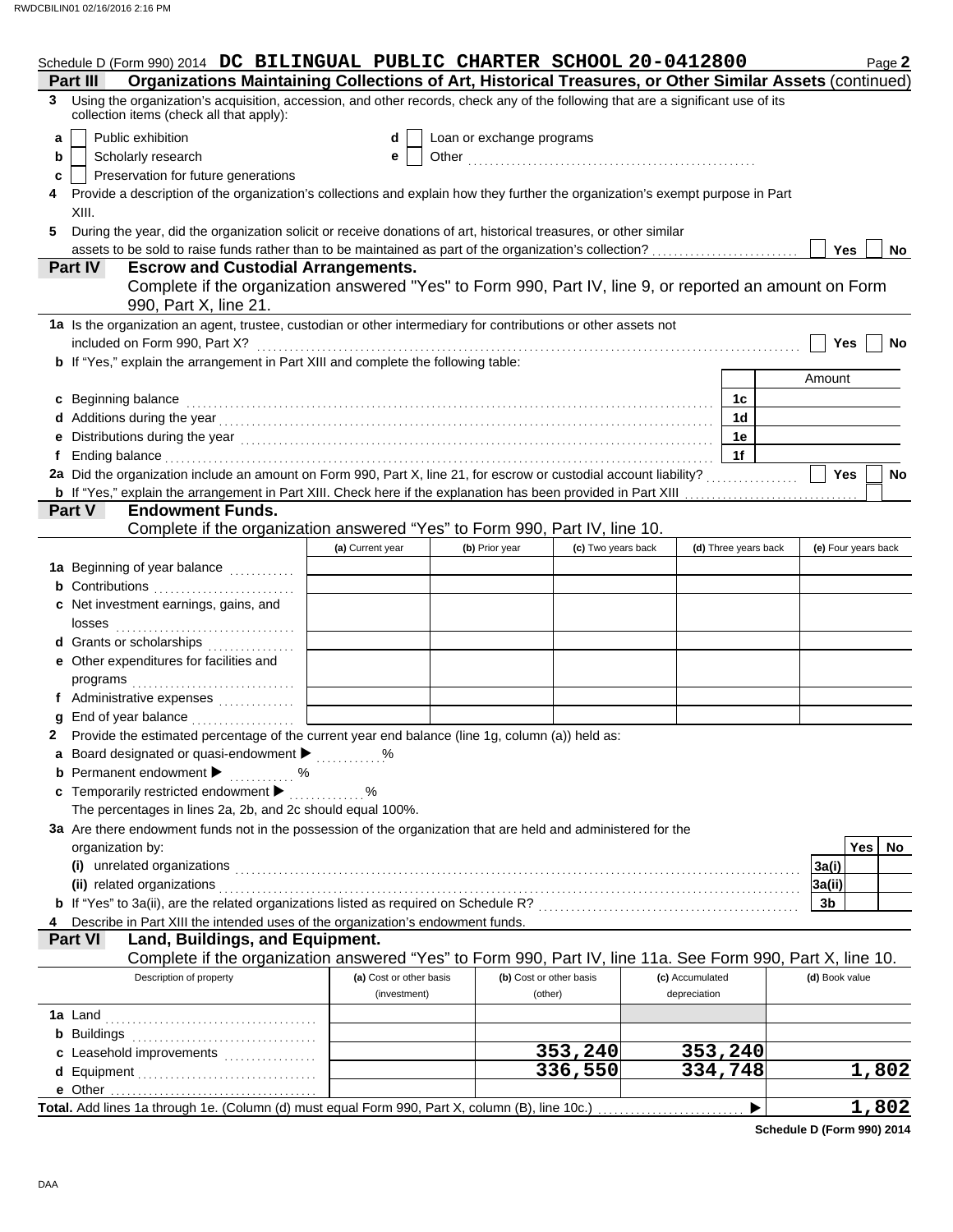|                           | Schedule D (Form 990) 2014 DC BILINGUAL PUBLIC CHARTER SCHOOL 20-0412800                                             |                |                                                              | Page 3         |
|---------------------------|----------------------------------------------------------------------------------------------------------------------|----------------|--------------------------------------------------------------|----------------|
| <b>Part VII</b>           | <b>Investments-Other Securities.</b>                                                                                 |                |                                                              |                |
|                           | Complete if the organization answered "Yes" to Form 990, Part IV, line 11b. See Form 990, Part X, line 12.           |                |                                                              |                |
|                           | (a) Description of security or category                                                                              | (b) Book value | (c) Method of valuation:                                     |                |
|                           | (including name of security)                                                                                         |                | Cost or end-of-year market value                             |                |
| (1) Financial derivatives |                                                                                                                      |                |                                                              |                |
|                           |                                                                                                                      |                |                                                              |                |
| (3) Other                 |                                                                                                                      |                |                                                              |                |
| (A)                       |                                                                                                                      |                |                                                              |                |
| (B)                       |                                                                                                                      |                |                                                              |                |
| (C)                       |                                                                                                                      |                |                                                              |                |
| (D)                       |                                                                                                                      |                |                                                              |                |
| (E)                       |                                                                                                                      |                |                                                              |                |
| (F)                       |                                                                                                                      |                |                                                              |                |
| (G)                       |                                                                                                                      |                |                                                              |                |
| (H)                       |                                                                                                                      |                |                                                              |                |
|                           | Total. (Column (b) must equal Form 990, Part X, col. (B) line 12.) ▶                                                 |                |                                                              |                |
| <b>Part VIII</b>          | <b>Investments-Program Related.</b>                                                                                  |                |                                                              |                |
|                           | Complete if the organization answered "Yes" to Form 990, Part IV, line 11c. See Form 990, Part X, line 13.           |                |                                                              |                |
|                           | (a) Description of investment                                                                                        | (b) Book value | (c) Method of valuation:<br>Cost or end-of-year market value |                |
| (1)                       |                                                                                                                      |                |                                                              |                |
| (2)                       |                                                                                                                      |                |                                                              |                |
| (3)                       |                                                                                                                      |                |                                                              |                |
| (4)                       |                                                                                                                      |                |                                                              |                |
| (5)                       |                                                                                                                      |                |                                                              |                |
| (6)                       |                                                                                                                      |                |                                                              |                |
| (7)                       |                                                                                                                      |                |                                                              |                |
| (8)                       |                                                                                                                      |                |                                                              |                |
| (9)                       |                                                                                                                      |                |                                                              |                |
|                           | Total. (Column (b) must equal Form 990, Part X, col. (B) line 13.) ▶                                                 |                |                                                              |                |
| Part IX                   | <b>Other Assets.</b>                                                                                                 |                |                                                              |                |
|                           | Complete if the organization answered "Yes" to Form 990, Part IV, line 11d. See Form 990, Part X, line 15.           |                |                                                              |                |
|                           | (a) Description                                                                                                      |                |                                                              | (b) Book value |
| (1)                       | <b>OTHER ASSETS</b>                                                                                                  |                |                                                              | 84,200         |
| (2)                       |                                                                                                                      |                |                                                              |                |
| (3)                       |                                                                                                                      |                |                                                              |                |
| (4)                       |                                                                                                                      |                |                                                              |                |
| (5)                       |                                                                                                                      |                |                                                              |                |
| (6)                       |                                                                                                                      |                |                                                              |                |
| (7)                       |                                                                                                                      |                |                                                              |                |
| (8)                       |                                                                                                                      |                |                                                              |                |
| (9)                       |                                                                                                                      |                |                                                              |                |
|                           | Total. (Column (b) must equal Form 990, Part X, col. (B) line 15.)                                                   |                |                                                              | 84,200         |
| Part X                    | <b>Other Liabilities.</b>                                                                                            |                |                                                              |                |
|                           | Complete if the organization answered "Yes" to Form 990, Part IV, line 11e or 11f. See Form 990, Part X,<br>line 25. |                |                                                              |                |
| 1.                        | (a) Description of liability                                                                                         | (b) Book value |                                                              |                |
| (1)                       | Federal income taxes                                                                                                 |                |                                                              |                |
| (2)                       |                                                                                                                      |                |                                                              |                |

| 2. Liability for uncertain tax positions. In Part XIII, provide the text of the footnote to the organization's financial statements that reports the |  |
|------------------------------------------------------------------------------------------------------------------------------------------------------|--|
| organization's liability for uncertain tax positions under FIN 48 (ASC 740). Check here if the text of the footnote has been provided in Part XIII   |  |

(9)  $(8)$  $(7)$ (6)  $\overline{(5)}$ (4) (3)

**Total.** (Column (b) must equal Form 990, Part X, col. (B) line 25.)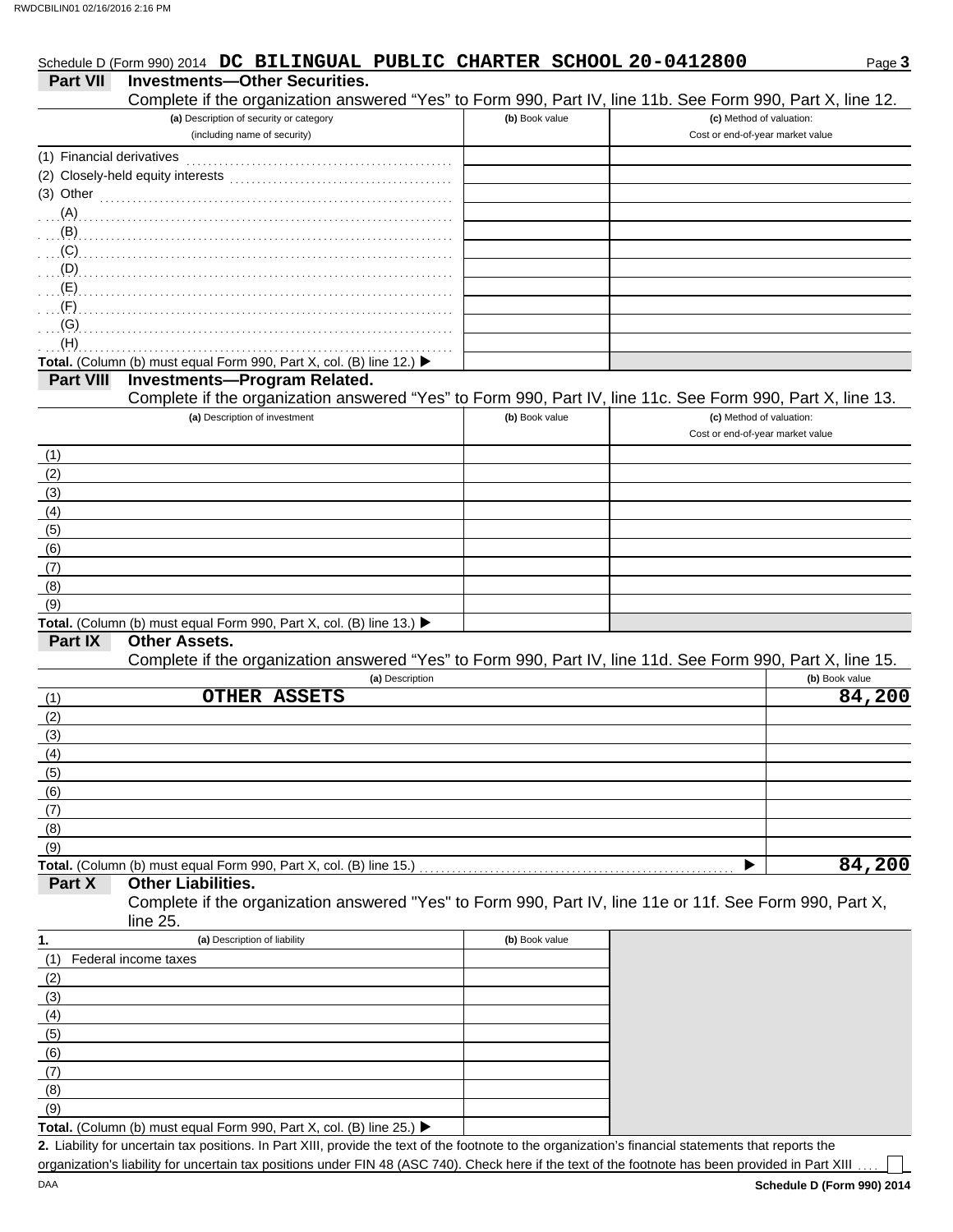| Complete if the organization answered "Yes" to Form 990, Part IV, line 12a.                                                                                                                                     |                |              |                           |
|-----------------------------------------------------------------------------------------------------------------------------------------------------------------------------------------------------------------|----------------|--------------|---------------------------|
| 1                                                                                                                                                                                                               |                | $\mathbf{1}$ | 8,184,293                 |
| Amounts included on line 1 but not on Form 990, Part VIII, line 12:<br>2<br>a                                                                                                                                   | 2a             |              |                           |
|                                                                                                                                                                                                                 | 2 <sub>b</sub> |              |                           |
|                                                                                                                                                                                                                 | 2c             |              |                           |
|                                                                                                                                                                                                                 | 2d             |              |                           |
|                                                                                                                                                                                                                 |                | 2e           |                           |
| 3                                                                                                                                                                                                               |                | 3            | 8,184,293                 |
| Amounts included on Form 990, Part VIII, line 12, but not on line 1:<br>4                                                                                                                                       |                |              |                           |
|                                                                                                                                                                                                                 | 4a             |              |                           |
| <b>b</b> Other (Describe in Part XIII.) <b>CONSIDENT DESCRIPTION DESCRIPTION DESCRIPTION DESCRIPTION DESCRIPTION DESCRIPTION DESCRIPTION DESCRIPTION DESCRIPTION DESCRIPTION DESCRIPTION DESCRIPTION DESCRI</b> | 4b             |              |                           |
| c Add lines 4a and 4b                                                                                                                                                                                           |                | 4с<br>5      | $\overline{8,184,293}$    |
| Part XII Reconciliation of Expenses per Audited Financial Statements With Expenses per Return.                                                                                                                  |                |              |                           |
| Complete if the organization answered "Yes" to Form 990, Part IV, line 12a.                                                                                                                                     |                |              |                           |
| Total expenses and losses per audited financial statements<br>1                                                                                                                                                 |                | 1            | 8,496,052                 |
| Amounts included on line 1 but not on Form 990, Part IX, line 25:<br>2                                                                                                                                          |                |              |                           |
| a                                                                                                                                                                                                               | 2a             |              |                           |
|                                                                                                                                                                                                                 | 2 <sub>b</sub> |              |                           |
| c                                                                                                                                                                                                               | 2c             |              |                           |
|                                                                                                                                                                                                                 | 2d             |              |                           |
| 3                                                                                                                                                                                                               |                | 2e<br>3      | 8,496,052                 |
| Amounts included on Form 990, Part IX, line 25, but not on line 1:<br>4                                                                                                                                         |                |              |                           |
| a Investment expenses not included on Form 990, Part VIII, line 7b                                                                                                                                              | 4a             |              |                           |
| <b>b</b> Other (Describe in Part XIII.) <b>CONSIDENT DESCRIPTION DESCRIPTION DESCRIPTION DESCRIPTION DESCRIPTION DESCRIPTION DESCRIPTION DESCRIPTION DESCRIPTION DESCRIPTION DESCRIPTION DESCRIPTION DESCRI</b> | 4b             |              |                           |
|                                                                                                                                                                                                                 |                |              |                           |
| c Add lines 4a and 4b                                                                                                                                                                                           |                | 4c           |                           |
| Part XIII Supplemental Information.<br>Provide the descriptions required for Part II, lines 3, 5, and 9; Part III, lines 1a and 4; Part IV, lines 1b and 2b; Part V, line 4; Part X, line                       |                | 5            | $\overline{8}$ , 496, 052 |
| 2; Part XI, lines 2d and 4b; and Part XII, lines 2d and 4b. Also complete this part to provide any additional information.                                                                                      |                |              |                           |
|                                                                                                                                                                                                                 |                |              |                           |
|                                                                                                                                                                                                                 |                |              |                           |
|                                                                                                                                                                                                                 |                |              |                           |
|                                                                                                                                                                                                                 |                |              |                           |
|                                                                                                                                                                                                                 |                |              |                           |
|                                                                                                                                                                                                                 |                |              |                           |
|                                                                                                                                                                                                                 |                |              |                           |
|                                                                                                                                                                                                                 |                |              |                           |
|                                                                                                                                                                                                                 |                |              |                           |
|                                                                                                                                                                                                                 |                |              |                           |
|                                                                                                                                                                                                                 |                |              |                           |
|                                                                                                                                                                                                                 |                |              |                           |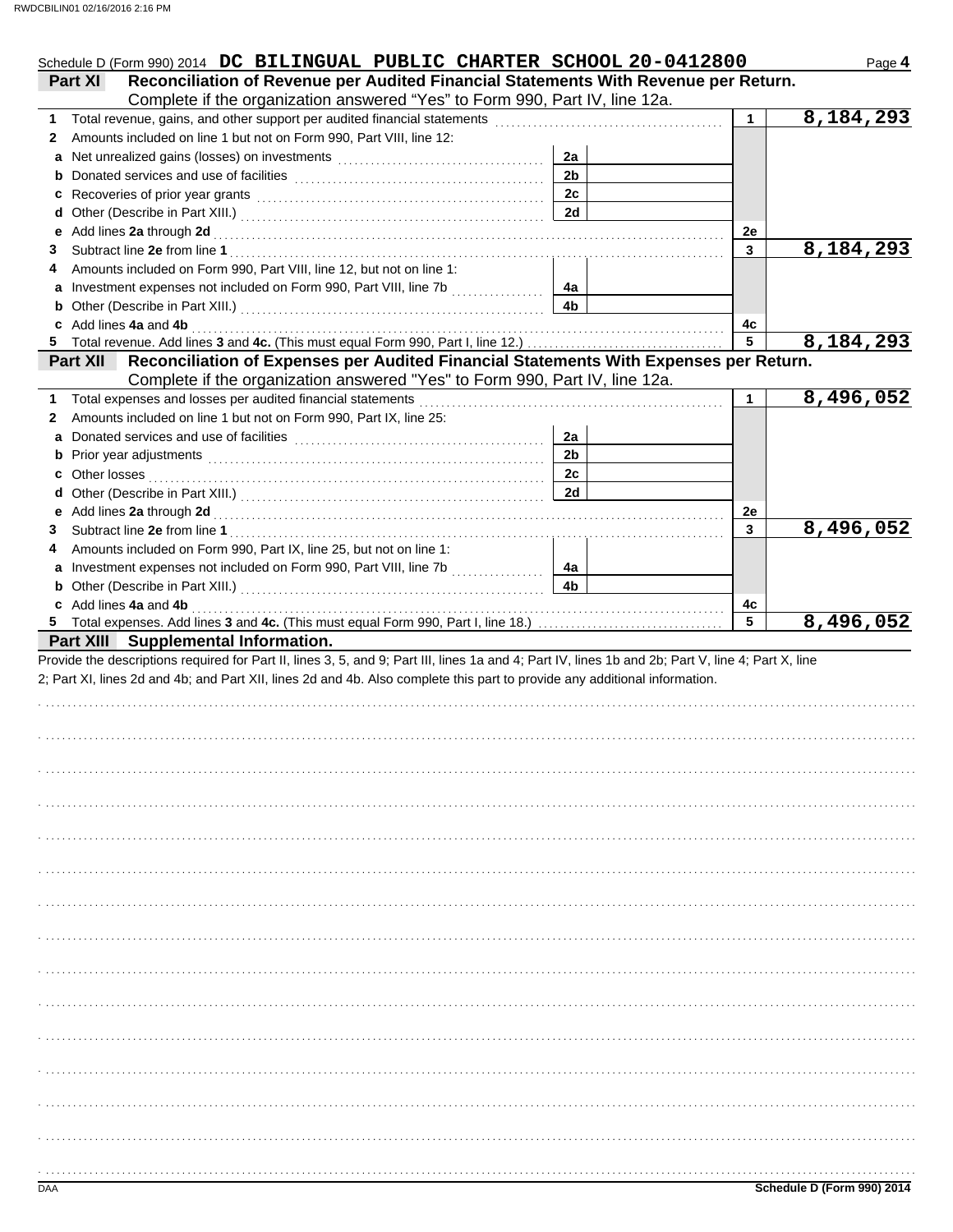| <b>Part XIII Supplemental Information (continued)</b> |
|-------------------------------------------------------|
|                                                       |
|                                                       |
|                                                       |
|                                                       |
|                                                       |
|                                                       |
|                                                       |
|                                                       |
|                                                       |
|                                                       |
|                                                       |
|                                                       |
|                                                       |
|                                                       |
|                                                       |
|                                                       |
|                                                       |
|                                                       |
|                                                       |
|                                                       |
|                                                       |
|                                                       |
|                                                       |
|                                                       |
|                                                       |
|                                                       |
|                                                       |
|                                                       |
|                                                       |
|                                                       |

Schedule D (Form 990) 2014 DC BILINGUAL PUBLIC CHARTER SCHOOL 20-0412800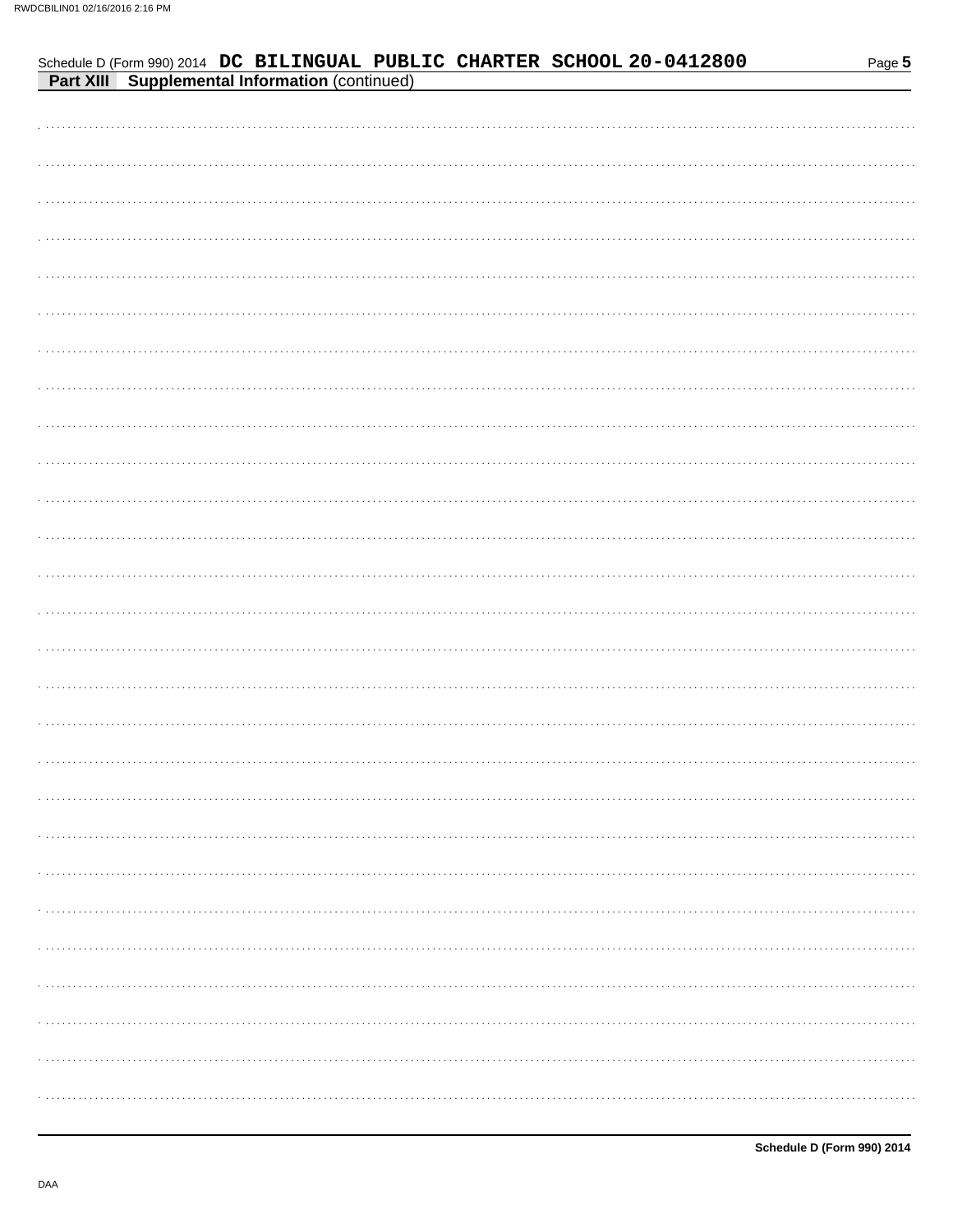|              | <b>Schools</b><br><b>SCHEDULE E</b><br>Complete if the organization answered "Yes" to Form 990,<br>(Form 990 or 990-EZ)<br>Part IV, line 13, or Form 990-EZ, Part VI, line 48.<br>Attach to Form 990 or Form 990-EZ.<br>Department of the Treasury<br>Information about Schedule E (Form 990 or 990-EZ) and its instructions is at www.irs.gov/form990.<br><b>Internal Revenue Service</b>                             | OMB No. 1545-0047<br><b>Open to Public</b><br><b>Inspection</b> |                           |           |
|--------------|------------------------------------------------------------------------------------------------------------------------------------------------------------------------------------------------------------------------------------------------------------------------------------------------------------------------------------------------------------------------------------------------------------------------|-----------------------------------------------------------------|---------------------------|-----------|
|              | <b>Employer identification number</b><br>Name of the organization<br>20-0412800<br>DC BILINGUAL PUBLIC CHARTER SCHOOL                                                                                                                                                                                                                                                                                                  |                                                                 |                           |           |
|              | Part I                                                                                                                                                                                                                                                                                                                                                                                                                 |                                                                 |                           |           |
| 1            | Does the organization have a racially nondiscriminatory policy toward students by statement in its charter,<br>bylaws, other governing instrument, or in a resolution of its governing body?                                                                                                                                                                                                                           | $\mathbf 1$                                                     | <b>YES</b><br>$\mathbf X$ | <b>NO</b> |
| $\mathbf{2}$ | Does the organization include a statement of its racially nondiscriminatory policy toward students in all its<br>brochures, catalogues, and other written communications with the public dealing with student admissions,<br>programs, and scholarships?                                                                                                                                                               | $\mathbf{2}$                                                    | $\mathbf X$               |           |
| 3            | Has the organization publicized its racially nondiscriminatory policy through newspaper or broadcast media<br>during the period of solicitation for students, or during the registration period if it has no solicitation program,<br>in a way that makes the policy known to all parts of the general community it serves? If "Yes," please<br>describe. If "No," please explain. If you need more space, use Part II | 3                                                               | $\mathbf X$               |           |
| 4            | THE SCHOOL IS A PUBLIC CHARTER SCHOOL FREE OF CHARGE TO STUDENTS<br>WHO RESIDE IN THE DISTRICT OF COLUMBIA. ADMISSIONS ARE CONDUCTED<br>IN ACCORDANCE WITH THE DISTRICT LAW AND ANY ELIGIBLE CHILD<br>APPLYING IN ACCORDANCE WITH THE LAW WILL BE ADMITTED, SUBJECT<br>SOLELY TO MAXIMUM ENROLLMENT LIMITS. THE SCHOOL DOES NOT<br>Does the organization maintain the following?                                       |                                                                 |                           |           |
| a            | Records indicating the racial composition of the student body, faculty, and administrative staff?                                                                                                                                                                                                                                                                                                                      | 4a                                                              | Х                         |           |
| b            | Records documenting that scholarships and other financial assistance are awarded on a racially<br>nondiscriminatory basis?                                                                                                                                                                                                                                                                                             | 4b                                                              | Χ                         |           |
| c            | Copies of all catalogues, brochures, announcements, and other written communications to the public dealing<br>with student admissions, programs, and scholarships?                                                                                                                                                                                                                                                     | 4c                                                              | X                         |           |
| d            | If you answered "No" to any of the above, please explain. If you need more space, use Part II.                                                                                                                                                                                                                                                                                                                         | 4d                                                              | $\mathbf x$               |           |
|              |                                                                                                                                                                                                                                                                                                                                                                                                                        |                                                                 |                           |           |
| 5<br>a       | Does the organization discriminate by race in any way with respect to:                                                                                                                                                                                                                                                                                                                                                 | 5a                                                              |                           | x         |
| b            | Admissions policies?                                                                                                                                                                                                                                                                                                                                                                                                   | 5b                                                              |                           | X         |
| c            |                                                                                                                                                                                                                                                                                                                                                                                                                        | 5c                                                              |                           | X.        |
| d            |                                                                                                                                                                                                                                                                                                                                                                                                                        | 5d                                                              |                           | x         |
| е            |                                                                                                                                                                                                                                                                                                                                                                                                                        | 5е                                                              |                           | X         |
| f            |                                                                                                                                                                                                                                                                                                                                                                                                                        | 5f                                                              |                           | x         |
| g            |                                                                                                                                                                                                                                                                                                                                                                                                                        | 5 <sub>g</sub>                                                  |                           | x         |
| h            | Other extracurricular activities?<br>If you answered "Yes" to any of the above, please explain. If you need more space, use Part II.                                                                                                                                                                                                                                                                                   | 5h                                                              |                           | X         |
|              |                                                                                                                                                                                                                                                                                                                                                                                                                        |                                                                 |                           |           |
|              |                                                                                                                                                                                                                                                                                                                                                                                                                        |                                                                 |                           |           |
| 6a           |                                                                                                                                                                                                                                                                                                                                                                                                                        | 6a                                                              | X                         |           |
| b            |                                                                                                                                                                                                                                                                                                                                                                                                                        | 6b                                                              |                           | X         |
| 7            | If you answered "Yes" to either line 6a or line 6b, explain on Part II.<br>Does the organization certify that it has complied with the applicable requirements of sections 4.01 through<br>4.05 of Rev. Proc. 75-50, 1975-2 C.B. 587, covering racial nondiscrimination? If "No," explain on Part II                                                                                                                   |                                                                 |                           |           |
|              | For Panerwork Reduction Act Notice, see the Instructions for Form 990 or Form 990-F7<br>Schedule F (Form 990 or 990-F7) (2014)                                                                                                                                                                                                                                                                                         | $\overline{7}$                                                  | X                         |           |

**For Paperwork Reduction Act Notice, see the Instructions for Form 990 or Form 990-EZ.**

**Schedule E (Form 990 or 990-EZ) (2014)**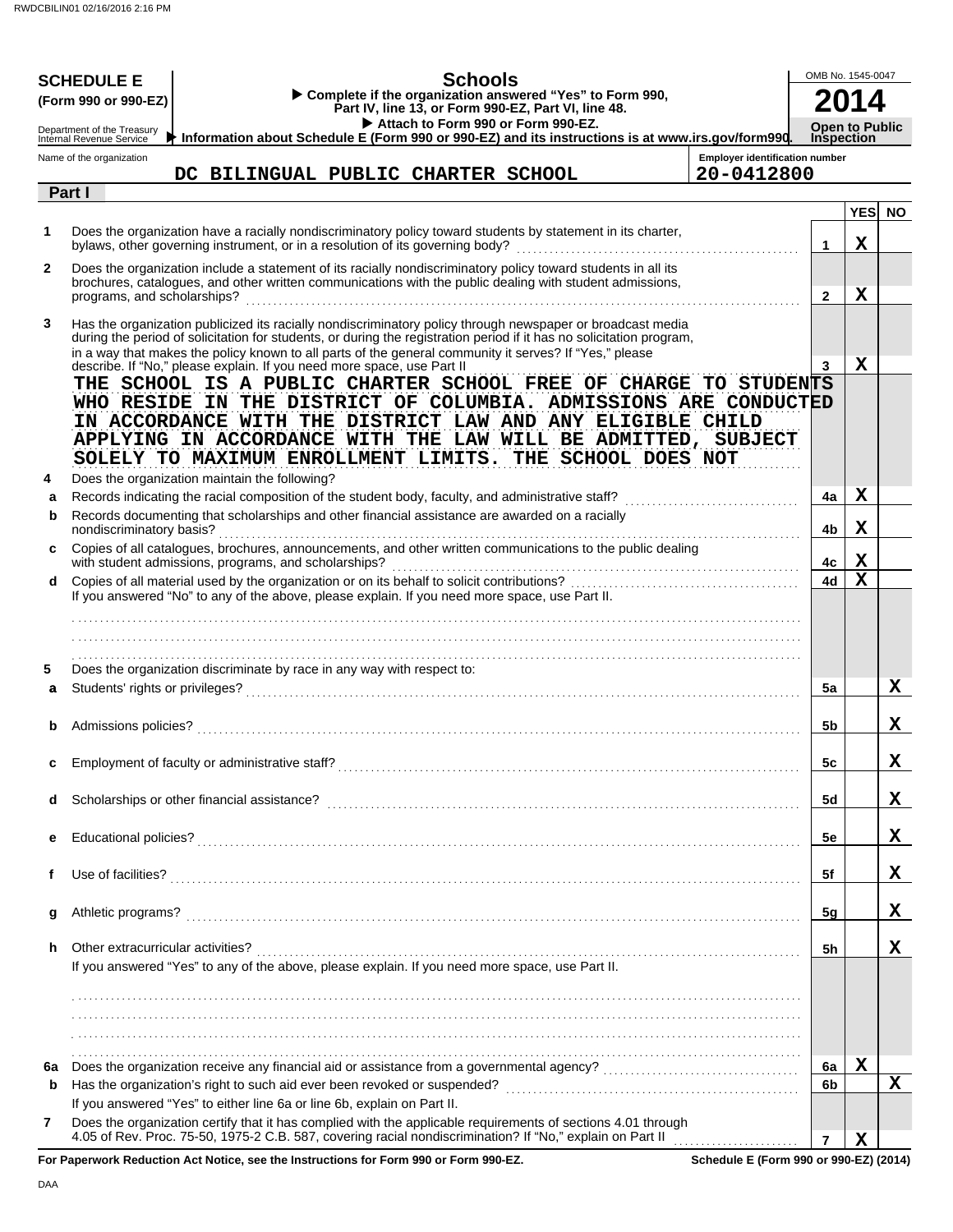| DC BILINGUAL PUBLIC CHARTER SCHOOL 20-0412800 Page 2<br>Schedule E (Form 990 or 990-EZ) (2014)<br>Part II<br>Supplemental Information. Provide the explanations required by Part I, lines 3, 4d, 5h, 6b, and 7, as<br>applicable. Also provide any other additional information (see instructions). |
|-----------------------------------------------------------------------------------------------------------------------------------------------------------------------------------------------------------------------------------------------------------------------------------------------------|
| SCH E - PUBLICATION OF NONDISCRIMINATORY POLICY IN MEDIA EXPLANATION                                                                                                                                                                                                                                |
| DISCRIMINATE AGAINST ANYONE BECAUSE OF RACE, COLOR, RELIGION,                                                                                                                                                                                                                                       |
| GENDER, NATIONAL ORIGIN, AGE, DISABILITY OR ANY OTHER                                                                                                                                                                                                                                               |
| CHARACTERISTIC PROTECTED BY LAW.                                                                                                                                                                                                                                                                    |
|                                                                                                                                                                                                                                                                                                     |
| SCH E - FINANCIAL AID OR GOVERNMENT ASSISTANCE EXPLANATION                                                                                                                                                                                                                                          |
| DCBPCS RECEIVES SUPPORT FROM THE DISTRICT OF COLUMBIA PUBLIC SCHOOL SYSTEM.                                                                                                                                                                                                                         |
| SUPPORT IS ALLOCATED TO THE SCHOOL ON A PER-PUPIL BASIS PURSUANT TO THE                                                                                                                                                                                                                             |
| FORMULA DEVELOPED BY THE MAYOR AND CITY COUNCIL. THE PER PUPIL ALLOCATION                                                                                                                                                                                                                           |
| IS SUPPLEMENTED WITH EXTRA FUNDS FOR STUDENTS WITH SPECIAL NEEDS OR LIMITED                                                                                                                                                                                                                         |
| ENGLISH PROFICIENCY.                                                                                                                                                                                                                                                                                |
|                                                                                                                                                                                                                                                                                                     |
|                                                                                                                                                                                                                                                                                                     |
|                                                                                                                                                                                                                                                                                                     |
|                                                                                                                                                                                                                                                                                                     |
|                                                                                                                                                                                                                                                                                                     |
|                                                                                                                                                                                                                                                                                                     |
|                                                                                                                                                                                                                                                                                                     |
|                                                                                                                                                                                                                                                                                                     |
|                                                                                                                                                                                                                                                                                                     |
|                                                                                                                                                                                                                                                                                                     |
|                                                                                                                                                                                                                                                                                                     |
|                                                                                                                                                                                                                                                                                                     |
|                                                                                                                                                                                                                                                                                                     |
|                                                                                                                                                                                                                                                                                                     |
|                                                                                                                                                                                                                                                                                                     |
|                                                                                                                                                                                                                                                                                                     |
|                                                                                                                                                                                                                                                                                                     |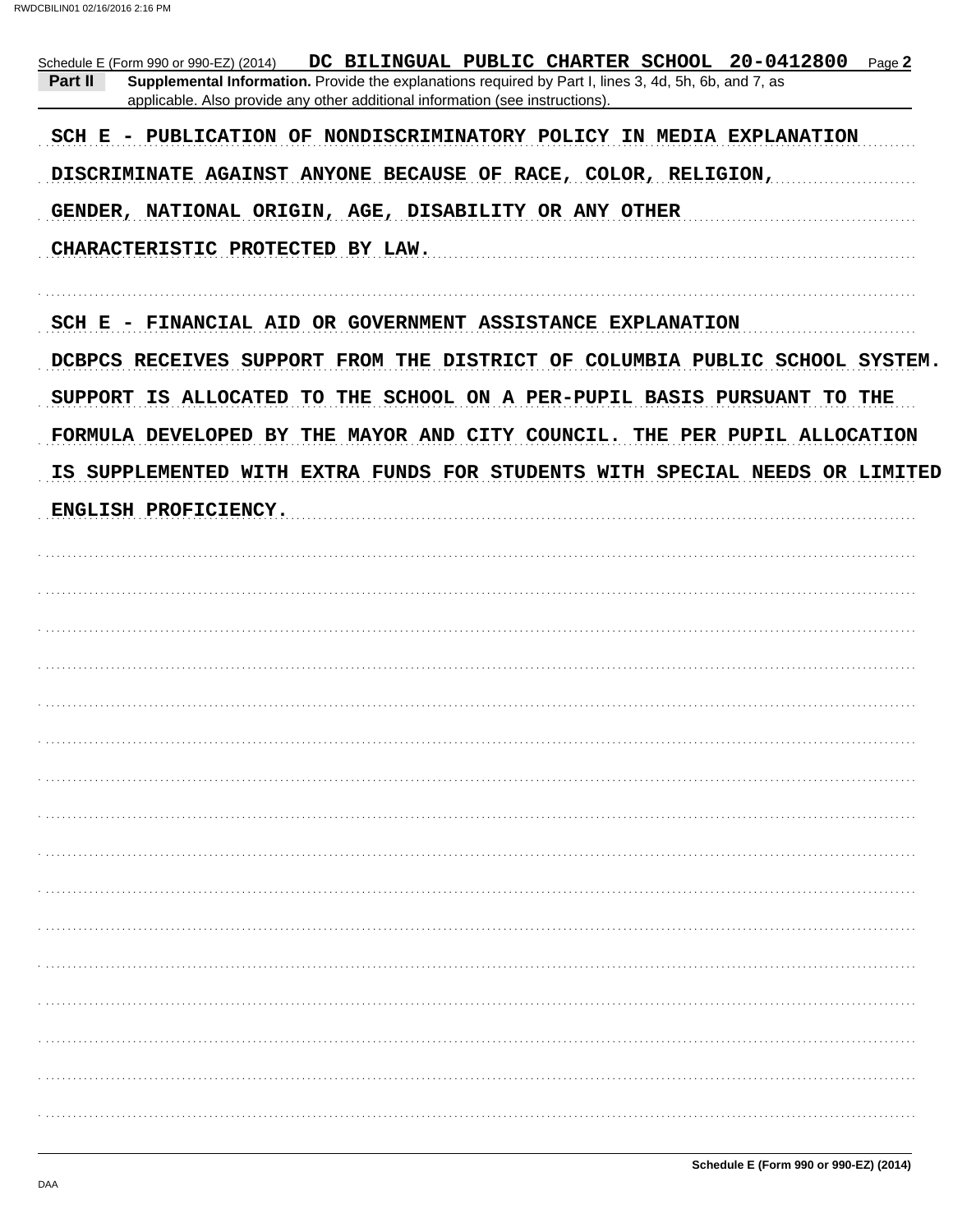| <b>Compensation Information</b><br><b>SCHEDULE J</b><br>For certain Officers, Directors, Trustees, Key Employees, and Highest<br>(Form 990)<br><b>Compensated Employees</b> |                                 |                                                                                                                                                     |                                                                                                                      |                                       |                                            | OMB No. 1545-0047 |             |  |  |
|-----------------------------------------------------------------------------------------------------------------------------------------------------------------------------|---------------------------------|-----------------------------------------------------------------------------------------------------------------------------------------------------|----------------------------------------------------------------------------------------------------------------------|---------------------------------------|--------------------------------------------|-------------------|-------------|--|--|
| Department of the Treasury                                                                                                                                                  |                                 |                                                                                                                                                     | ▶ Complete if the organization answered "Yes" on Form 990, Part IV, line 23.<br>Attach to Form 990.                  |                                       | <b>Open to Public</b><br><b>Inspection</b> |                   |             |  |  |
| Internal Revenue Service                                                                                                                                                    |                                 |                                                                                                                                                     | Information about Schedule J (Form 990) and its instructions is at www.irs.gov/form990.                              | <b>Employer identification number</b> |                                            |                   |             |  |  |
| Name of the organization                                                                                                                                                    |                                 | DC BILINGUAL PUBLIC CHARTER SCHOOL                                                                                                                  |                                                                                                                      | 20-0412800                            |                                            |                   |             |  |  |
| Part I                                                                                                                                                                      |                                 | <b>Questions Regarding Compensation</b>                                                                                                             |                                                                                                                      |                                       |                                            |                   |             |  |  |
|                                                                                                                                                                             |                                 |                                                                                                                                                     |                                                                                                                      |                                       |                                            | Yes               | No          |  |  |
|                                                                                                                                                                             |                                 |                                                                                                                                                     | 1a Check the appropriate box(es) if the organization provided any of the following to or for a person listed in Form |                                       |                                            |                   |             |  |  |
|                                                                                                                                                                             |                                 |                                                                                                                                                     | 990, Part VII, Section A, line 1a. Complete Part III to provide any relevant information regarding these items.      |                                       |                                            |                   |             |  |  |
|                                                                                                                                                                             | First-class or charter travel   |                                                                                                                                                     | Housing allowance or residence for personal use                                                                      |                                       |                                            |                   |             |  |  |
|                                                                                                                                                                             | Travel for companions           |                                                                                                                                                     | Payments for business use of personal residence                                                                      |                                       |                                            |                   |             |  |  |
|                                                                                                                                                                             |                                 | Tax indemnification and gross-up payments                                                                                                           | Health or social club dues or initiation fees                                                                        |                                       |                                            |                   |             |  |  |
|                                                                                                                                                                             | Discretionary spending account  |                                                                                                                                                     | Personal services (e.g., maid, chauffeur, chef)                                                                      |                                       |                                            |                   |             |  |  |
|                                                                                                                                                                             |                                 |                                                                                                                                                     | <b>b</b> If any of the boxes on line 1a are checked, did the organization follow a written policy regarding payment  |                                       |                                            |                   |             |  |  |
|                                                                                                                                                                             |                                 | or reimbursement or provision of all of the expenses described above? If "No," complete Part III to                                                 |                                                                                                                      |                                       |                                            |                   |             |  |  |
| explain                                                                                                                                                                     |                                 |                                                                                                                                                     |                                                                                                                      |                                       | 1b                                         |                   |             |  |  |
|                                                                                                                                                                             |                                 |                                                                                                                                                     |                                                                                                                      |                                       |                                            |                   |             |  |  |
| 2                                                                                                                                                                           |                                 | Did the organization require substantiation prior to reimbursing or allowing expenses incurred by all                                               |                                                                                                                      |                                       |                                            |                   |             |  |  |
|                                                                                                                                                                             |                                 |                                                                                                                                                     | directors, trustees, and officers, including the CEO/Executive Director, regarding the items checked in line         |                                       |                                            |                   |             |  |  |
| 1a?                                                                                                                                                                         |                                 |                                                                                                                                                     |                                                                                                                      |                                       | $\mathbf{2}$                               |                   |             |  |  |
|                                                                                                                                                                             |                                 |                                                                                                                                                     |                                                                                                                      |                                       |                                            |                   |             |  |  |
| 3                                                                                                                                                                           |                                 |                                                                                                                                                     | Indicate which, if any, of the following the filing organization uses to establish the compensation of the           |                                       |                                            |                   |             |  |  |
|                                                                                                                                                                             |                                 |                                                                                                                                                     | organization's CEO/Executive Director. Check all that apply. Do not check any boxes for methods used by a            |                                       |                                            |                   |             |  |  |
|                                                                                                                                                                             |                                 |                                                                                                                                                     | related organization to establish compensation of the CEO/Executive Director, but explain in Part III.               |                                       |                                            |                   |             |  |  |
|                                                                                                                                                                             | Compensation committee          |                                                                                                                                                     | Written employment contract                                                                                          |                                       |                                            |                   |             |  |  |
|                                                                                                                                                                             |                                 | Independent compensation consultant                                                                                                                 | Compensation survey or study<br>$ \mathbf{x} $                                                                       |                                       |                                            |                   |             |  |  |
|                                                                                                                                                                             | Form 990 of other organizations |                                                                                                                                                     | Approval by the board or compensation committee                                                                      |                                       |                                            |                   |             |  |  |
| 4                                                                                                                                                                           |                                 |                                                                                                                                                     | During the year, did any person listed in Form 990, Part VII, Section A, line 1a, with respect to the filing         |                                       |                                            |                   |             |  |  |
|                                                                                                                                                                             |                                 | organization or a related organization:                                                                                                             |                                                                                                                      |                                       |                                            |                   |             |  |  |
|                                                                                                                                                                             |                                 | a Receive a severance payment or change-of-control payment?                                                                                         |                                                                                                                      |                                       | 4a                                         |                   | X           |  |  |
|                                                                                                                                                                             |                                 | <b>b</b> Participate in, or receive payment from, a supplemental nonqualified retirement plan?                                                      |                                                                                                                      |                                       | 4b                                         |                   | X           |  |  |
|                                                                                                                                                                             |                                 |                                                                                                                                                     |                                                                                                                      |                                       | 4c                                         |                   | $\mathbf x$ |  |  |
|                                                                                                                                                                             |                                 |                                                                                                                                                     | If "Yes" to any of lines 4a-c, list the persons and provide the applicable amounts for each item in Part III.        |                                       |                                            |                   |             |  |  |
|                                                                                                                                                                             |                                 |                                                                                                                                                     |                                                                                                                      |                                       |                                            |                   |             |  |  |
|                                                                                                                                                                             |                                 | Only section 501(c)(3), 501(c)(4), and 501(c)(29) organizations must complete lines 5-9.                                                            |                                                                                                                      |                                       |                                            |                   |             |  |  |
| 5                                                                                                                                                                           |                                 | For persons listed in Form 990, Part VII, Section A, line 1a, did the organization pay or accrue any<br>compensation contingent on the revenues of: |                                                                                                                      |                                       |                                            |                   |             |  |  |
|                                                                                                                                                                             | a The organization?             |                                                                                                                                                     |                                                                                                                      |                                       | 5a                                         |                   | X           |  |  |
|                                                                                                                                                                             |                                 |                                                                                                                                                     |                                                                                                                      |                                       | 5b                                         |                   | $\mathbf x$ |  |  |
|                                                                                                                                                                             |                                 | If "Yes" to line 5a or 5b, describe in Part III.                                                                                                    |                                                                                                                      |                                       |                                            |                   |             |  |  |
|                                                                                                                                                                             |                                 |                                                                                                                                                     |                                                                                                                      |                                       |                                            |                   |             |  |  |
| 6                                                                                                                                                                           |                                 | For persons listed in Form 990, Part VII, Section A, line 1a, did the organization pay or accrue any                                                |                                                                                                                      |                                       |                                            |                   |             |  |  |
|                                                                                                                                                                             |                                 | compensation contingent on the net earnings of:                                                                                                     |                                                                                                                      |                                       |                                            |                   |             |  |  |
|                                                                                                                                                                             | a The organization?             |                                                                                                                                                     |                                                                                                                      |                                       | 6a                                         |                   | X           |  |  |
|                                                                                                                                                                             |                                 |                                                                                                                                                     |                                                                                                                      |                                       | 6b                                         |                   | $\mathbf X$ |  |  |
|                                                                                                                                                                             |                                 | If "Yes" to line 6a or 6b, describe in Part III.                                                                                                    |                                                                                                                      |                                       |                                            |                   |             |  |  |
| 7                                                                                                                                                                           |                                 |                                                                                                                                                     | For persons listed in Form 990, Part VII, Section A, line 1a, did the organization provide any non-fixed             |                                       |                                            |                   |             |  |  |
|                                                                                                                                                                             |                                 | payments not described in lines 5 and 6? If "Yes," describe in Part III                                                                             |                                                                                                                      |                                       | $\overline{7}$                             |                   | x           |  |  |
| 8                                                                                                                                                                           |                                 |                                                                                                                                                     | Were any amounts reported in Form 990, Part VII, paid or accrued pursuant to a contract that was subject             |                                       |                                            |                   |             |  |  |
|                                                                                                                                                                             |                                 | to the initial contract exception described in Regulations section 53.4958-4(a)(3)? If "Yes," describe                                              |                                                                                                                      |                                       |                                            |                   |             |  |  |
|                                                                                                                                                                             |                                 |                                                                                                                                                     | in Part III                                                                                                          |                                       | 8                                          |                   | х           |  |  |
|                                                                                                                                                                             |                                 |                                                                                                                                                     |                                                                                                                      |                                       |                                            |                   |             |  |  |
| 9                                                                                                                                                                           |                                 |                                                                                                                                                     | If "Yes" to line 8, did the organization also follow the rebuttable presumption procedure described in               |                                       |                                            |                   |             |  |  |
|                                                                                                                                                                             |                                 |                                                                                                                                                     |                                                                                                                      |                                       | 9                                          |                   |             |  |  |
|                                                                                                                                                                             |                                 | For Paperwork Reduction Act Notice, see the Instructions for Form 990.                                                                              |                                                                                                                      |                                       | Schedule J (Form 990) 2014                 |                   |             |  |  |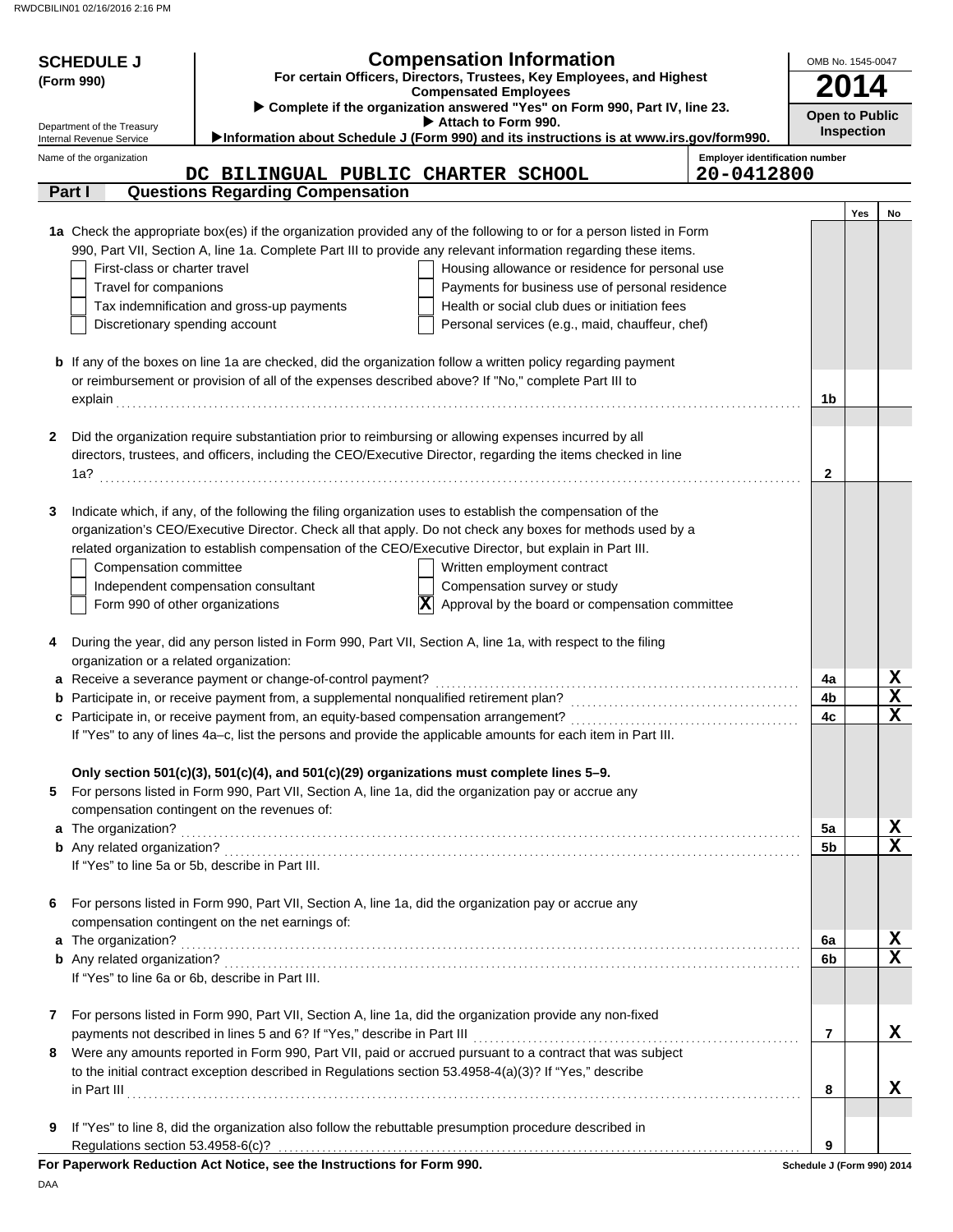#### DC BILINGUAL PUBLIC CHARTER SCHOOL 20-0412800 Schedule J (Form 990) 2014

#### Officers, Directors, Trustees, Key Employees, and Highest Compensated Employees. Use duplicate copies if additional space is needed. Part II

For each individual whose compensation must be reported in Schedule J, report compensation from the organization on row (i) and from related organizations, described in the instructions, on row (ii). Do not list any individuals that are not listed on Form 990, Part VII.

Note. The sum of columns (B)(i)-(iii) for each listed individual must equal the total amount of Form 990, Part VII, Section A, line 1a, applicable column (D) and (E) amounts for that individual.

|                                 | (B) Breakdown of W-2 and/or 1099-MISC compensation |                                        |                                           | (C) Retirement and             | (D) Nontaxable | (E) Total of columns | (F) Compensation                                           |
|---------------------------------|----------------------------------------------------|----------------------------------------|-------------------------------------------|--------------------------------|----------------|----------------------|------------------------------------------------------------|
| (A) Name and Title              | (i) Base<br>compensation                           | (ii) Bonus & incentive<br>compensation | (iii) Other<br>reportable<br>compensation | other deferred<br>compensation | benefits       | $(B)(i)$ - $(D)$     | in column (B) reported<br>as deferred in prior<br>Form 990 |
| LESTER MATLOCK                  | $\Omega$                                           |                                        |                                           | O                              |                | $\Omega$             | $\Omega$                                                   |
| 1 CHAIR                         | 0                                                  |                                        |                                           | O                              |                | O                    | 0                                                          |
| MYRNA PERALTA<br>(i)            | $\Omega$                                           |                                        |                                           |                                |                | O                    | n                                                          |
| 2 SECRETARY                     | 0                                                  |                                        |                                           |                                |                | O                    |                                                            |
| GRETCHEN GAYLE ELLSWORTH<br>(i) | 0                                                  |                                        |                                           |                                |                | O                    |                                                            |
| 3 BOARD MEMBER                  | 0                                                  |                                        |                                           | 0                              |                | 0                    | 0                                                          |
| $\sf (i)$                       |                                                    |                                        |                                           |                                |                |                      |                                                            |
|                                 |                                                    |                                        |                                           |                                |                |                      |                                                            |
| (i)                             |                                                    |                                        |                                           |                                |                |                      |                                                            |
| 5                               |                                                    |                                        |                                           |                                |                |                      |                                                            |
| (i)                             |                                                    |                                        |                                           |                                |                |                      |                                                            |
| 6                               |                                                    |                                        |                                           |                                |                |                      |                                                            |
| (i)                             |                                                    |                                        |                                           |                                |                |                      |                                                            |
| $\overline{7}$                  |                                                    |                                        |                                           |                                |                |                      |                                                            |
|                                 |                                                    |                                        |                                           |                                |                |                      |                                                            |
| 8                               |                                                    |                                        |                                           |                                |                |                      |                                                            |
|                                 |                                                    |                                        |                                           |                                |                |                      |                                                            |
|                                 |                                                    |                                        |                                           |                                |                |                      |                                                            |
|                                 |                                                    |                                        |                                           |                                |                |                      |                                                            |
| 10                              |                                                    |                                        |                                           |                                |                |                      |                                                            |
| (i)                             |                                                    |                                        |                                           |                                |                |                      |                                                            |
| 11                              |                                                    |                                        |                                           |                                |                |                      |                                                            |
|                                 |                                                    |                                        |                                           |                                |                |                      |                                                            |
| 12                              |                                                    |                                        |                                           |                                |                |                      |                                                            |
| (i)                             |                                                    |                                        |                                           |                                |                |                      |                                                            |
| 13                              |                                                    |                                        |                                           |                                |                |                      |                                                            |
| (i)                             |                                                    |                                        |                                           |                                |                |                      |                                                            |
| 14                              |                                                    |                                        |                                           |                                |                |                      |                                                            |
| (i)                             |                                                    |                                        |                                           |                                |                |                      |                                                            |
| 15                              |                                                    |                                        |                                           |                                |                |                      |                                                            |
| (i)                             |                                                    |                                        |                                           |                                |                |                      |                                                            |
| 16                              |                                                    |                                        |                                           |                                |                |                      |                                                            |

Schedule J (Form 990) 2014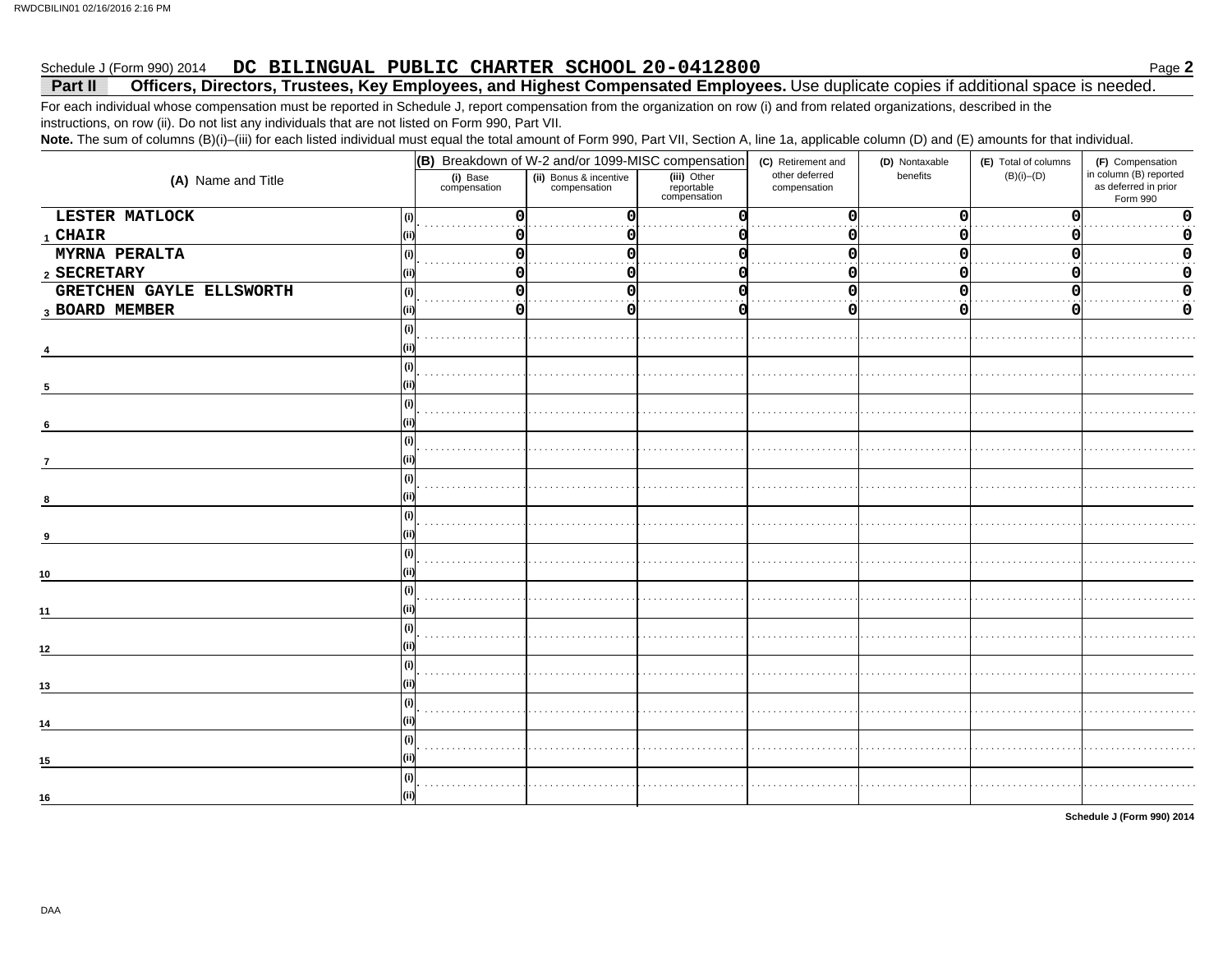Part III **Supplemental Information** 

Provide the information, explanation, or descriptions required for Part I, lines 1a, 1b, 3, 4a, 4b, 4c, 5a, 5b, 6a, 6b, 7, and 8, and for Part II. Also complete this part for any additional information.

| . |  |
|---|--|
|   |  |
|   |  |
|   |  |
|   |  |
|   |  |
|   |  |

Schedule J (Form 990) 2014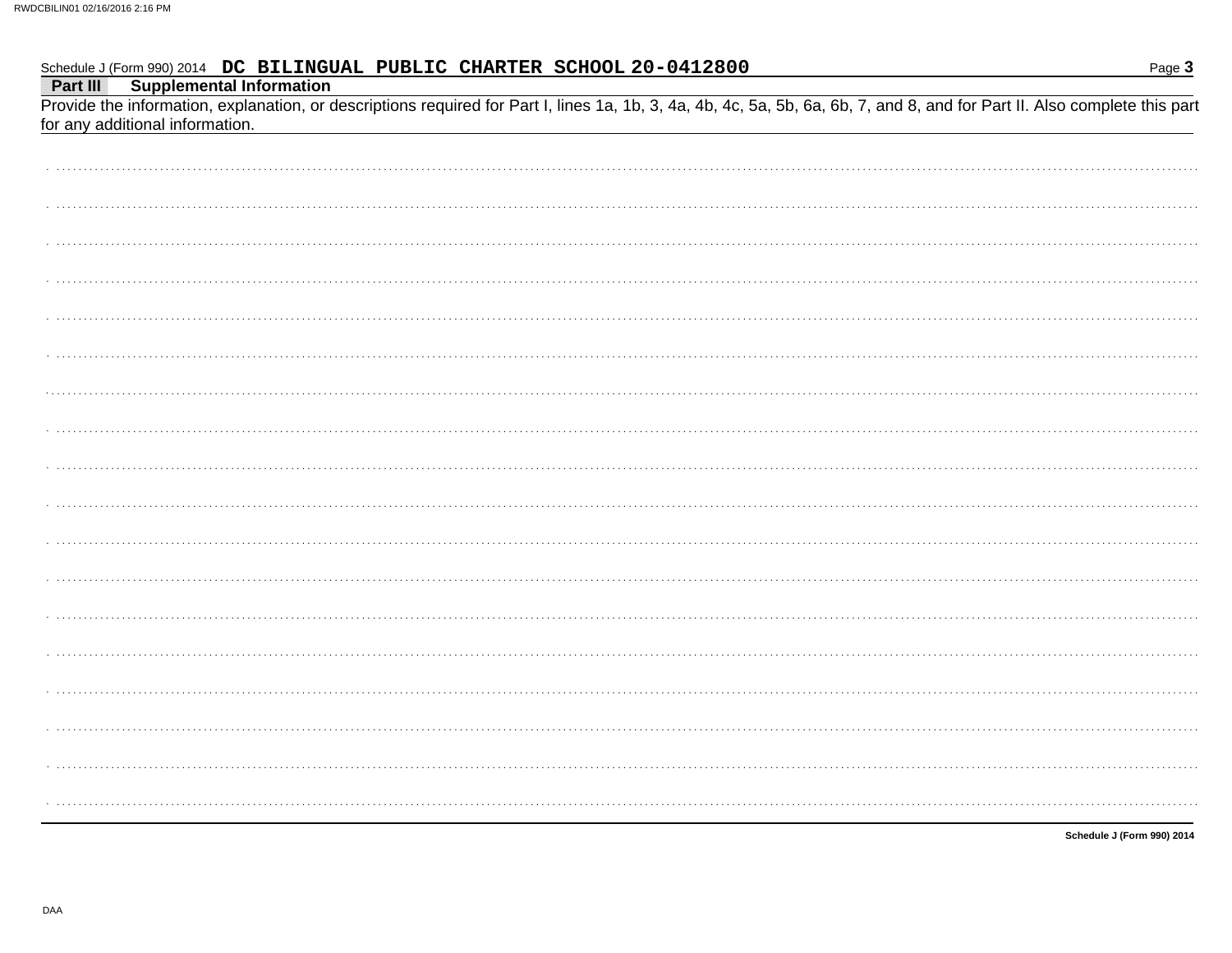RWDCBILIN01 02/16/2016 2:16 PM

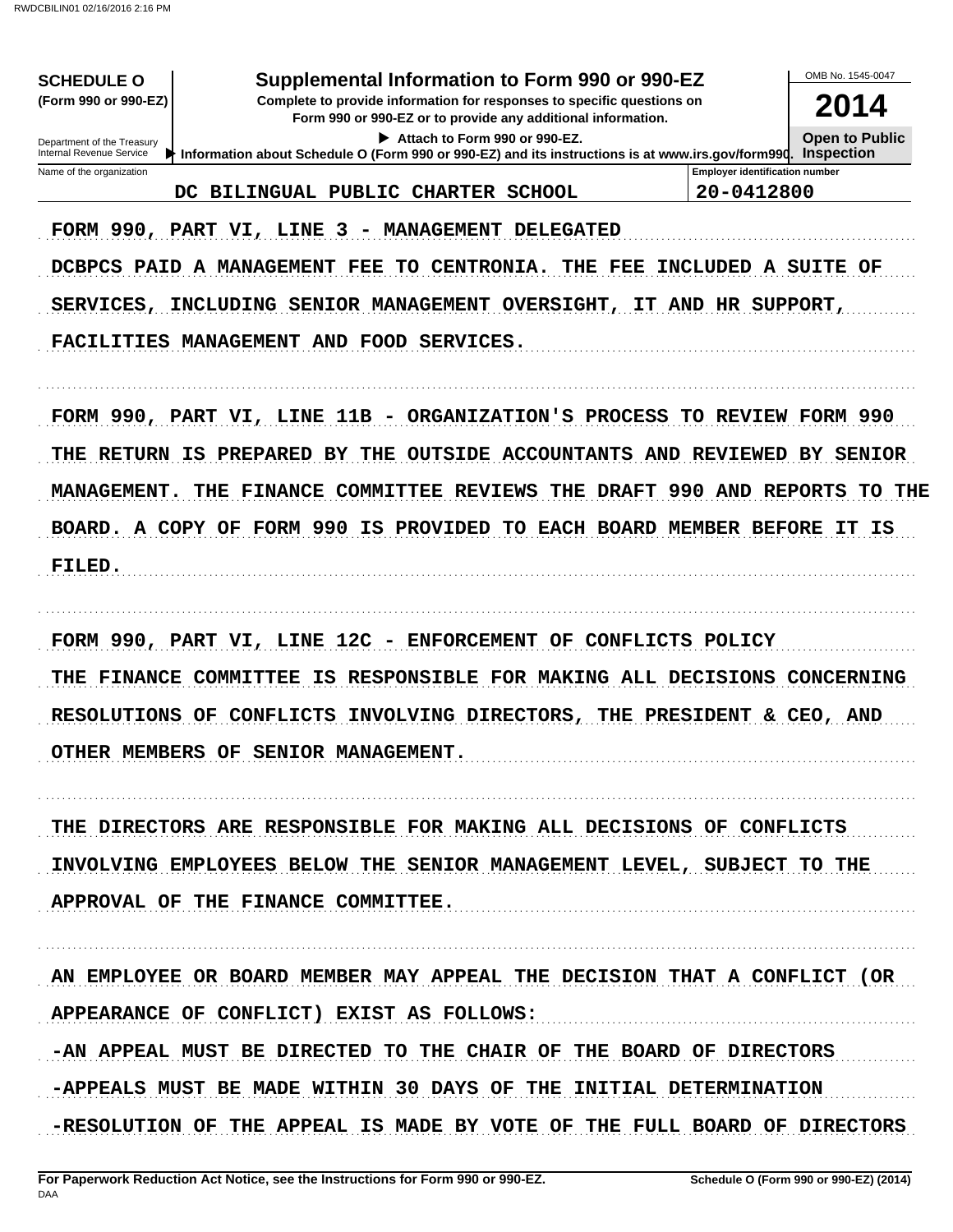RWDCBILIN01 02/16/2016 2:16 PM

| Schedule O (Form 990 or 990-EZ) (2014)                                      | Page 2                                |
|-----------------------------------------------------------------------------|---------------------------------------|
| Name of the organization                                                    | <b>Employer identification number</b> |
| DC BILINGUAL PUBLIC CHARTER SCHOOL                                          | 20-0412800                            |
| -BOARD MEMBERS WHO ARE THE SUBJECT OF THE APPEAL, OR WHO HAVE A CONFLICT OR |                                       |
| INTEREST WITH RESPECT TO THE SUBJECT OF THE APPEAL, ABSTAIN FROM            |                                       |
| PARTICIPATING IN, DISCUSSING OR VOTING ON THE RESOLUTION, UNLESS THEIR      |                                       |
| DISCUSSION IS REQUESTED BY THE REMAINING MEMBERS OF THE BOARD.              |                                       |

FORM 990, PART VI, LINE 15A - COMPENSATION PROCESS FOR TOP OFFICIAL TO DETERMINE HEAD OF SCHOOL COMPENSATION, DC BILINGUAL'S BOARD-APPOINTED SEARCH COMMITTEE WORKED WITH THE CENTRONIA HUMAN RESOURCE TEAM TO OBTAIN PRICE COMPARISONS AND REVIEWED THE 2014 WASHINGTON POST ARTICLE THAT PROVIDED SALARIES FOR THE MAJORITY OF DC CHARTER SCHOOL'S SENIOR LEADERS WITHIN THEIR RESPECTIVE ORGANIZATIONS. THE COMMITTEE, WITH ONGOING SUPPORT FROM CENTRONIA HUMAN RESOURCES, COMPARED COMPENSATION FOR LEADERS IN SIMILAR ROLES, AT SCHOOLS WITH SIMILAR SIZES AND POPULATIONS TO DC BILINGUAL, AS WELL AS TAKING INTO ACCOUNT YEARS OF ROLE EXPERIENCE AT THE DIFFERENT PROGRAMS. THESE DATA WERE SHARED WITH THE DC BILINGUAL BOARD OF DIRECTORS, WHO VOTED TO APPROVE THE SALARY RECOMMENDATION.

FORM 990, PART VI, LINE 19 - GOVERNING DOCUMENTS DISCLOSURE EXPLANATION GOVERNING DOCUMENTS, THE CONFLICT OF INTEREST POLICY AND THE FINANCIAL STATEMENTS ARE AVAILABLE TO THE PUBLIC BY REQUEST.

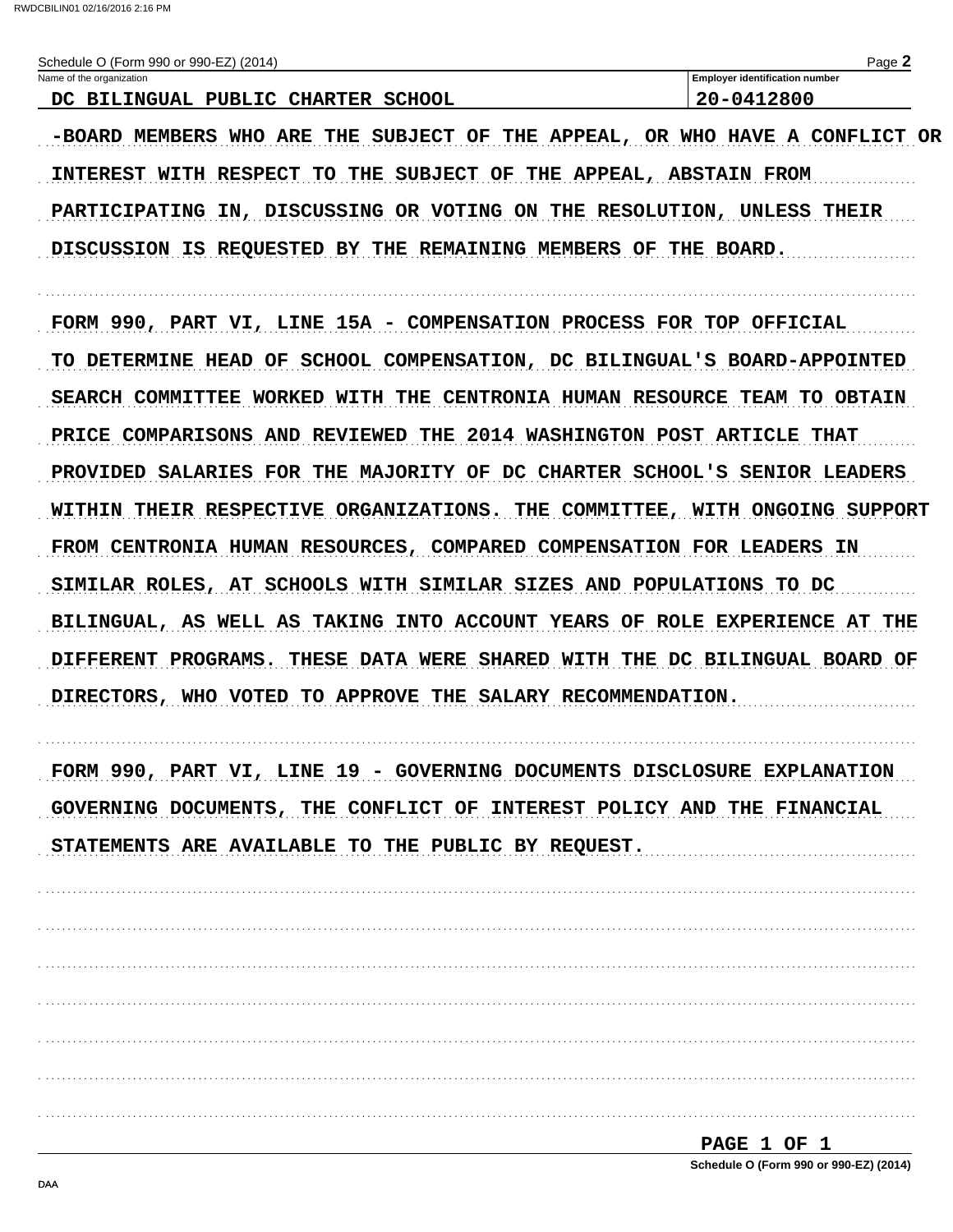| <b>SCHEDULE R</b>                                                     | <b>Related Organizations and Unrelated Partnerships</b>                                                                                     |                                                     |  |                                                     |      |                                   |                                                           |                                     | OMB No. 1545-0047                          |                                                |  |
|-----------------------------------------------------------------------|---------------------------------------------------------------------------------------------------------------------------------------------|-----------------------------------------------------|--|-----------------------------------------------------|------|-----------------------------------|-----------------------------------------------------------|-------------------------------------|--------------------------------------------|------------------------------------------------|--|
| (Form 990)                                                            | > Complete if the organization answered "Yes" on Form 990, Part IV, line 33, 34, 35b, 36, or 37.                                            |                                                     |  |                                                     |      |                                   |                                                           |                                     |                                            |                                                |  |
| Department of the Treasury<br>Internal Revenue Service                | Information about Schedule R (Form 990) and its instructions is at www.irs.gov/form990.                                                     | Attach to Form 990.                                 |  |                                                     |      |                                   |                                                           |                                     | <b>Open to Public</b><br><b>Inspection</b> |                                                |  |
| Name of the organization                                              | DC BILINGUAL PUBLIC CHARTER SCHOOL                                                                                                          |                                                     |  |                                                     |      |                                   |                                                           | 20-0412800                          | <b>Employer identification number</b>      |                                                |  |
| Part I                                                                | Identification of Disregarded Entities Complete if the organization answered "Yes" on Form 990, Part IV, line 33.                           |                                                     |  |                                                     |      |                                   |                                                           |                                     |                                            |                                                |  |
| Name, address, and EIN (if applicable) of disregarded entity          | (b)<br>Primary activity                                                                                                                     | (c)<br>Legal domicile (state<br>or foreign country) |  |                                                     |      | (d)<br>Total income               | (e)<br>End-of-year assets                                 | (f)<br>Direct controlling<br>entity |                                            |                                                |  |
| (1)                                                                   |                                                                                                                                             |                                                     |  |                                                     |      |                                   |                                                           |                                     |                                            |                                                |  |
| (2)                                                                   |                                                                                                                                             |                                                     |  |                                                     |      |                                   |                                                           |                                     |                                            |                                                |  |
|                                                                       |                                                                                                                                             |                                                     |  |                                                     |      |                                   |                                                           |                                     |                                            |                                                |  |
| (3)                                                                   |                                                                                                                                             |                                                     |  |                                                     |      |                                   |                                                           |                                     |                                            |                                                |  |
|                                                                       |                                                                                                                                             |                                                     |  |                                                     |      |                                   |                                                           |                                     |                                            |                                                |  |
| (4)                                                                   |                                                                                                                                             |                                                     |  |                                                     |      |                                   |                                                           |                                     |                                            |                                                |  |
| (5)                                                                   |                                                                                                                                             |                                                     |  |                                                     |      |                                   |                                                           |                                     |                                            |                                                |  |
| Part II                                                               | Identification of Related Tax-Exempt Organizations Complete if the organization answered "Yes" on Form 990, Part IV, line 34 because it had |                                                     |  |                                                     |      |                                   |                                                           |                                     |                                            |                                                |  |
|                                                                       | one or more related tax-exempt organizations during the tax year.                                                                           |                                                     |  |                                                     |      |                                   |                                                           |                                     |                                            | (g)                                            |  |
|                                                                       | (a)<br>Name, address, and EIN of related organization                                                                                       | (b)<br>Primary activity                             |  | (c)<br>Legal domicile (state<br>or foreign country) |      | (d)<br><b>Exempt Code section</b> | (e)<br>Public charity status<br>(if section $501(c)(3)$ ) | (f)<br>Direct controlling<br>entity | Yes                                        | Section 512(b)(13)<br>controlled entity?<br>No |  |
| <b>CENTRONIA</b><br>(1)<br>1420 COLUMBIA ROAD NW<br><b>WASHINGTON</b> | 25-1689720<br>DC 20009                                                                                                                      | <b>EDUCATION</b>                                    |  | DC                                                  | 501C |                                   | 9                                                         | N/A                                 |                                            | x                                              |  |
| (2)                                                                   |                                                                                                                                             |                                                     |  |                                                     |      |                                   |                                                           |                                     |                                            |                                                |  |
| (3)                                                                   |                                                                                                                                             |                                                     |  |                                                     |      |                                   |                                                           |                                     |                                            |                                                |  |
|                                                                       |                                                                                                                                             |                                                     |  |                                                     |      |                                   |                                                           |                                     |                                            |                                                |  |
| (4)                                                                   |                                                                                                                                             |                                                     |  |                                                     |      |                                   |                                                           |                                     |                                            |                                                |  |
| (5)                                                                   |                                                                                                                                             |                                                     |  |                                                     |      |                                   |                                                           |                                     |                                            |                                                |  |
|                                                                       |                                                                                                                                             |                                                     |  |                                                     |      |                                   |                                                           |                                     |                                            |                                                |  |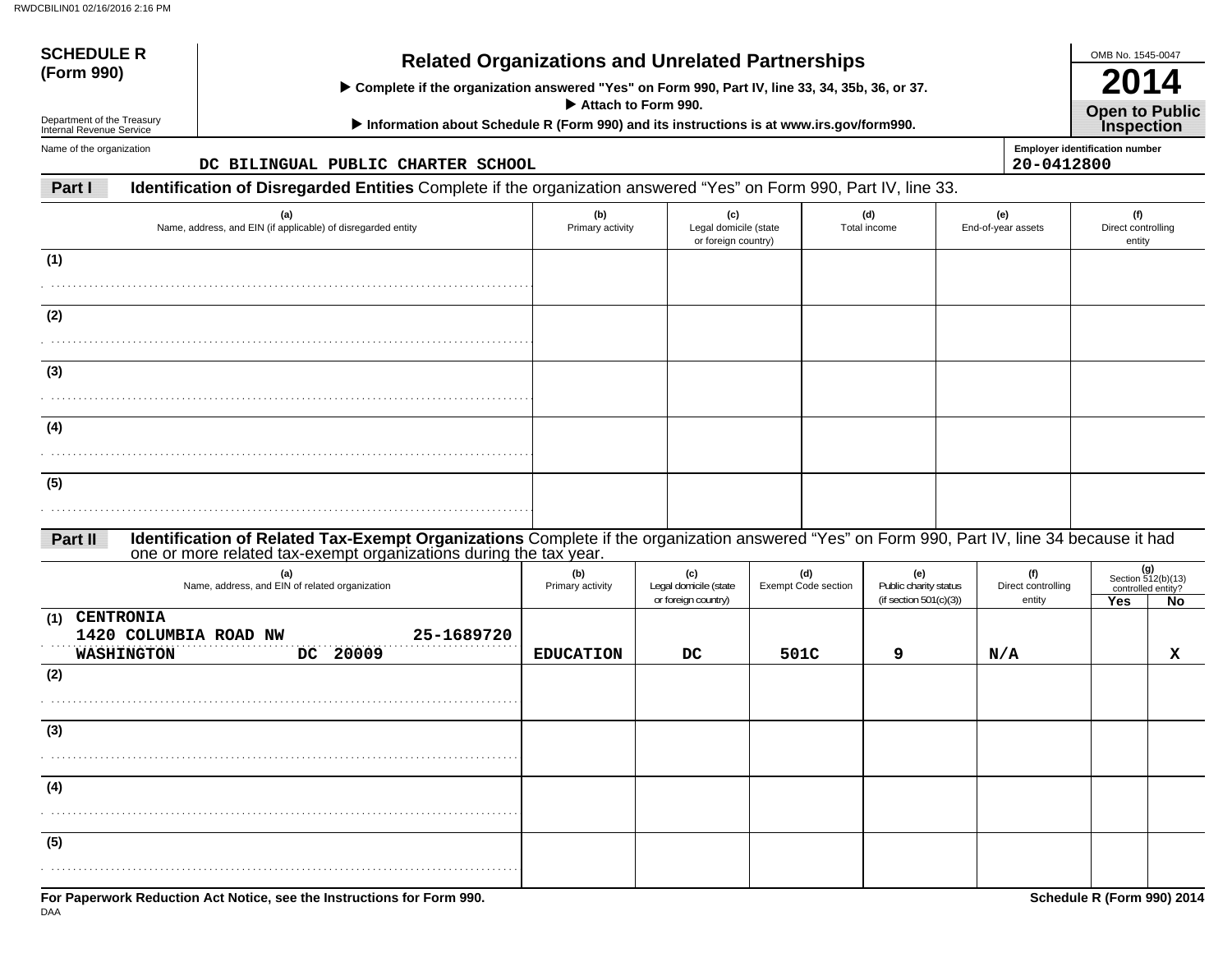#### Schedule R (Form 990) 2014 Page **2 DC BILINGUAL PUBLIC CHARTER SCHOOL 20-0412800**

| because it had one or more related organizations treated as a partnership during the tax year.<br>(a)                                                                                                                                                                                  | (b)                     | (c)                                                   | (d)                                                    | (e)                                                                                              | (f)                                                    | (g)                             | (h)                                        | (i)                                                              |                    | (j)                    | (k)                                                   |
|----------------------------------------------------------------------------------------------------------------------------------------------------------------------------------------------------------------------------------------------------------------------------------------|-------------------------|-------------------------------------------------------|--------------------------------------------------------|--------------------------------------------------------------------------------------------------|--------------------------------------------------------|---------------------------------|--------------------------------------------|------------------------------------------------------------------|--------------------|------------------------|-------------------------------------------------------|
| Name, address, and EIN of<br>related organization                                                                                                                                                                                                                                      | Primary activity        | Legal<br>domicile<br>(state or<br>foreign<br>country) | Direct controlling<br>entity                           | Predominant<br>income (related,<br>unrelated,<br>excluded from<br>tax under<br>sections 512-514) | Share of total<br>income                               | Share of end-of-<br>year assets | Dispro-<br>portionate<br>alloc.?<br>Yes No | Code V-UBI<br>amount in box 20<br>of Schedule K-1<br>(Form 1065) | partner?<br>Yes No | General or<br>managing | Percentage<br>ownership                               |
| (1)                                                                                                                                                                                                                                                                                    |                         |                                                       |                                                        |                                                                                                  |                                                        |                                 |                                            |                                                                  |                    |                        |                                                       |
|                                                                                                                                                                                                                                                                                        |                         |                                                       |                                                        |                                                                                                  |                                                        |                                 |                                            |                                                                  |                    |                        |                                                       |
| (2)                                                                                                                                                                                                                                                                                    |                         |                                                       |                                                        |                                                                                                  |                                                        |                                 |                                            |                                                                  |                    |                        |                                                       |
|                                                                                                                                                                                                                                                                                        |                         |                                                       |                                                        |                                                                                                  |                                                        |                                 |                                            |                                                                  |                    |                        |                                                       |
| (3)                                                                                                                                                                                                                                                                                    |                         |                                                       |                                                        |                                                                                                  |                                                        |                                 |                                            |                                                                  |                    |                        |                                                       |
|                                                                                                                                                                                                                                                                                        |                         |                                                       |                                                        |                                                                                                  |                                                        |                                 |                                            |                                                                  |                    |                        |                                                       |
| (4)                                                                                                                                                                                                                                                                                    |                         |                                                       |                                                        |                                                                                                  |                                                        |                                 |                                            |                                                                  |                    |                        |                                                       |
|                                                                                                                                                                                                                                                                                        |                         |                                                       |                                                        |                                                                                                  |                                                        |                                 |                                            |                                                                  |                    |                        |                                                       |
|                                                                                                                                                                                                                                                                                        |                         |                                                       |                                                        |                                                                                                  |                                                        |                                 |                                            |                                                                  |                    |                        |                                                       |
|                                                                                                                                                                                                                                                                                        |                         |                                                       |                                                        |                                                                                                  |                                                        |                                 |                                            |                                                                  |                    |                        |                                                       |
| Identification of Related Organizations Taxable as a Corporation or Trust Complete if the organization answered "Yes" on Form 990, Part IV, line 34 because it had one or more related organizations treated as a corporation<br>(a)<br>Name, address, and EIN of related organization | (b)<br>Primary activity |                                                       | (c)<br>Legal domicile<br>(state or<br>foreign country) | (d)<br>Direct controlling<br>entity                                                              | (e)<br>Type of entity<br>(C corp, S corp,<br>or trust) | (f)<br>Share of total<br>income | (g)<br>Share of<br>end-of-year assets      | (h)<br>Percentage<br>ownership                                   |                    |                        | (i)<br>Section<br>512(b)(13)<br>controlled<br>entity? |
|                                                                                                                                                                                                                                                                                        |                         |                                                       |                                                        |                                                                                                  |                                                        |                                 |                                            |                                                                  |                    |                        | Yes<br>No                                             |
|                                                                                                                                                                                                                                                                                        |                         |                                                       |                                                        |                                                                                                  |                                                        |                                 |                                            |                                                                  |                    |                        |                                                       |
|                                                                                                                                                                                                                                                                                        |                         |                                                       |                                                        |                                                                                                  |                                                        |                                 |                                            |                                                                  |                    |                        |                                                       |
|                                                                                                                                                                                                                                                                                        |                         |                                                       |                                                        |                                                                                                  |                                                        |                                 |                                            |                                                                  |                    |                        |                                                       |
|                                                                                                                                                                                                                                                                                        |                         |                                                       |                                                        |                                                                                                  |                                                        |                                 |                                            |                                                                  |                    |                        |                                                       |
|                                                                                                                                                                                                                                                                                        |                         |                                                       |                                                        |                                                                                                  |                                                        |                                 |                                            |                                                                  |                    |                        |                                                       |
|                                                                                                                                                                                                                                                                                        |                         |                                                       |                                                        |                                                                                                  |                                                        |                                 |                                            |                                                                  |                    |                        |                                                       |
| Part IV<br>(1)<br>(2)<br>(3)<br>(4)                                                                                                                                                                                                                                                    |                         |                                                       |                                                        |                                                                                                  |                                                        |                                 |                                            |                                                                  |                    |                        |                                                       |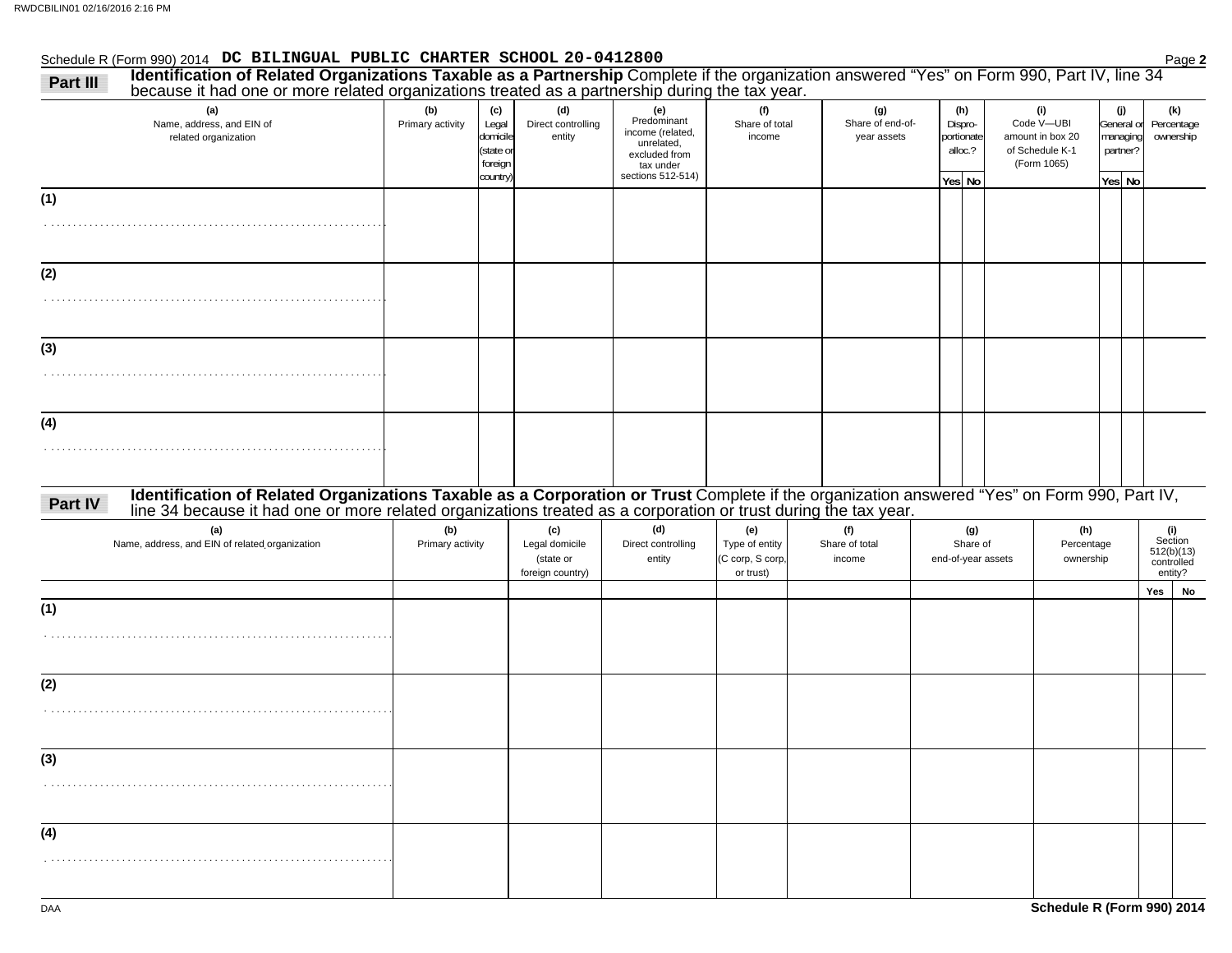#### Schedule R (Form 990) 2014 Page **3 DC BILINGUAL PUBLIC CHARTER SCHOOL 20-0412800**

| Part V | Transactions With Related Organizations Complete if the organization answered "Yes" on Form 990, Part IV, line 34, 35b, or 36.                                                                                                      |                            |                 |                                       |                |   |        |  |  |
|--------|-------------------------------------------------------------------------------------------------------------------------------------------------------------------------------------------------------------------------------------|----------------------------|-----------------|---------------------------------------|----------------|---|--------|--|--|
|        | Note. Complete line 1 if any entity is listed in Parts II, III, or IV of this schedule.                                                                                                                                             |                            |                 |                                       |                |   | Yes No |  |  |
| 1      | During the tax year, did the organization engage in any of the following transactions with one or more related organizations listed in Parts II-IV?                                                                                 |                            |                 |                                       |                |   |        |  |  |
|        | a Receipt of (i) interest, (ii) annuities, (iii) royalties, or (iv) rent from a controlled entity [1] controlled entity [1] controlled entity and controlled entity and controlled entity and controlled entity and contained       |                            |                 |                                       | 1a             |   | x      |  |  |
|        | <b>b</b> Gift, grant, or capital contribution to related organization(s) encourse contained and contained and contribution to related organization(s) encourse contained and contained and contained and contained and contained an |                            |                 |                                       | 1b             |   | x      |  |  |
|        |                                                                                                                                                                                                                                     |                            |                 |                                       | 1c             |   | x      |  |  |
|        |                                                                                                                                                                                                                                     |                            |                 |                                       | 1 <sub>d</sub> | x |        |  |  |
|        | e Loans or loan guarantees by related organization(s) encourance control and control control and control or control or control or control or control or control or control or control or control or control or control or cont      |                            |                 |                                       | 1e             | x |        |  |  |
|        |                                                                                                                                                                                                                                     |                            |                 |                                       |                |   |        |  |  |
|        |                                                                                                                                                                                                                                     |                            |                 |                                       |                |   |        |  |  |
|        | g Sale of assets to related organization(s)                                                                                                                                                                                         |                            |                 |                                       | 1 <sub>q</sub> |   | x      |  |  |
|        |                                                                                                                                                                                                                                     |                            |                 |                                       | 1 <sub>h</sub> |   | x      |  |  |
|        | i Exchange of assets with related organization(s) excess contains a set of the container and container and container and container and container and container and container and container and container and container and con      |                            |                 |                                       | 1i.            |   | x      |  |  |
|        | Lease of facilities, equipment, or other assets to related organization(s) Materian and the content of the content of accompanism or the content of the content of the content of the content of the content of the content of      |                            |                 |                                       | 1i             |   | X      |  |  |
|        |                                                                                                                                                                                                                                     |                            |                 |                                       |                |   |        |  |  |
|        | k Lease of facilities, equipment, or other assets from related organization(s)                                                                                                                                                      |                            |                 |                                       | 1k             | x |        |  |  |
|        | I Performance of services or membership or fundraising solicitations for related organization(s) [1] performance of services or membership or fundraising solicitations for related organization(s) [1] performance conditiona      |                            |                 |                                       | 11             |   | X      |  |  |
|        |                                                                                                                                                                                                                                     |                            |                 |                                       |                |   |        |  |  |
|        |                                                                                                                                                                                                                                     |                            |                 |                                       |                |   |        |  |  |
|        | o Sharing of paid employees with related organization(s) encourance contains an array contained a starting of paid employees with related organization(s) encourance contains and contained a starting of paid employees with       |                            |                 |                                       | 1 <sub>o</sub> | x |        |  |  |
|        |                                                                                                                                                                                                                                     |                            |                 |                                       |                |   |        |  |  |
|        |                                                                                                                                                                                                                                     |                            |                 |                                       | 1p             | x |        |  |  |
|        |                                                                                                                                                                                                                                     |                            |                 |                                       | 1q             |   | x      |  |  |
|        |                                                                                                                                                                                                                                     |                            |                 |                                       |                |   |        |  |  |
|        | r Other transfer of cash or property to related organization(s)                                                                                                                                                                     |                            |                 |                                       | 1r             |   | x      |  |  |
|        | <b>s</b> Other transfer of cash or property from related organization(s)                                                                                                                                                            |                            |                 |                                       | 1s             |   | x      |  |  |
|        | 2 If the answer to any of the above is "Yes," see the instructions for information on who must complete this line, including covered relationships and transaction thresholds.                                                      |                            |                 |                                       |                |   |        |  |  |
|        | (a)                                                                                                                                                                                                                                 | (b)                        | (c)             | (d)                                   |                |   |        |  |  |
|        | Name of related organization                                                                                                                                                                                                        | Transaction<br>$type(a-s)$ | Amount involved | Method of determining amount involved |                |   |        |  |  |
|        |                                                                                                                                                                                                                                     |                            |                 |                                       |                |   |        |  |  |
|        |                                                                                                                                                                                                                                     |                            |                 |                                       |                |   |        |  |  |
| (1)    | CENTRONIA, INC                                                                                                                                                                                                                      | м                          | 1,106,203       | <b>ACTUAL</b>                         |                |   |        |  |  |
|        |                                                                                                                                                                                                                                     |                            |                 |                                       |                |   |        |  |  |
| (2)    | CENTRONIA, INC                                                                                                                                                                                                                      | Р                          | 3,194,740       | <b>ACTUAL</b>                         |                |   |        |  |  |
|        |                                                                                                                                                                                                                                     |                            |                 |                                       |                |   |        |  |  |
| (3)    | CENTRONIA, INC                                                                                                                                                                                                                      | Е                          | 60,999          | <b>ACTUAL</b>                         |                |   |        |  |  |
|        |                                                                                                                                                                                                                                     | D                          | 96,598          | <b>ACTUAL</b>                         |                |   |        |  |  |
| (4)    | CENTRONIA, INC                                                                                                                                                                                                                      |                            |                 |                                       |                |   |        |  |  |
|        | CENTRONIA, INC                                                                                                                                                                                                                      | к                          | 936,401         | <b>ACTUAL</b>                         |                |   |        |  |  |
| (5)    |                                                                                                                                                                                                                                     |                            |                 |                                       |                |   |        |  |  |
| (6)    | CENTRONIA, INC                                                                                                                                                                                                                      | o                          | 367,628         | <b>ACTUAL</b>                         |                |   |        |  |  |
|        |                                                                                                                                                                                                                                     |                            |                 |                                       |                |   |        |  |  |

**Schedule R (Form 990) 2014**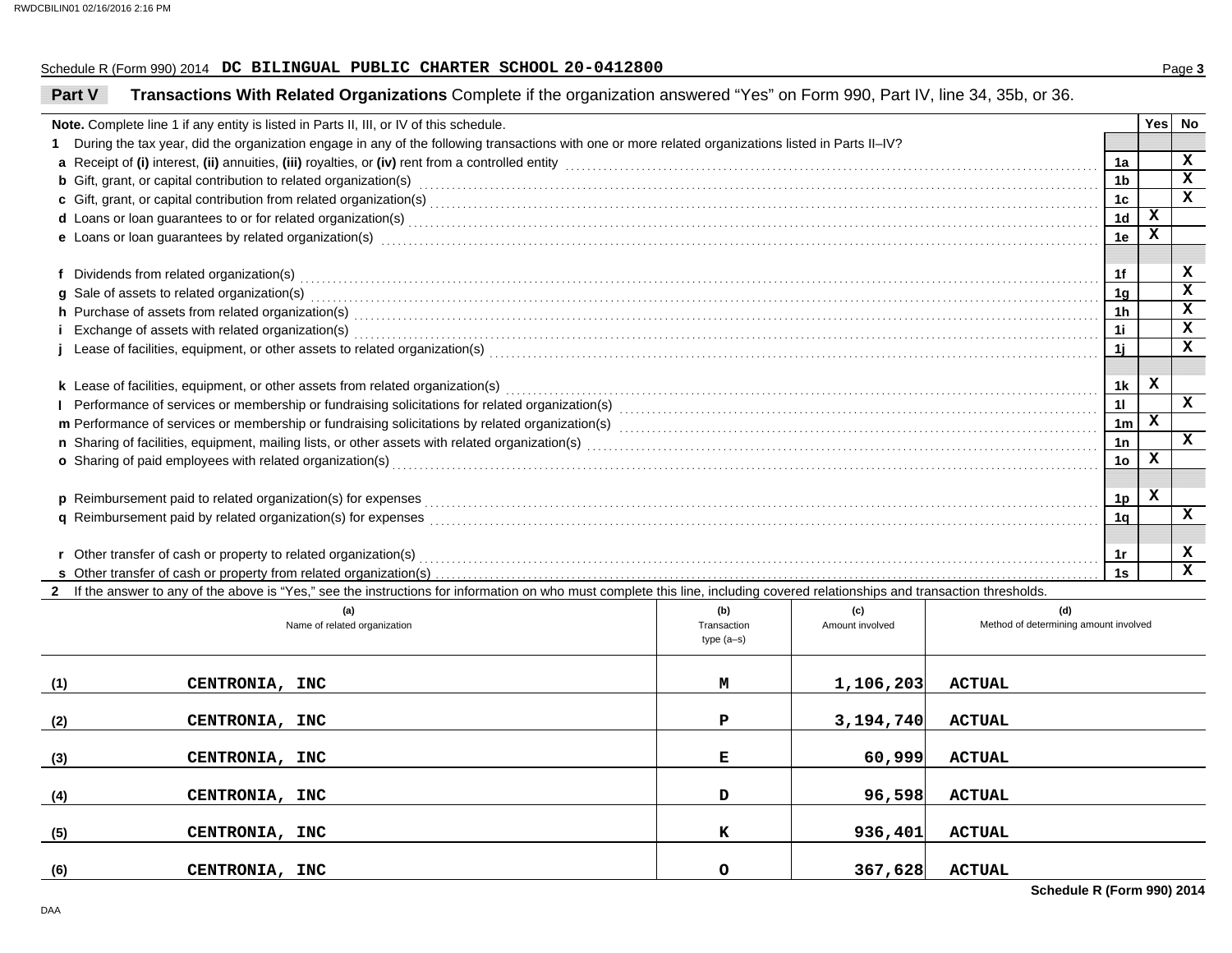#### Schedule R (Form 990) 2014 Page **4 DC BILINGUAL PUBLIC CHARTER SCHOOL 20-0412800**

## **Part VI** Unrelated Organizations Taxable as a Partnership Complete if the organization answered "Yes" on Form 990, Part IV, line 37.

Provide the following information for each entity taxed as a partnership through which the organization conducted more than five percent of its activities (measured by total assets or gross revenue) that was not a related organization. See instructions regarding exclusion for certain investment partnerships.

| sections 512-514)<br>country)<br>Yes No<br>Yes No<br>Yes<br>No<br>(1)<br>.<br>(2)<br>(3)<br>.<br>(4)<br>(5)<br>(6) | (a)<br>Name, address, and EIN of entity | ັ<br>(b)<br>Primary activity | (c)<br>Legal<br>domicile<br>(state or<br>foreign | (d)<br>Predominant<br>income (related,<br>unrelated, excluded<br>from tax under | 501(c)(3) | (e)<br>Are all partners<br>section<br>organizations? | (f)<br>Share of<br>total income | (g)<br>Share of<br>end-of-year<br>assets | (h)<br>Disproportionate<br>allocations? |  |  |  |  |  |  |  | (i)<br>Code V-UBI<br>amount in box 20<br>of Schedule K-1<br>(Form 1065) | (j)<br>General or<br>managing<br>partner? |  | (k)<br>Percentage<br>ownership |
|--------------------------------------------------------------------------------------------------------------------|-----------------------------------------|------------------------------|--------------------------------------------------|---------------------------------------------------------------------------------|-----------|------------------------------------------------------|---------------------------------|------------------------------------------|-----------------------------------------|--|--|--|--|--|--|--|-------------------------------------------------------------------------|-------------------------------------------|--|--------------------------------|
|                                                                                                                    |                                         |                              |                                                  |                                                                                 |           |                                                      |                                 |                                          |                                         |  |  |  |  |  |  |  |                                                                         |                                           |  |                                |
|                                                                                                                    |                                         |                              |                                                  |                                                                                 |           |                                                      |                                 |                                          |                                         |  |  |  |  |  |  |  |                                                                         |                                           |  |                                |
|                                                                                                                    |                                         |                              |                                                  |                                                                                 |           |                                                      |                                 |                                          |                                         |  |  |  |  |  |  |  |                                                                         |                                           |  |                                |
|                                                                                                                    |                                         |                              |                                                  |                                                                                 |           |                                                      |                                 |                                          |                                         |  |  |  |  |  |  |  |                                                                         |                                           |  |                                |
|                                                                                                                    |                                         |                              |                                                  |                                                                                 |           |                                                      |                                 |                                          |                                         |  |  |  |  |  |  |  |                                                                         |                                           |  |                                |
|                                                                                                                    |                                         |                              |                                                  |                                                                                 |           |                                                      |                                 |                                          |                                         |  |  |  |  |  |  |  |                                                                         |                                           |  |                                |
|                                                                                                                    |                                         |                              |                                                  |                                                                                 |           |                                                      |                                 |                                          |                                         |  |  |  |  |  |  |  |                                                                         |                                           |  |                                |
|                                                                                                                    |                                         |                              |                                                  |                                                                                 |           |                                                      |                                 |                                          |                                         |  |  |  |  |  |  |  |                                                                         |                                           |  |                                |
|                                                                                                                    |                                         |                              |                                                  |                                                                                 |           |                                                      |                                 |                                          |                                         |  |  |  |  |  |  |  |                                                                         |                                           |  |                                |
|                                                                                                                    |                                         |                              |                                                  |                                                                                 |           |                                                      |                                 |                                          |                                         |  |  |  |  |  |  |  |                                                                         |                                           |  |                                |
|                                                                                                                    |                                         |                              |                                                  |                                                                                 |           |                                                      |                                 |                                          |                                         |  |  |  |  |  |  |  |                                                                         |                                           |  |                                |
|                                                                                                                    |                                         |                              |                                                  |                                                                                 |           |                                                      |                                 |                                          |                                         |  |  |  |  |  |  |  |                                                                         |                                           |  |                                |
|                                                                                                                    |                                         |                              |                                                  |                                                                                 |           |                                                      |                                 |                                          |                                         |  |  |  |  |  |  |  |                                                                         |                                           |  |                                |
| (7)                                                                                                                |                                         |                              |                                                  |                                                                                 |           |                                                      |                                 |                                          |                                         |  |  |  |  |  |  |  |                                                                         |                                           |  |                                |
|                                                                                                                    |                                         |                              |                                                  |                                                                                 |           |                                                      |                                 |                                          |                                         |  |  |  |  |  |  |  |                                                                         |                                           |  |                                |
| (8)                                                                                                                |                                         |                              |                                                  |                                                                                 |           |                                                      |                                 |                                          |                                         |  |  |  |  |  |  |  |                                                                         |                                           |  |                                |
|                                                                                                                    |                                         |                              |                                                  |                                                                                 |           |                                                      |                                 |                                          |                                         |  |  |  |  |  |  |  |                                                                         |                                           |  |                                |
| (9)                                                                                                                |                                         |                              |                                                  |                                                                                 |           |                                                      |                                 |                                          |                                         |  |  |  |  |  |  |  |                                                                         |                                           |  |                                |
|                                                                                                                    |                                         |                              |                                                  |                                                                                 |           |                                                      |                                 |                                          |                                         |  |  |  |  |  |  |  |                                                                         |                                           |  |                                |
|                                                                                                                    |                                         |                              |                                                  |                                                                                 |           |                                                      |                                 |                                          |                                         |  |  |  |  |  |  |  |                                                                         |                                           |  |                                |
| (10)                                                                                                               |                                         |                              |                                                  |                                                                                 |           |                                                      |                                 |                                          |                                         |  |  |  |  |  |  |  |                                                                         |                                           |  |                                |
|                                                                                                                    |                                         |                              |                                                  |                                                                                 |           |                                                      |                                 |                                          |                                         |  |  |  |  |  |  |  |                                                                         |                                           |  |                                |
| (11)                                                                                                               |                                         |                              |                                                  |                                                                                 |           |                                                      |                                 |                                          |                                         |  |  |  |  |  |  |  |                                                                         |                                           |  |                                |
|                                                                                                                    |                                         |                              |                                                  |                                                                                 |           |                                                      |                                 |                                          |                                         |  |  |  |  |  |  |  |                                                                         |                                           |  |                                |

**Schedule R (Form 990) 2014**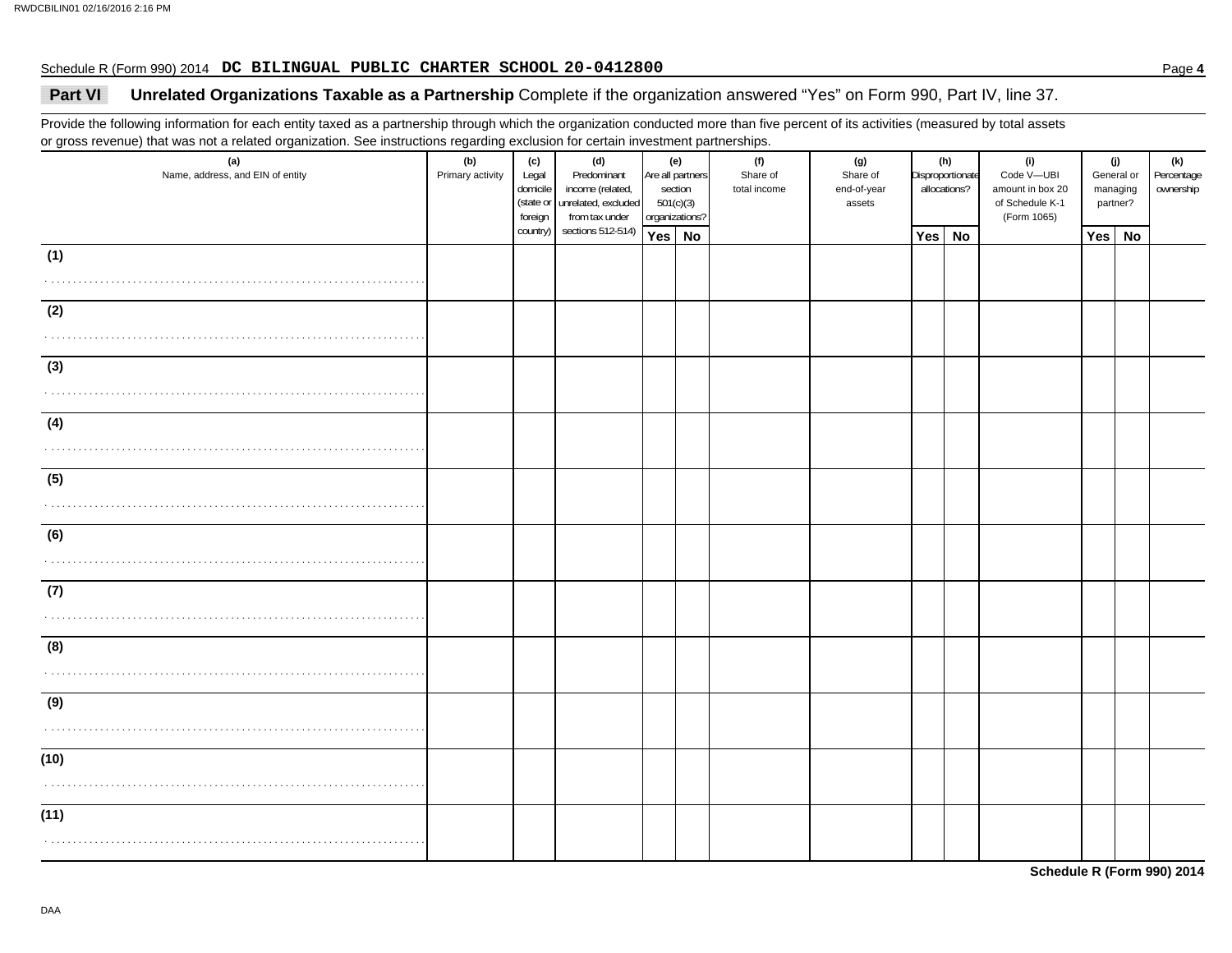|          |  |                                 |  | Schedule R (Form 990) 2014 DC BILINGUAL PUBLIC CHARTER SCHOOL 20-0412800                    | Page 5 |
|----------|--|---------------------------------|--|---------------------------------------------------------------------------------------------|--------|
| Part VII |  | <b>Supplemental Information</b> |  |                                                                                             |        |
|          |  |                                 |  | Provide additional information for responses to questions on Schedule R (see instructions). |        |
|          |  |                                 |  |                                                                                             |        |
|          |  |                                 |  |                                                                                             |        |
|          |  |                                 |  |                                                                                             |        |
|          |  |                                 |  |                                                                                             |        |
|          |  |                                 |  |                                                                                             |        |
|          |  |                                 |  |                                                                                             |        |
|          |  |                                 |  |                                                                                             |        |
|          |  |                                 |  |                                                                                             |        |
|          |  |                                 |  |                                                                                             |        |
|          |  |                                 |  |                                                                                             |        |
|          |  |                                 |  |                                                                                             |        |
|          |  |                                 |  |                                                                                             |        |
|          |  |                                 |  |                                                                                             |        |
|          |  |                                 |  |                                                                                             |        |
|          |  |                                 |  |                                                                                             |        |
|          |  |                                 |  |                                                                                             |        |
|          |  |                                 |  |                                                                                             |        |
|          |  |                                 |  |                                                                                             |        |
|          |  |                                 |  |                                                                                             |        |
|          |  |                                 |  |                                                                                             |        |
|          |  |                                 |  |                                                                                             |        |
|          |  |                                 |  |                                                                                             |        |
|          |  |                                 |  |                                                                                             |        |
|          |  |                                 |  |                                                                                             |        |
|          |  |                                 |  |                                                                                             |        |
|          |  |                                 |  |                                                                                             |        |
|          |  |                                 |  |                                                                                             |        |
|          |  |                                 |  |                                                                                             |        |
|          |  |                                 |  |                                                                                             |        |
|          |  |                                 |  |                                                                                             |        |
|          |  |                                 |  |                                                                                             |        |
|          |  |                                 |  |                                                                                             |        |
|          |  |                                 |  |                                                                                             |        |
|          |  |                                 |  |                                                                                             |        |
|          |  |                                 |  |                                                                                             |        |
|          |  |                                 |  |                                                                                             |        |
|          |  |                                 |  |                                                                                             |        |
|          |  |                                 |  |                                                                                             |        |
|          |  |                                 |  |                                                                                             |        |
|          |  |                                 |  |                                                                                             |        |
|          |  |                                 |  |                                                                                             |        |
|          |  |                                 |  |                                                                                             |        |
|          |  |                                 |  |                                                                                             |        |
|          |  |                                 |  |                                                                                             |        |
|          |  |                                 |  |                                                                                             |        |
|          |  |                                 |  |                                                                                             |        |
|          |  |                                 |  |                                                                                             |        |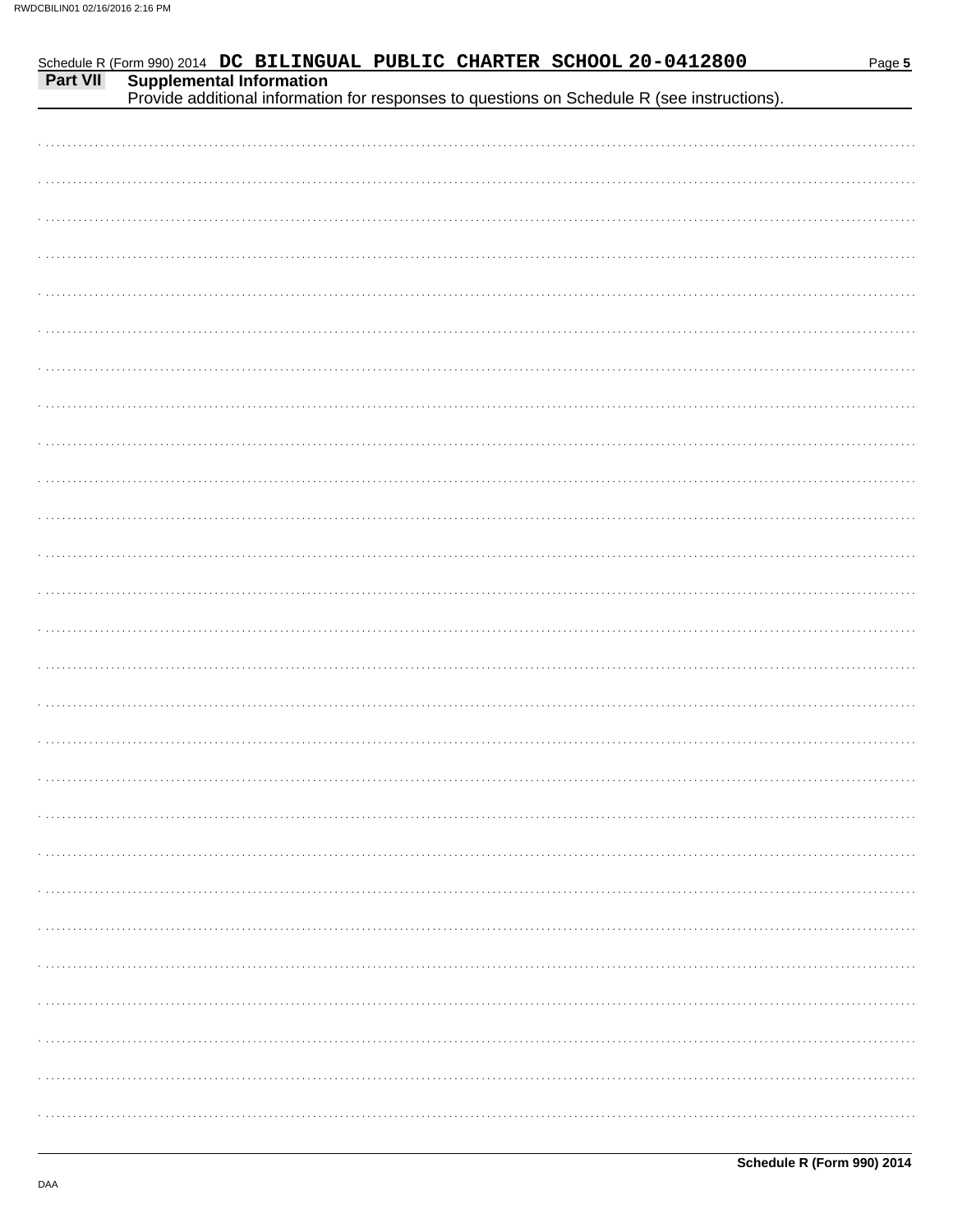#### RWDCBILIN01 DC BILINGUAL PUBLIC CHARTER SCHOOL 2/16/2016 2:16 PM 20-0412800 **Federal Statements** FYE: 6/30/2015

**Form 990, Part IX, Line 24e - All Other Expenses**

| Description              | Total<br><b>Expenses</b> |         | Program<br>Service |         | Management &<br>General |        | Fund<br>Raising |  |
|--------------------------|--------------------------|---------|--------------------|---------|-------------------------|--------|-----------------|--|
| CHARTER SCHOOL BOARD FEE |                          | 80,088  |                    | 80,088  |                         |        |                 |  |
| TELEPHONE                |                          | 25,122  |                    | 22,610  |                         | 2,512  |                 |  |
| DUES AND SUBSCRIPTION    |                          | 21,621  |                    |         |                         | 21,621 |                 |  |
| MEETING EXPENSES         |                          | 10,316  |                    | 10,316  |                         |        |                 |  |
| BANK SERVICE FEES        |                          | 1,398   |                    |         |                         | 1,398  |                 |  |
| TOTAL                    |                          | 138,545 |                    | 113,014 |                         | 25,531 |                 |  |